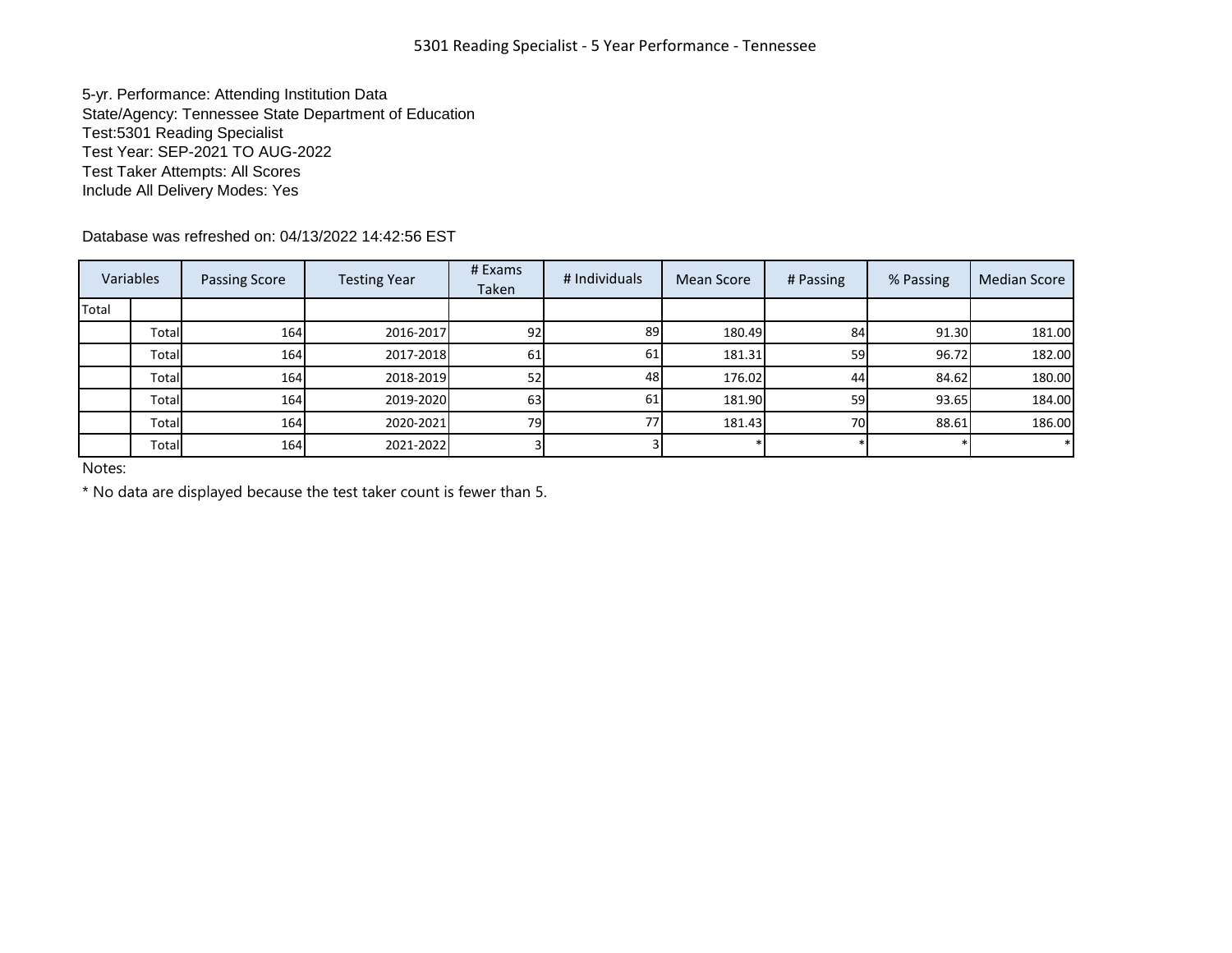5-yr. Performance: Attending Institution Data State/Agency: Tennessee State Department of Education Institution: Lipscomb University Test:5301 Reading Specialist Test Year: SEP-2021 TO AUG-2022 Test Taker Attempts: All Scores Include All Delivery Modes: Yes

Database was refreshed on: 04/13/2022 14:42:56 EST

|       | Variables | <b>Passing Score</b> | <b>Testing Year</b> | # Exams<br>Taken | # Individuals | Mean Score | # Passing | % Passing | Median Score |
|-------|-----------|----------------------|---------------------|------------------|---------------|------------|-----------|-----------|--------------|
| Total |           |                      |                     |                  |               |            |           |           |              |
|       | Total     | 164                  | 2016-2017           | 13 <sup>1</sup>  | 13I           | 182.54     | 13        | 100.00    | 180.00       |
|       | Total     | 164                  | 2017-2018           |                  |               | 182.33     |           | 100.00    | 182.50       |
|       | Total     | 164                  | 2018-2019           |                  |               |            |           |           |              |
|       | Total     | 164                  | 2019-2020           | 10 <sup>1</sup>  |               | 177.80     |           | 80.00     | 178.00       |
|       | Total     | 164                  | 2020-2021           |                  |               |            |           |           |              |
|       | Total     | 164                  | 2021-2022           |                  |               |            |           |           |              |

Notes:

\* No data are displayed because the test taker count is fewer than 5.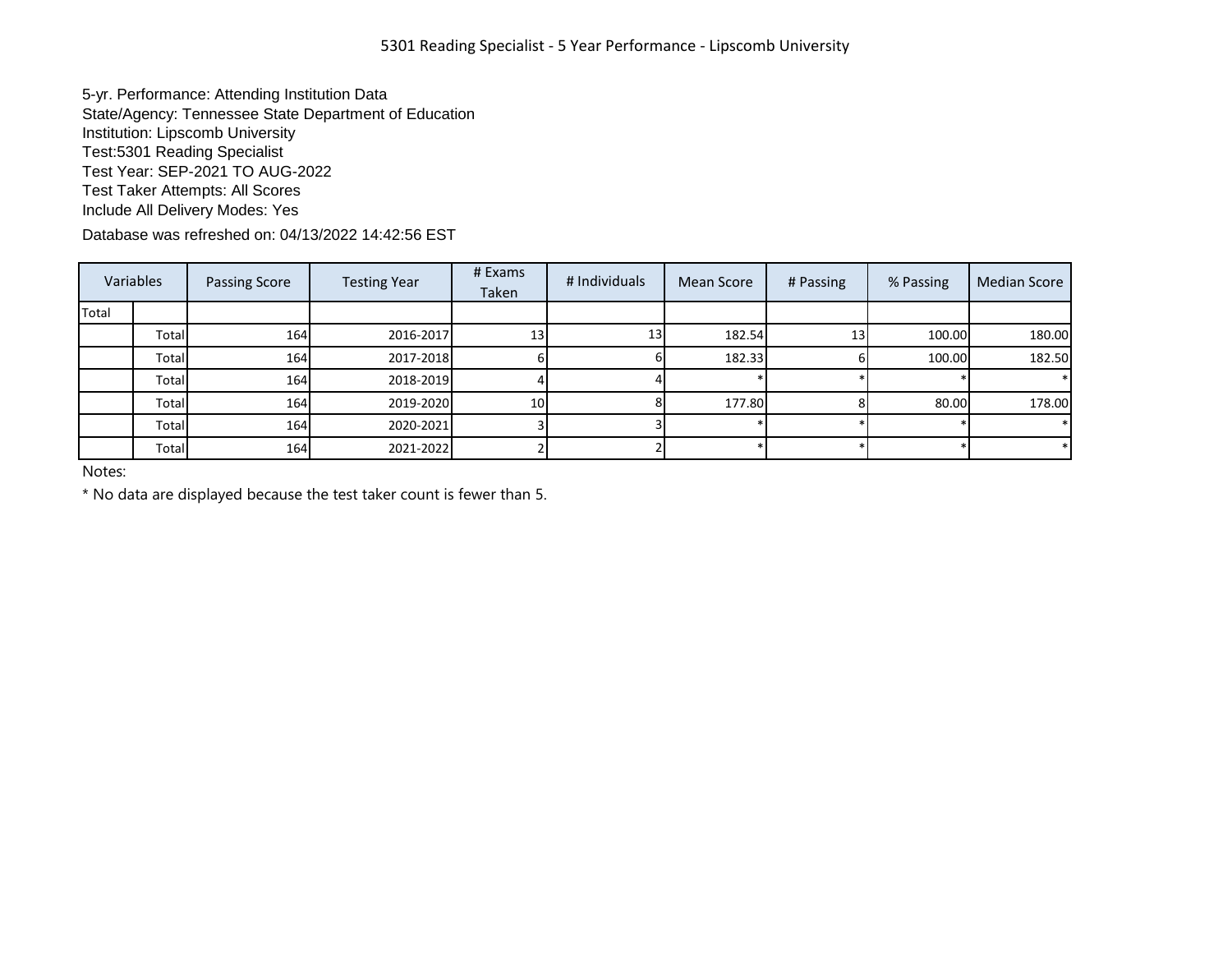# 5301 Reading Specialist - Summary Report 2020-2021 - All Test Takers

Summary Report: Attending Institution Data Test:5301 Reading Specialist Scale score range: 100-200 by 1 Testing period: SEP-2020 TO AUG-2021 Test Taker Attempts: All Scores Include All Delivery Modes: Yes

# Database was refreshed on: 04/13/2022 14:42:56 EST

|       | Variables | Number Of<br><b>Test Takers</b> |           | Percent Pass At |            | Median | Mean   | Standard<br>Deviation | Average<br>Performance<br>Range | Highest<br>Observed<br>Score | Lowest<br>Observed<br>Score |
|-------|-----------|---------------------------------|-----------|-----------------|------------|--------|--------|-----------------------|---------------------------------|------------------------------|-----------------------------|
|       |           |                                 | left: 159 | mid: 164        | right: 169 |        |        |                       |                                 |                              |                             |
| Total | Total     | 1417                            | 93.30     | 89.13           | 82.43      | 182.00 | 180.12 | 13.02                 | 173 - 189                       | 200                          | 120                         |

Notes: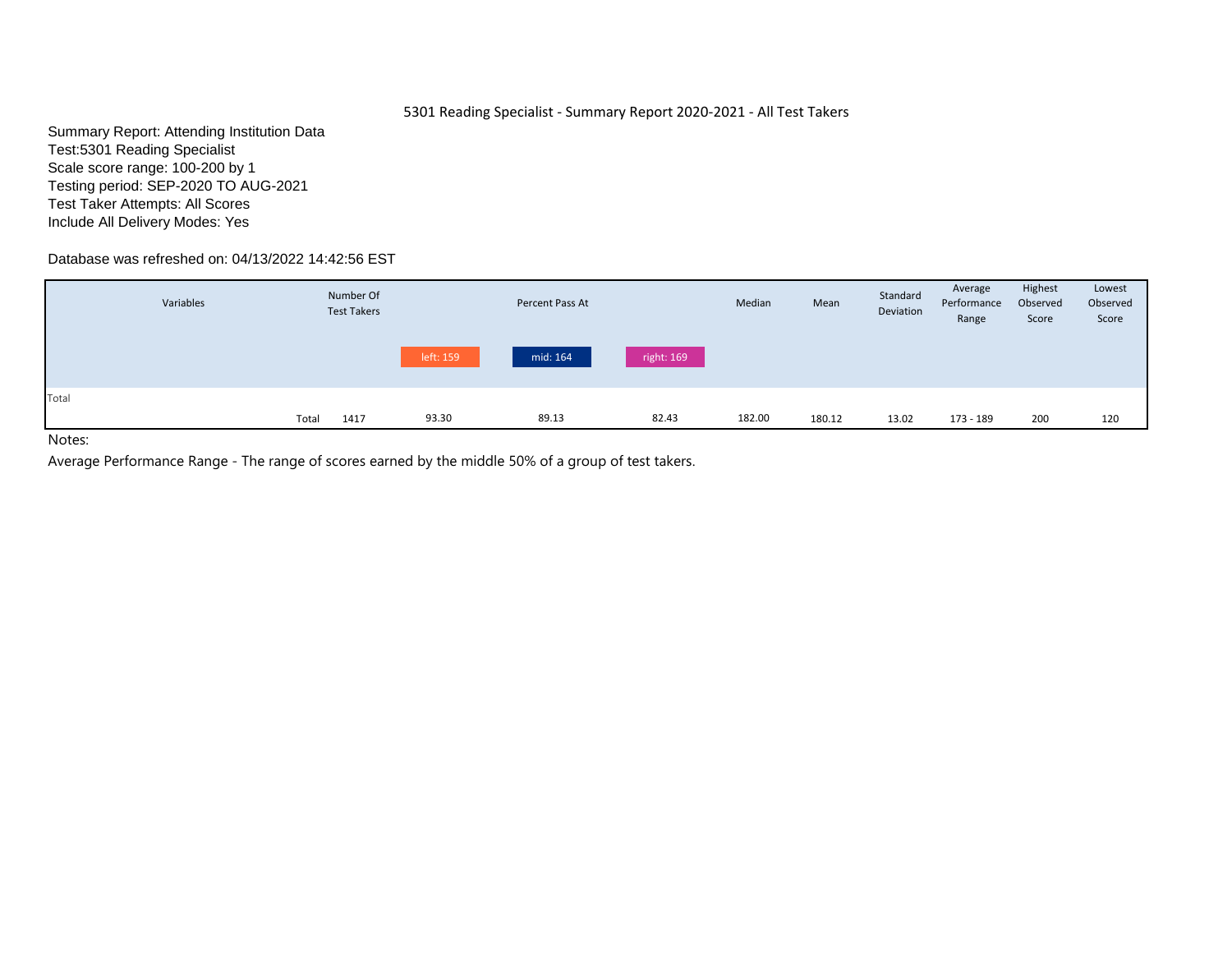# 5301 Reading Specialist - Summary Report 2020-2021 - Tennessee

Summary Report: Attending Institution Data Test:5301 Reading Specialist State/Agency: Tennessee State Department of Education Scale score range: 100-200 by 1 Testing period: SEP-2020 TO AUG-2021 Test Taker Attempts: All Scores Include All Delivery Modes: Yes

# Database was refreshed on: 04/13/2022 14:42:56 EST

|       | Variables |       | Number Of<br><b>Test Takers</b> |           | Percent Pass At |            | Median | Mean   | Standard<br>Deviation | Average<br>Performance<br>Range | Highest<br>Observed<br>Score | Lowest<br>Observed<br>Score |
|-------|-----------|-------|---------------------------------|-----------|-----------------|------------|--------|--------|-----------------------|---------------------------------|------------------------------|-----------------------------|
|       |           |       |                                 | left: 159 | mid: 164        | right: 169 |        |        |                       |                                 |                              |                             |
| Total |           | Total | 79                              | 93.67     | 88.61           | 83.54      | 186.00 | 181.43 | 12.43                 | 176 - 190                       | 200                          | 143                         |
| .     |           |       |                                 |           |                 |            |        |        |                       |                                 |                              |                             |

Notes: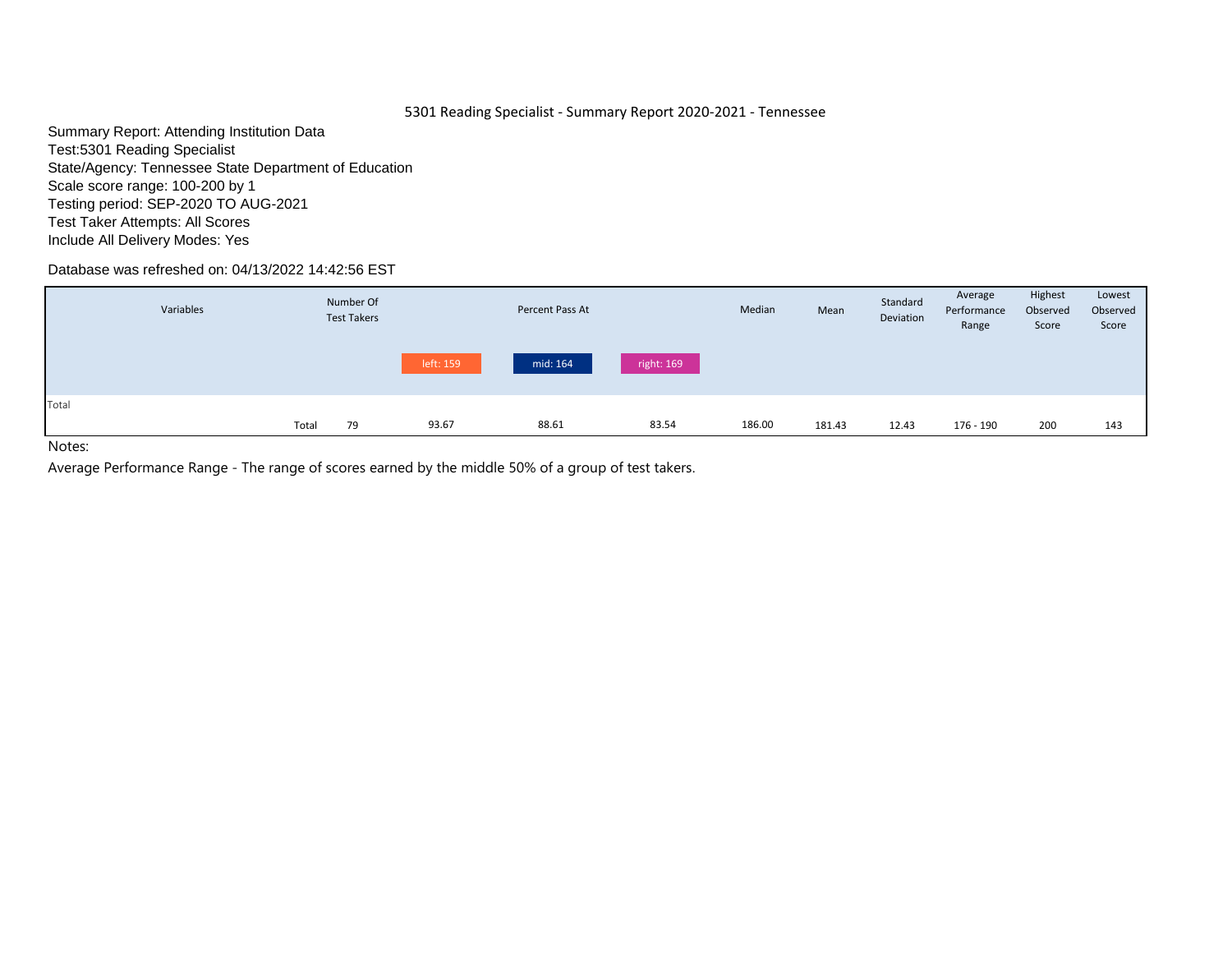# 5301 Reading Specialist - Summary Report 2020-2021 - Lipscomb University

Summary Report: Attending Institution Data Test:5301 Reading Specialist State/Agency: Tennessee State Department of Education Institution: Lipscomb University Scale score range: 100-200 by 1 Testing period: SEP-2020 TO AUG-2021 Test Taker Attempts: All Scores Include All Delivery Modes: Yes

# Database was refreshed on: 04/13/2022 14:42:56 EST

|       | Variables |       | Number Of<br><b>Test Takers</b> |           | Percent Pass At |            | Median | Mean   | Standard<br>Deviation | Average<br>Performance<br>Range | Highest<br>Observed<br>Score | Lowest<br>Observed<br>Score |
|-------|-----------|-------|---------------------------------|-----------|-----------------|------------|--------|--------|-----------------------|---------------------------------|------------------------------|-----------------------------|
|       |           |       |                                 | left: 159 | mid: 164        | right: 169 |        |        |                       |                                 |                              |                             |
| Total |           | Total |                                 | $\ast$    | $\ast$          | $*$        | $\ast$ | $\ast$ | ∗                     | ∗                               | *                            | *                           |

Notes:

\* No data are displayed because the test taker count is fewer than 5.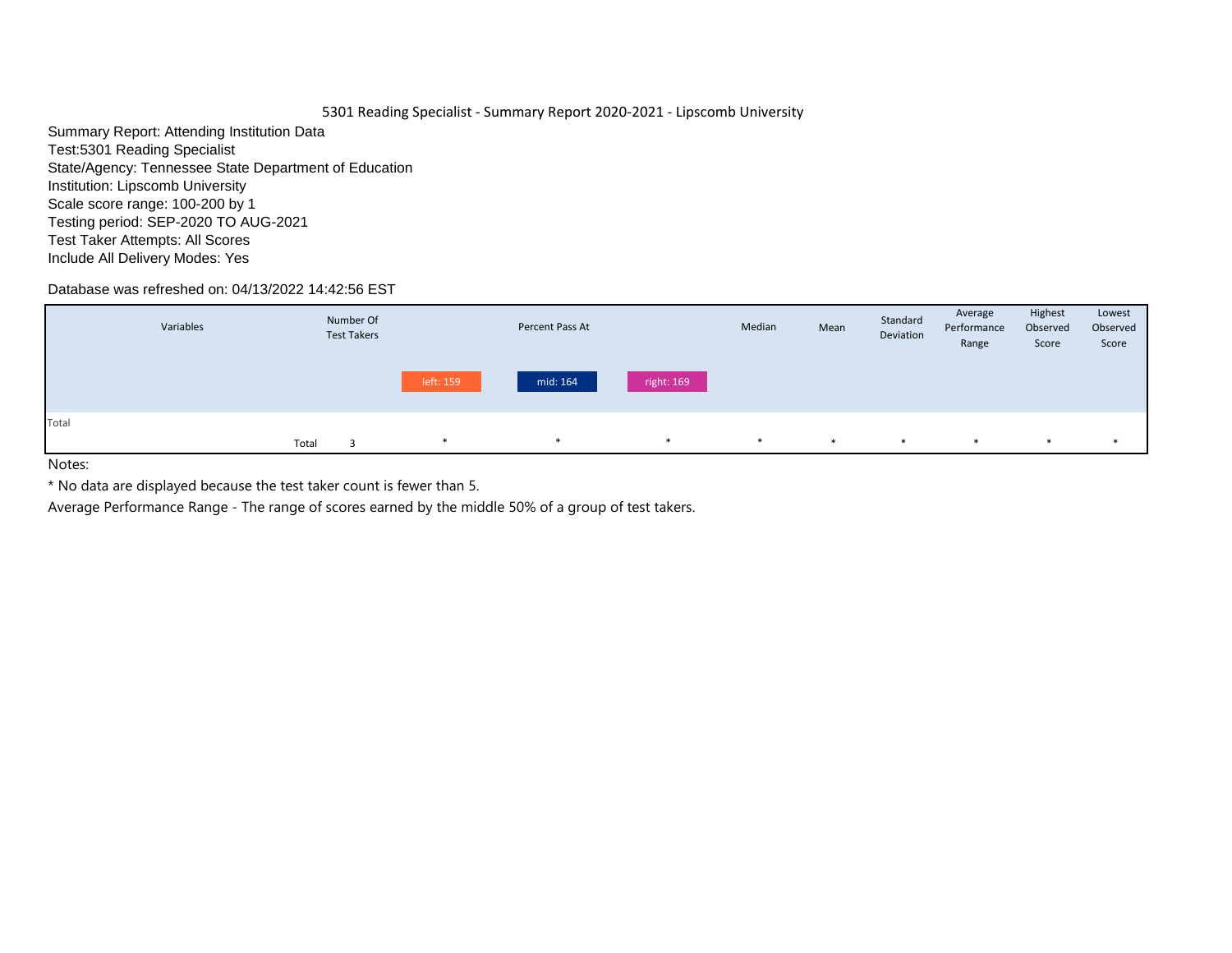Summary Report: Attending Institution Data Test:5301 Reading Specialist State/Agency: Tennessee State Department of Education Institution: Lipscomb University Category: I. Assessment and Diagnostic Teaching Testing period: SEP-2020 TO AUG-2021 Test Taker Attempts: All Scores Include All Delivery Modes: Yes

## Database was refreshed on: 04/13/2022 14:42:56 EST

|       | Variables |       | Maximum<br>Points<br>Available |          | Average % Correct |             |        | (lowest) 1st Quartile |        | 2nd Quartile |        | 3rd Quartile |    | (highest) 4th Quartile |
|-------|-----------|-------|--------------------------------|----------|-------------------|-------------|--------|-----------------------|--------|--------------|--------|--------------|----|------------------------|
|       |           |       |                                | National | State/Agency      | Institution | N      | %                     | N      | %            | N      | %            | N. | %                      |
| Total |           |       |                                |          |                   |             |        |                       |        |              |        |              |    |                        |
|       |           | Total | 19 - 24                        | 75.44    | 77.61             |             | $\ast$ | *                     | $\ast$ | $\ast$       | $\ast$ | ∗            |    |                        |
| .     |           |       |                                |          |                   |             |        |                       |        |              |        |              |    |                        |

Notes:

\* No data are displayed because the test taker count is fewer than 5.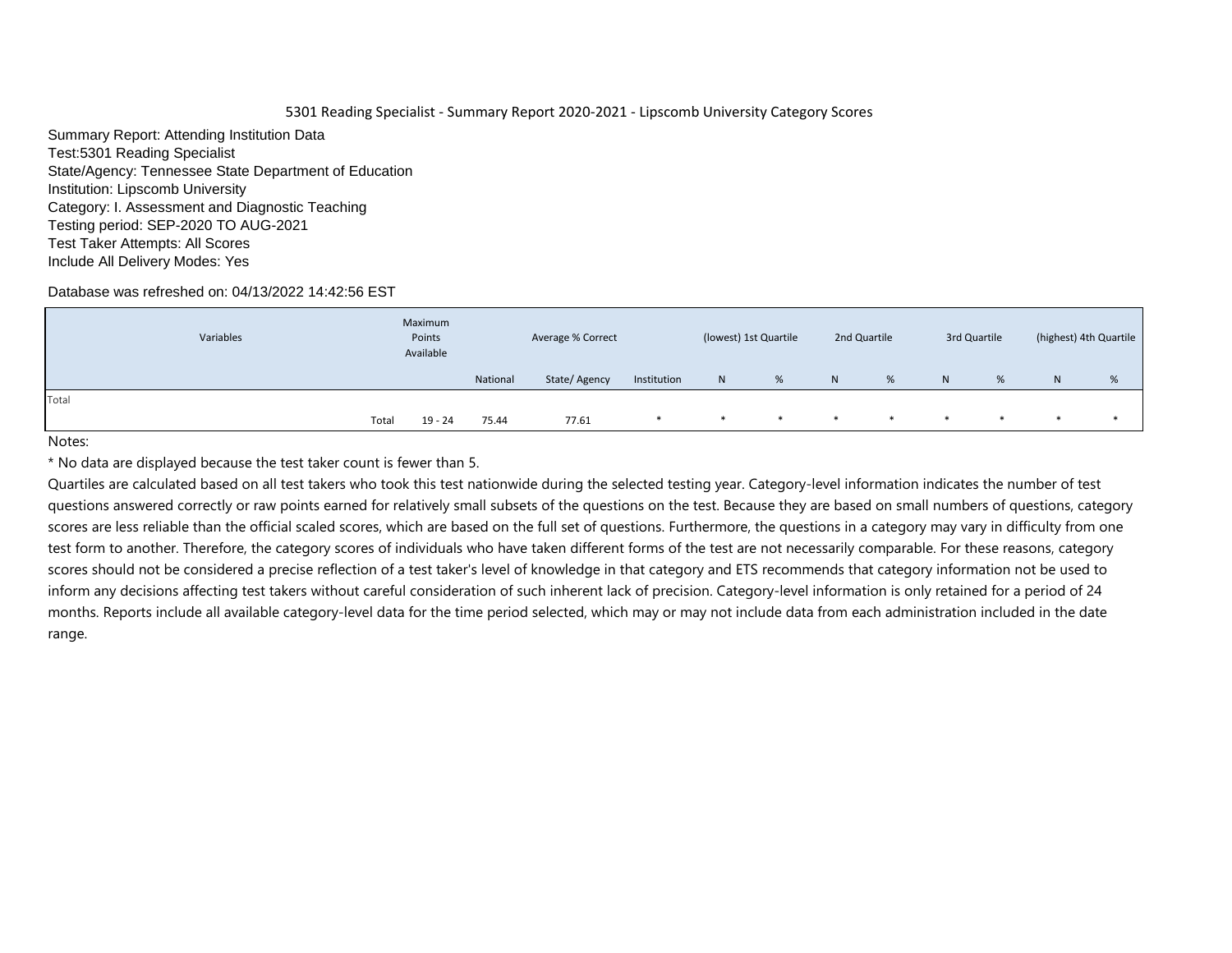Summary Report: Attending Institution Data Test:5301 Reading Specialist State/Agency: Tennessee State Department of Education Institution: Lipscomb University Category: II. Reading and Writing Development Testing period: SEP-2020 TO AUG-2021 Test Taker Attempts: All Scores Include All Delivery Modes: Yes

## Database was refreshed on: 04/13/2022 14:42:56 EST

|       | Variables |       | Maximum<br>Points<br>Available |          | Average % Correct |             |        | (lowest) 1st Quartile |                | 2nd Quartile |        | 3rd Quartile |    | (highest) 4th Quartile |
|-------|-----------|-------|--------------------------------|----------|-------------------|-------------|--------|-----------------------|----------------|--------------|--------|--------------|----|------------------------|
|       |           |       |                                | National | State/Agency      | Institution | N      | %                     | N <sub>1</sub> | %            | N      | %            | N. | %                      |
| Total |           |       |                                |          |                   |             |        |                       |                |              |        |              |    |                        |
|       |           | Total | 42 - 44                        | 72.34    | 74.70             |             | $\ast$ | ∗                     | $\ast$         | *            | $\ast$ | $\ast$       |    |                        |
| .     |           |       |                                |          |                   |             |        |                       |                |              |        |              |    |                        |

Notes:

\* No data are displayed because the test taker count is fewer than 5.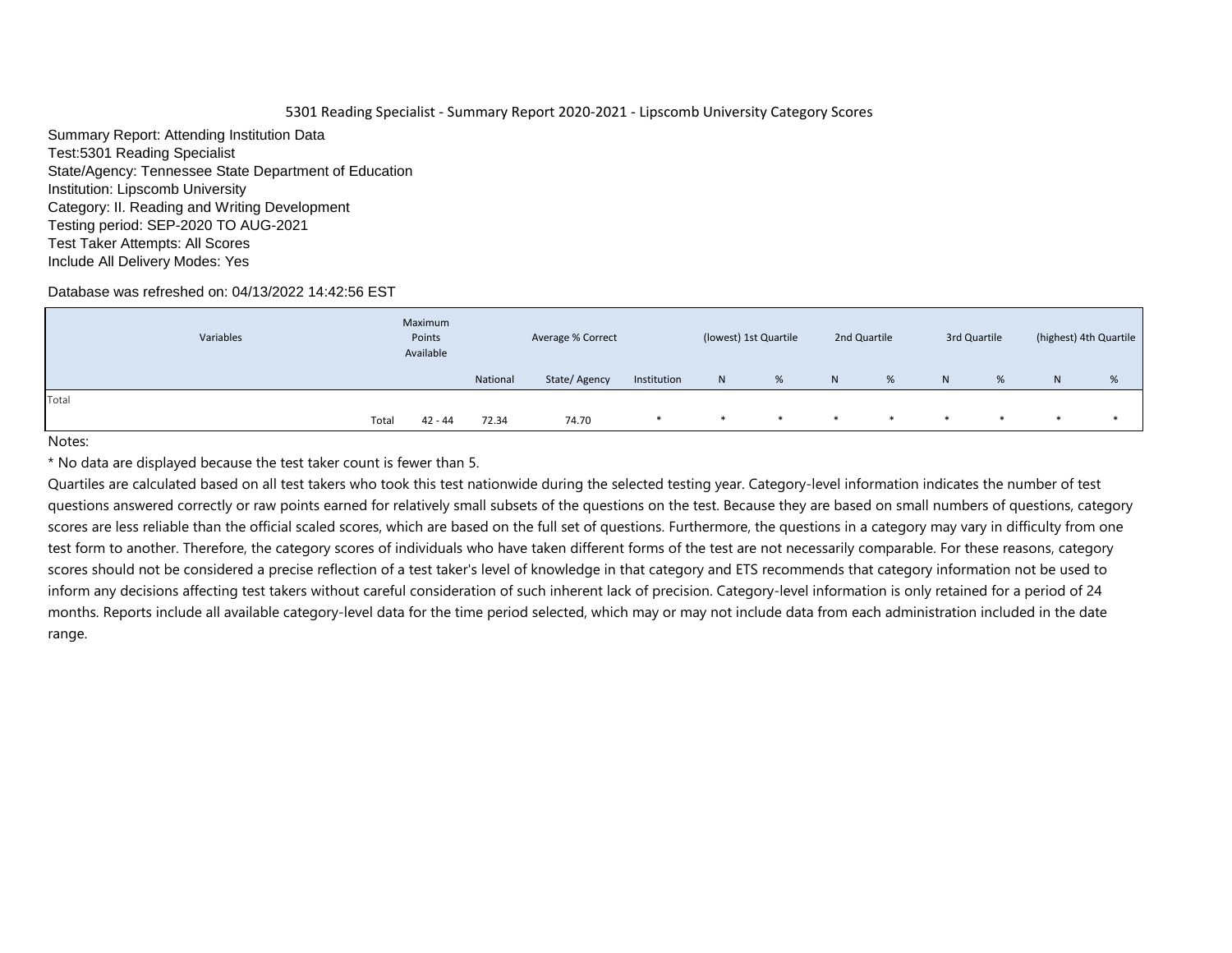Summary Report: Attending Institution Data Test:5301 Reading Specialist State/Agency: Tennessee State Department of Education Institution: Lipscomb University Category: III. Leadership Skills & Specialized Knowledge of Pedagogical Principles & Instructional Practice Testing period: SEP-2020 TO AUG-2021 Test Taker Attempts: All Scores Include All Delivery Modes: Yes

## Database was refreshed on: 04/13/2022 14:42:56 EST

|       | Variables |       | Maximum<br>Points<br>Available |          | Average % Correct |             |        | (lowest) 1st Quartile |              | 2nd Quartile |         | 3rd Quartile |    | (highest) 4th Quartile |
|-------|-----------|-------|--------------------------------|----------|-------------------|-------------|--------|-----------------------|--------------|--------------|---------|--------------|----|------------------------|
|       |           |       |                                | National | State/Agency      | Institution | N      | %                     | $\mathsf{N}$ | %            | N       | %            | N. | %                      |
| Total |           |       |                                |          |                   |             |        |                       |              |              |         |              |    |                        |
|       |           | Total | $11 - 15$                      | 76.99    | 77.19             |             | $\ast$ | *                     | $\ast$       | $\ast$       | $\star$ | $\ast$       |    |                        |
|       |           |       |                                |          |                   |             |        |                       |              |              |         |              |    |                        |

Notes:

\* No data are displayed because the test taker count is fewer than 5.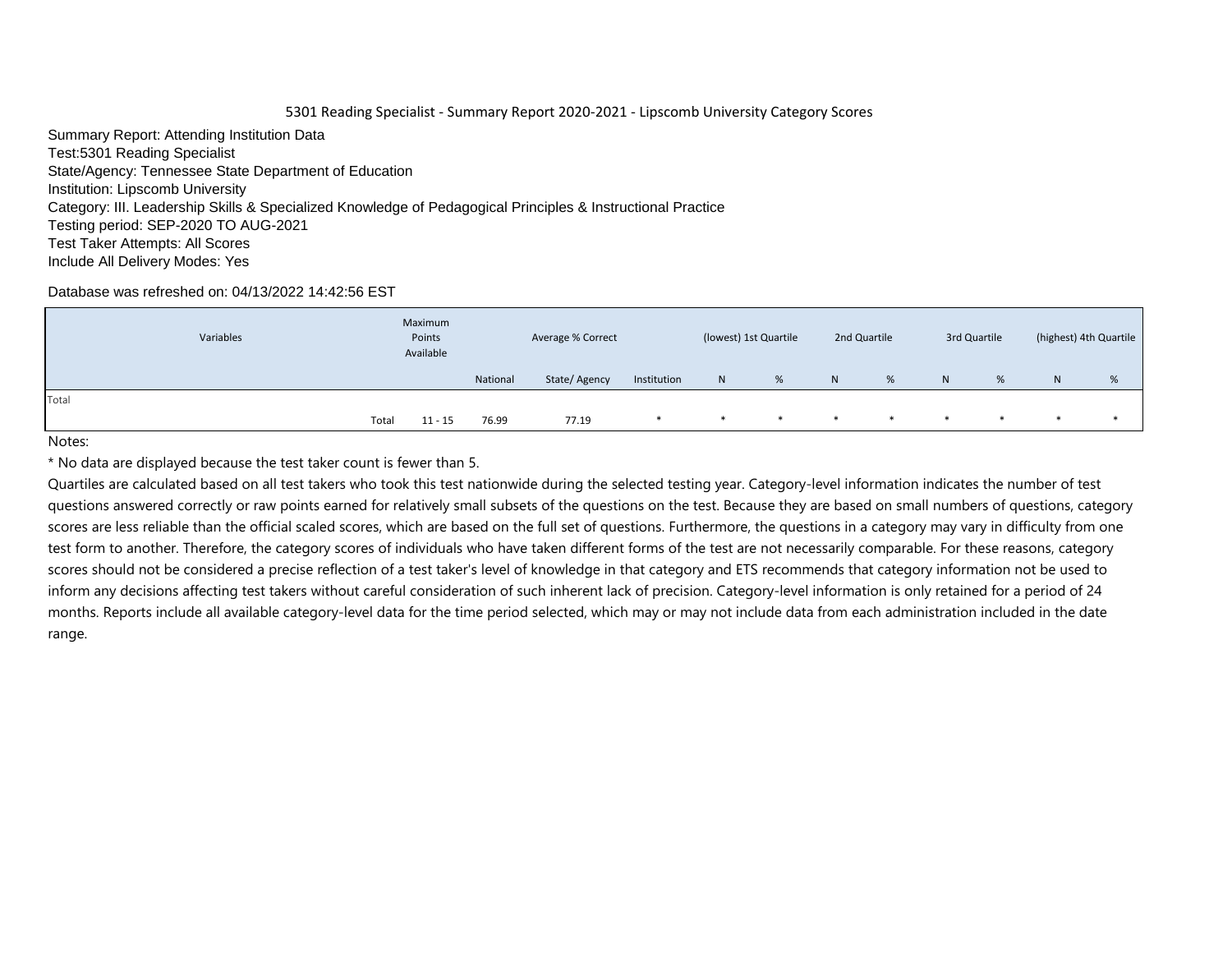Summary Report: Attending Institution Data Test:5301 Reading Specialist State/Agency: Tennessee State Department of Education Institution: Lipscomb University Category: IV. Professional Learning and Leadership Testing period: SEP-2020 TO AUG-2021 Test Taker Attempts: All Scores Include All Delivery Modes: Yes

## Database was refreshed on: 04/13/2022 14:42:56 EST

|       | Variables | Maximum<br>Points<br>Available |          | Average % Correct |             |              | (lowest) 1st Quartile |        | 2nd Quartile |        | 3rd Quartile |                | (highest) 4th Quartile |
|-------|-----------|--------------------------------|----------|-------------------|-------------|--------------|-----------------------|--------|--------------|--------|--------------|----------------|------------------------|
|       |           |                                | National | State/Agency      | Institution | $\mathsf{N}$ | %                     | N      | %            | N      | %            | N <sub>1</sub> | %                      |
| Total |           |                                |          |                   |             |              |                       |        |              |        |              |                |                        |
|       |           | Total                          | 74.96    | 75.74             |             | $\ast$       | ∗                     | $\ast$ | $\ast$       | $\ast$ | *            |                |                        |
| .     |           |                                |          |                   |             |              |                       |        |              |        |              |                |                        |

Notes:

\* No data are displayed because the test taker count is fewer than 5.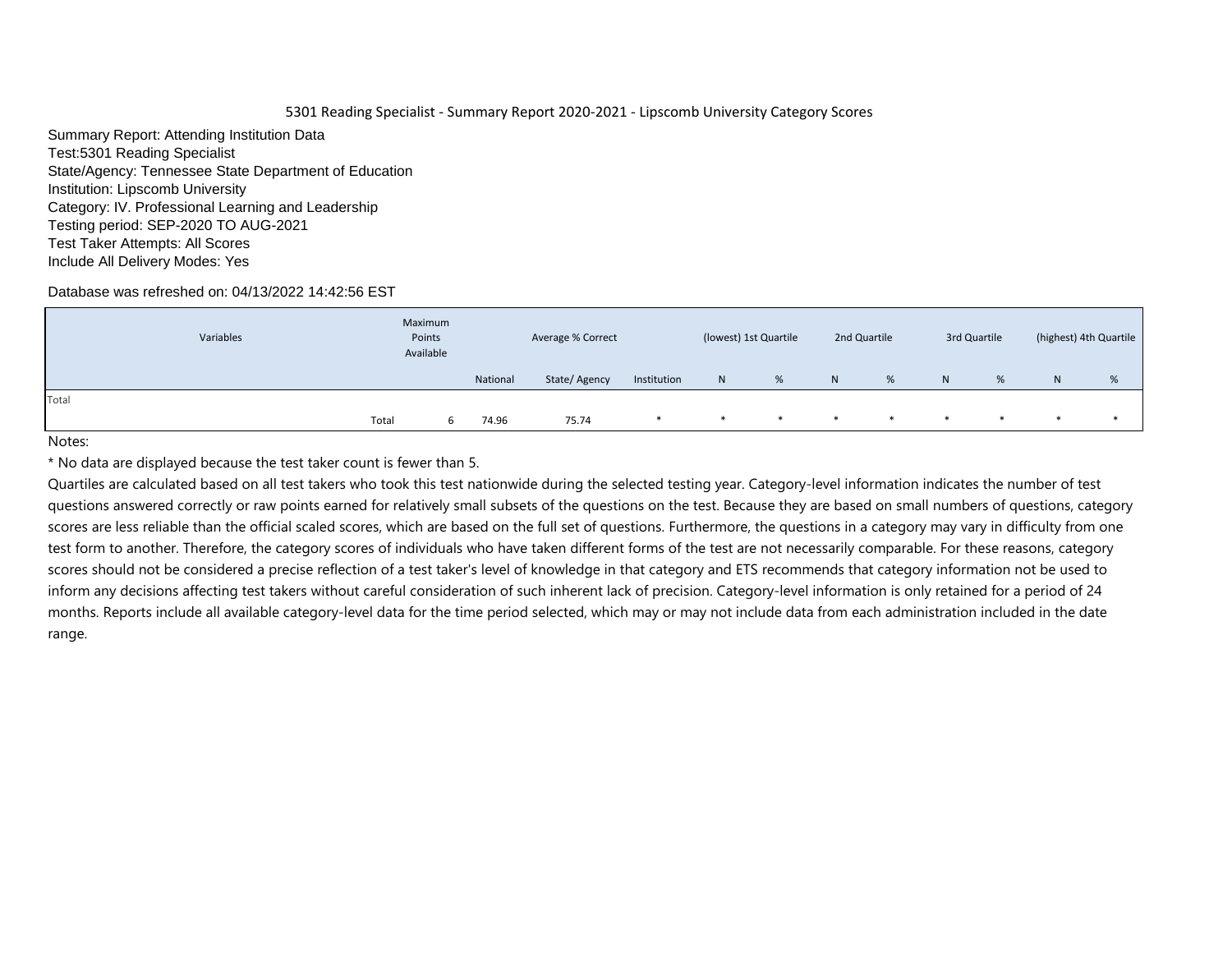Summary Report: Attending Institution Data Test:5301 Reading Specialist State/Agency: Tennessee State Department of Education Institution: Lipscomb University Category: V. Analysis of Individual Student Case Study Testing period: SEP-2020 TO AUG-2021 Test Taker Attempts: All Scores Include All Delivery Modes: Yes

## Database was refreshed on: 04/13/2022 14:42:56 EST

|       | Variables | Maximum<br>Points<br>Available |          | Average % Correct |             |        | (lowest) 1st Quartile |        | 2nd Quartile |        | 3rd Quartile |    | (highest) 4th Quartile |
|-------|-----------|--------------------------------|----------|-------------------|-------------|--------|-----------------------|--------|--------------|--------|--------------|----|------------------------|
|       |           |                                | National | State/Agency      | Institution | N      | %                     | N      | %            | N      | %            | N. | %                      |
| Total |           |                                |          |                   |             |        |                       |        |              |        |              |    |                        |
|       |           | Total                          | 72.81    | 73.63             |             | $\ast$ | *                     | $\ast$ |              | $\ast$ | ∗            |    |                        |
| .     |           |                                |          |                   |             |        |                       |        |              |        |              |    |                        |

Notes:

\* No data are displayed because the test taker count is fewer than 5.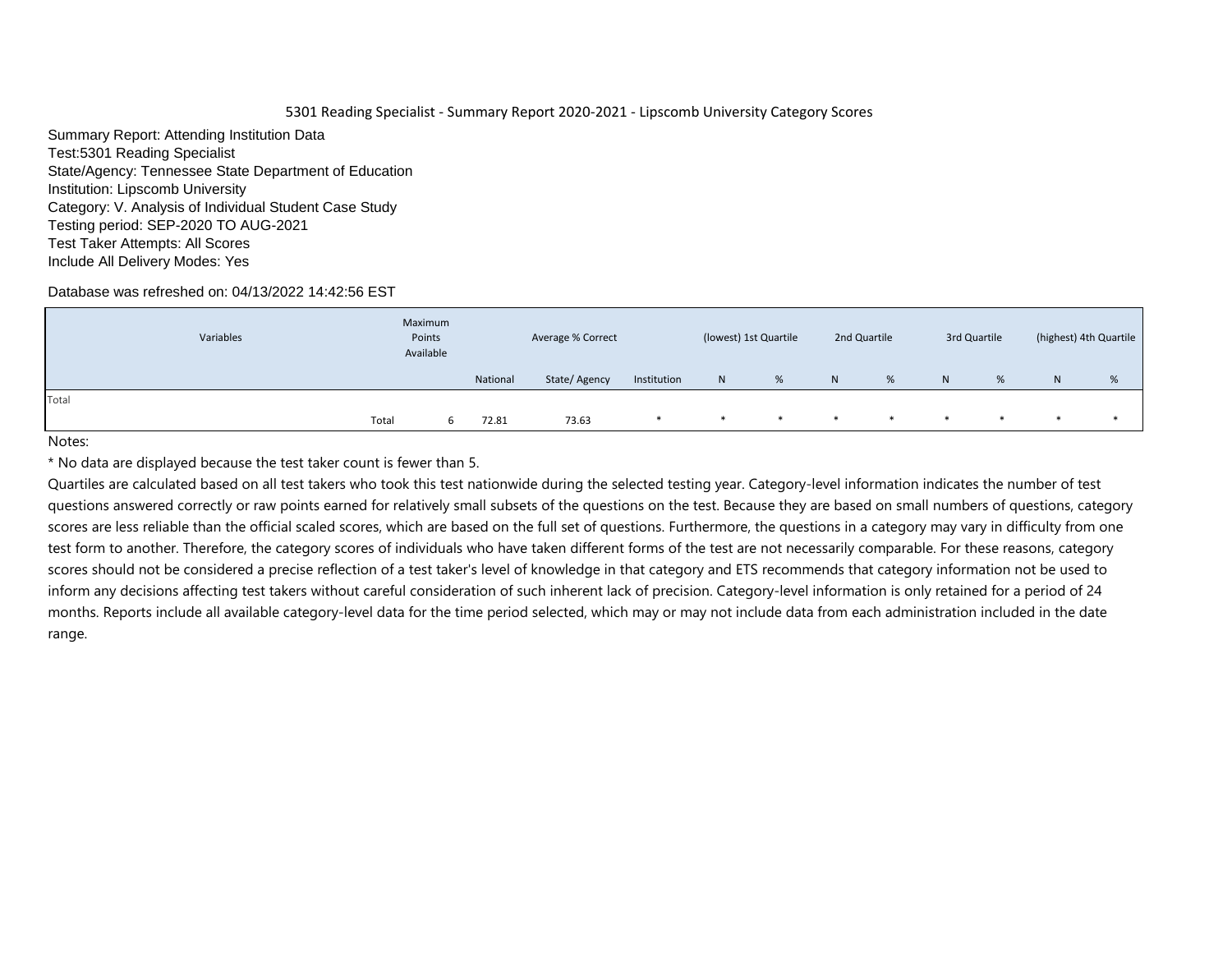5-yr. Performance: Attending Institution Data State/Agency: Tennessee State Department of Education Test:5358 Gifted Education Test Year: SEP-2021 TO AUG-2022 Test Taker Attempts: All Scores Include All Delivery Modes: Yes

Database was refreshed on: 04/13/2022 14:42:56 EST

|       | Variables | Passing Score | <b>Testing Year</b> | # Exams<br>Taken | # Individuals   | <b>Mean Score</b> | # Passing | % Passing | Median<br>Score |
|-------|-----------|---------------|---------------------|------------------|-----------------|-------------------|-----------|-----------|-----------------|
| Total |           |               |                     |                  |                 |                   |           |           |                 |
|       | Total     | 157           | 2016-2017           | 34               | 31              | 160.79            | 22        | 64.71     | 162.00          |
|       | Total     | 157           | 2017-2018           |                  |                 | 156.29            |           | 57.14     | 161.00          |
|       | Total     | 157           | 2018-2019           | 28               | 26              | 163.11            | 21        | 75.00     | 163.00          |
|       | Total     | 157           | 2019-2020           | 39               | 35 <sub>l</sub> | 159.72            | 24        | 61.54     | 161.00          |
|       | Total     | 157           | 2020-2021           | 34               | 30 <sup>l</sup> | 162.21            | 24        | 70.59     | 162.00          |
|       | Total     | 157           | 2021-2022           | 14 <sub>l</sub>  | 13 <sub>l</sub> | 160.36            |           | 64.29     | 159.50          |

Notes: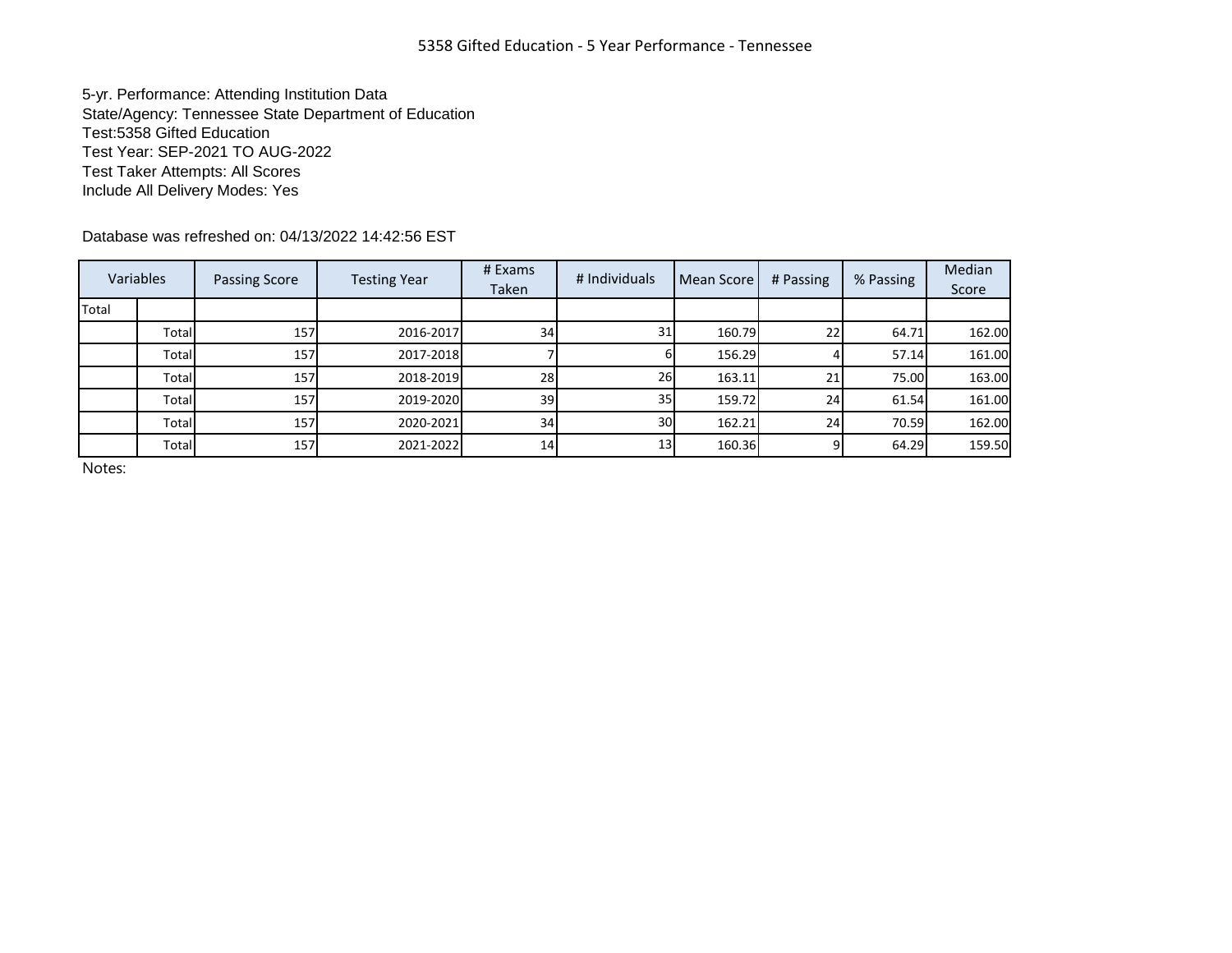5-yr. Performance: Attending Institution Data State/Agency: Tennessee State Department of Education Institution: Lipscomb University Test:5358 Gifted Education Test Year: SEP-2021 TO AUG-2022 Test Taker Attempts: All Scores Include All Delivery Modes: Yes

Database was refreshed on: 04/13/2022 14:42:56 EST

|       | Variables | <b>Passing Score</b> | <b>Testing Year</b> | # Exams<br>Taken | # Individuals | Mean Score | # Passing | % Passing | Median Score |
|-------|-----------|----------------------|---------------------|------------------|---------------|------------|-----------|-----------|--------------|
| Total |           |                      |                     |                  |               |            |           |           |              |
|       | Total     | 157                  | 2019-2020           |                  |               |            |           |           |              |
|       | Total     | 157 <b>1</b>         | 2020-2021           |                  | ы             | 171.33     |           | 100.00    | 172.50       |

Notes: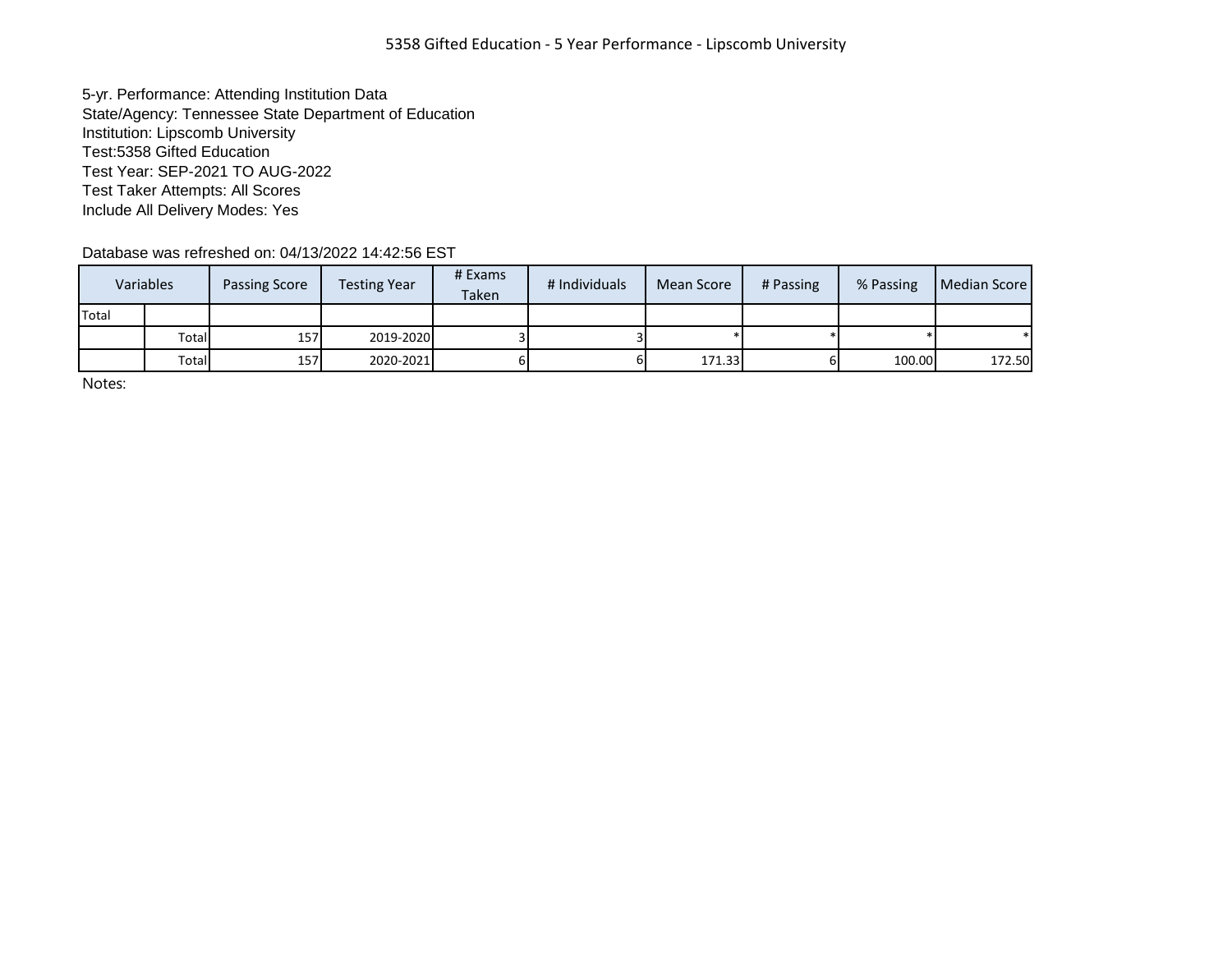# 5358 Gifted Education - Summary Report 2020-2021 - All Test Takers

Summary Report: Attending Institution Data Test:5358 Gifted Education Scale score range: 100-200 by 1 Testing period: SEP-2020 TO AUG-2021 Test Taker Attempts: All Scores Include All Delivery Modes: Yes

# Database was refreshed on: 04/13/2022 14:42:56 EST

|       | Variables |       | Number Of<br><b>Test Takers</b> |           | Percent Pass At |            | Median | Mean   | Standard<br>Deviation | Average<br>Performance<br>Range | Highest<br>Observed<br>Score | Lowest<br>Observed<br>Score |
|-------|-----------|-------|---------------------------------|-----------|-----------------|------------|--------|--------|-----------------------|---------------------------------|------------------------------|-----------------------------|
|       |           |       |                                 | left: 152 | mid: 157        | right: 162 |        |        |                       |                                 |                              |                             |
| Total |           | Total | 812                             | 84.61     | 70.57           | 53.45      | 162.50 | 161.90 | 10.06                 | 155 - 169                       | 188                          | 130                         |

Notes: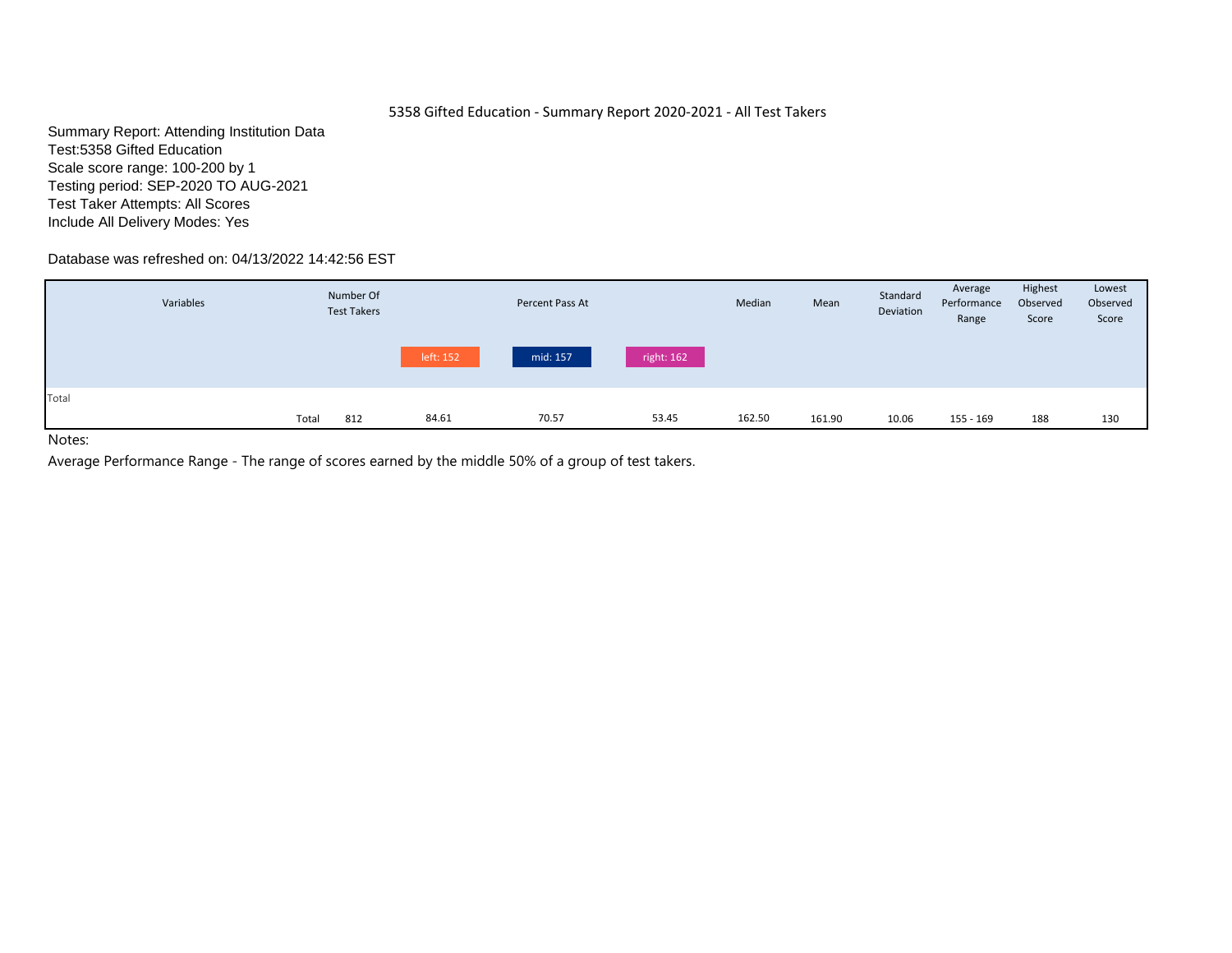# 5358 Gifted Education - Summary Report 2020-2021 - Tennessee

Summary Report: Attending Institution Data Test:5358 Gifted Education State/Agency: Tennessee State Department of Education Scale score range: 100-200 by 1 Testing period: SEP-2020 TO AUG-2021 Test Taker Attempts: All Scores Include All Delivery Modes: Yes

# Database was refreshed on: 04/13/2022 14:42:56 EST

|       |             | <b>Test Takers</b> | Percent Pass At |            | Median | Mean   | Standard<br>Deviation | Performance<br>Range | Observed<br>Score | Observed<br>Score |
|-------|-------------|--------------------|-----------------|------------|--------|--------|-----------------------|----------------------|-------------------|-------------------|
|       |             | left: 152          | mid: 157        | right: 162 |        |        |                       |                      |                   |                   |
| Total | Total<br>34 | 85.29              | 70.59           | 50.00      | 162.00 | 162.21 | 9.98                  | 154 - 172            | 178               | 144               |

Notes: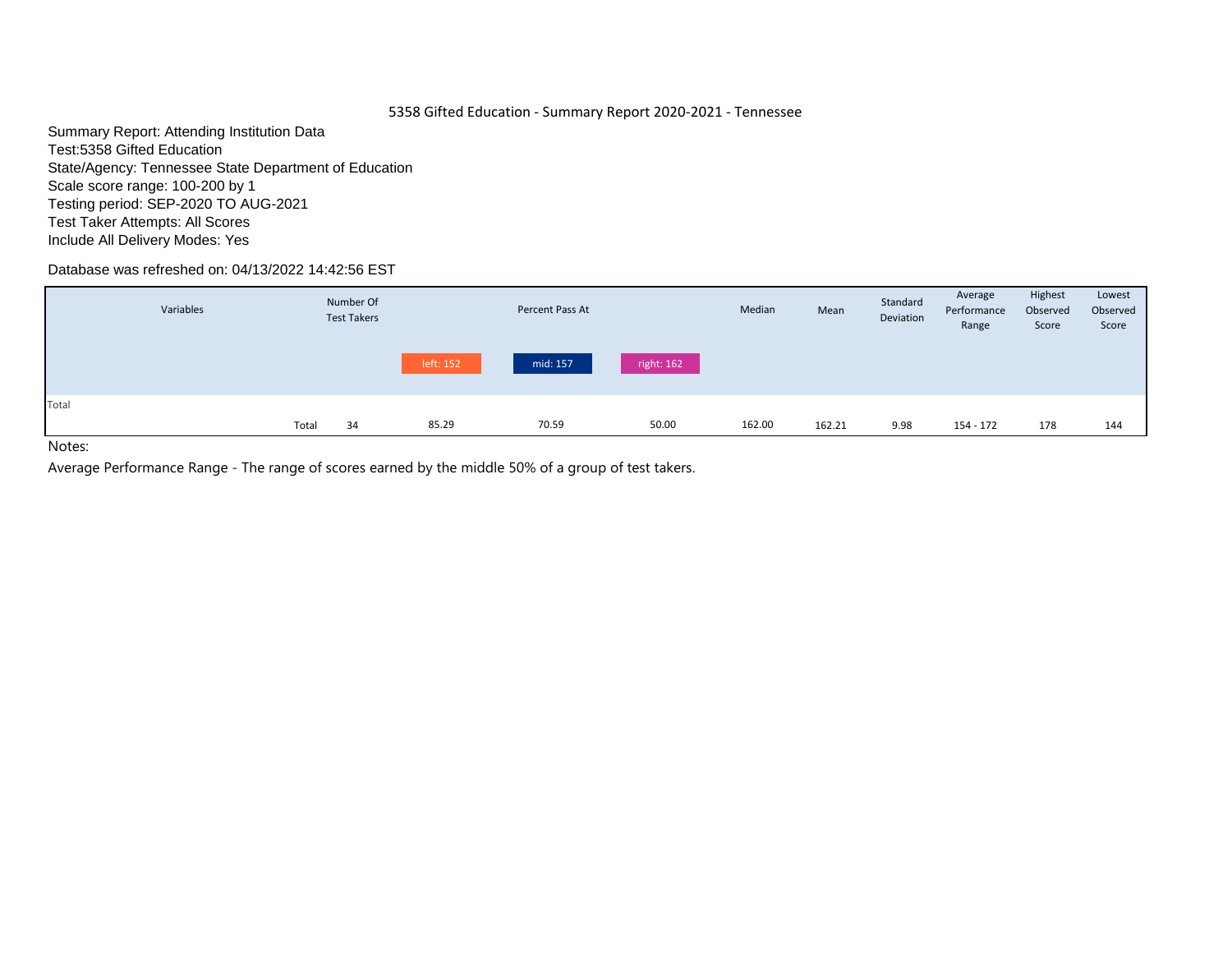# 5358 Gifted Education - Summary Report 2020-2021 - Lipscomb University

Summary Report: Attending Institution Data Test:5358 Gifted Education State/Agency: Tennessee State Department of Education Institution: Lipscomb University Scale score range: 100-200 by 1 Testing period: SEP-2020 TO AUG-2021 Test Taker Attempts: All Scores Include All Delivery Modes: Yes

# Database was refreshed on: 04/13/2022 14:42:56 EST

|       | Variables |       | Number Of<br><b>Test Takers</b> |           | Percent Pass At |            | Median | Mean   | Standard<br>Deviation | Average<br>Performance<br>Range | Highest<br>Observed<br>Score | Lowest<br>Observed<br>Score |
|-------|-----------|-------|---------------------------------|-----------|-----------------|------------|--------|--------|-----------------------|---------------------------------|------------------------------|-----------------------------|
|       |           |       |                                 | left: 152 | mid: 157        | right: 162 |        |        |                       |                                 |                              |                             |
| Total |           |       |                                 |           |                 |            |        |        |                       |                                 |                              |                             |
| .     |           | Total | 6                               | 100.00    | 100.00          | 83.33      | 172.50 | 171.33 | 5.88                  | 172 - 174                       | 178                          | 159                         |

Notes: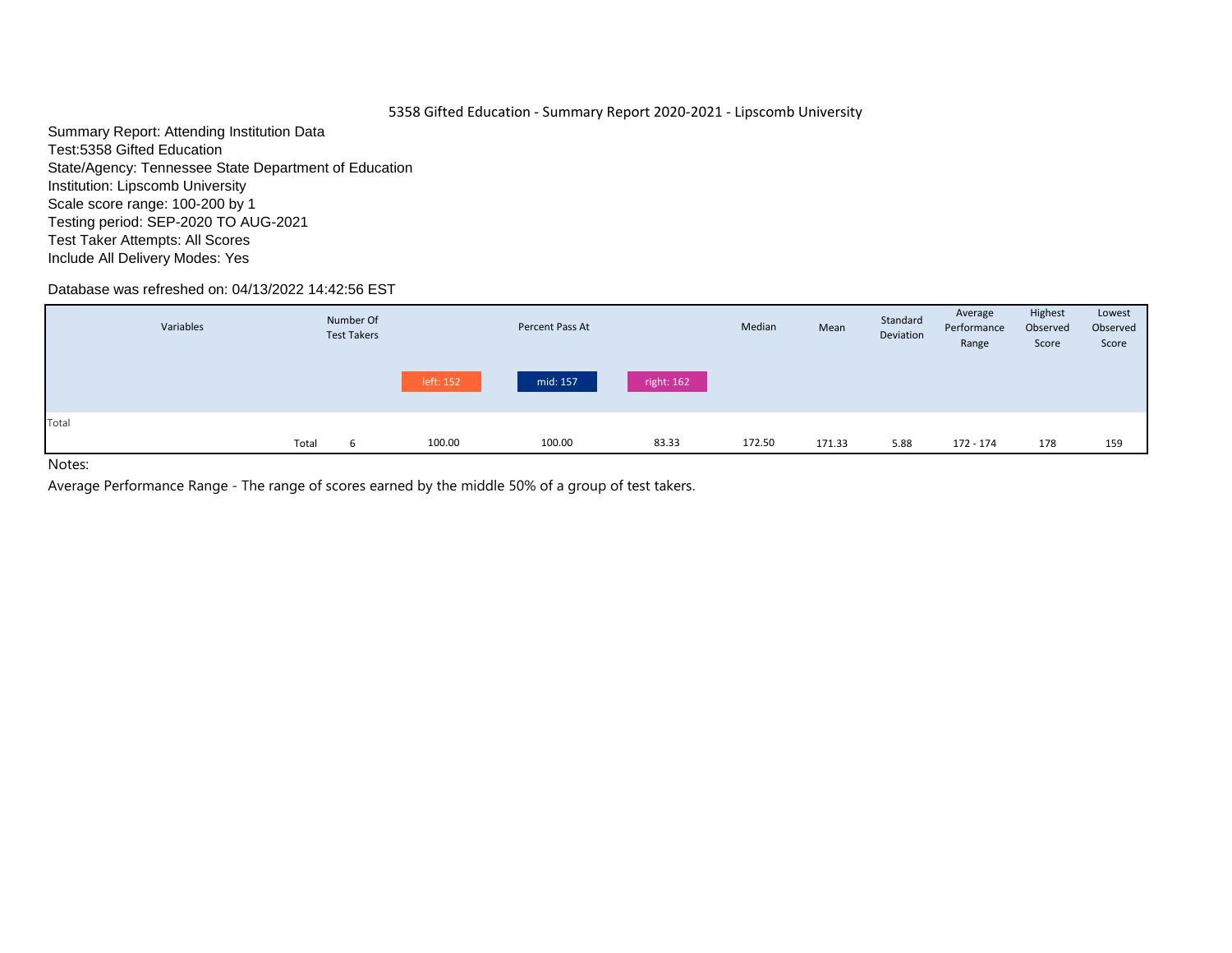Summary Report: Attending Institution Data Test:5358 Gifted Education State/Agency: Tennessee State Department of Education Institution: Lipscomb University Category: I. Development and Characteristics of Gifted Students Testing period: SEP-2020 TO AUG-2021 Test Taker Attempts: All Scores Include All Delivery Modes: Yes

## Database was refreshed on: 04/13/2022 14:42:56 EST

|       | Variables | Maximum<br>Points<br>Available |          | Average % Correct |             |              | (lowest) 1st Quartile |    | 2nd Quartile |                | 3rd Quartile |   | (highest) 4th Quartile |
|-------|-----------|--------------------------------|----------|-------------------|-------------|--------------|-----------------------|----|--------------|----------------|--------------|---|------------------------|
|       |           |                                | National | State/Agency      | Institution | $\mathsf{N}$ | %                     | N. | %            | N <sub>1</sub> | %            | N | %                      |
| Total |           |                                |          |                   |             |              |                       |    |              |                |              |   |                        |
|       | Total     | 21                             | 73.99    | 74.65             | 84.92       |              | 16.67                 |    | 16.67        |                | 0.00         |   | 66.67                  |

#### Notes: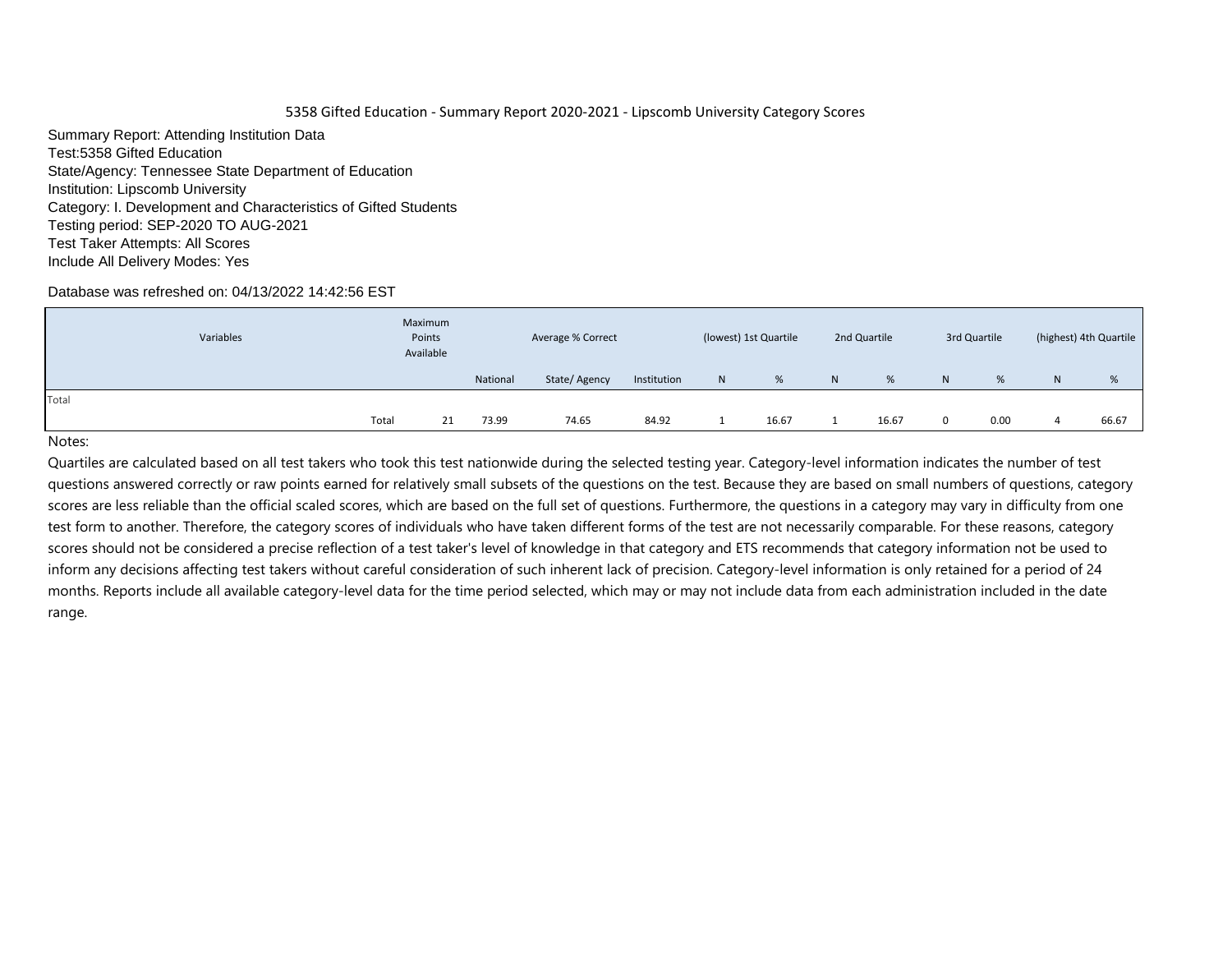Summary Report: Attending Institution Data Test:5358 Gifted Education State/Agency: Tennessee State Department of Education Institution: Lipscomb University Category: II. Learning Environment for Gifted Students Testing period: SEP-2020 TO AUG-2021 Test Taker Attempts: All Scores Include All Delivery Modes: Yes

## Database was refreshed on: 04/13/2022 14:42:56 EST

|       | Variables | Maximum<br>Points<br>Available |          | Average % Correct |             |              | (lowest) 1st Quartile |    | 2nd Quartile |                | 3rd Quartile |   | (highest) 4th Quartile |
|-------|-----------|--------------------------------|----------|-------------------|-------------|--------------|-----------------------|----|--------------|----------------|--------------|---|------------------------|
|       |           |                                | National | State/Agency      | Institution | $\mathsf{N}$ | %                     | N. | %            | N <sub>1</sub> | %            | N | %                      |
| Total |           |                                |          |                   |             |              |                       |    |              |                |              |   |                        |
|       | Total     | 19                             | 76.56    | 75.54             | 84.21       | $\Omega$     | 0.00                  |    | 33.33        |                | 33.33        |   | 33.33                  |

#### Notes: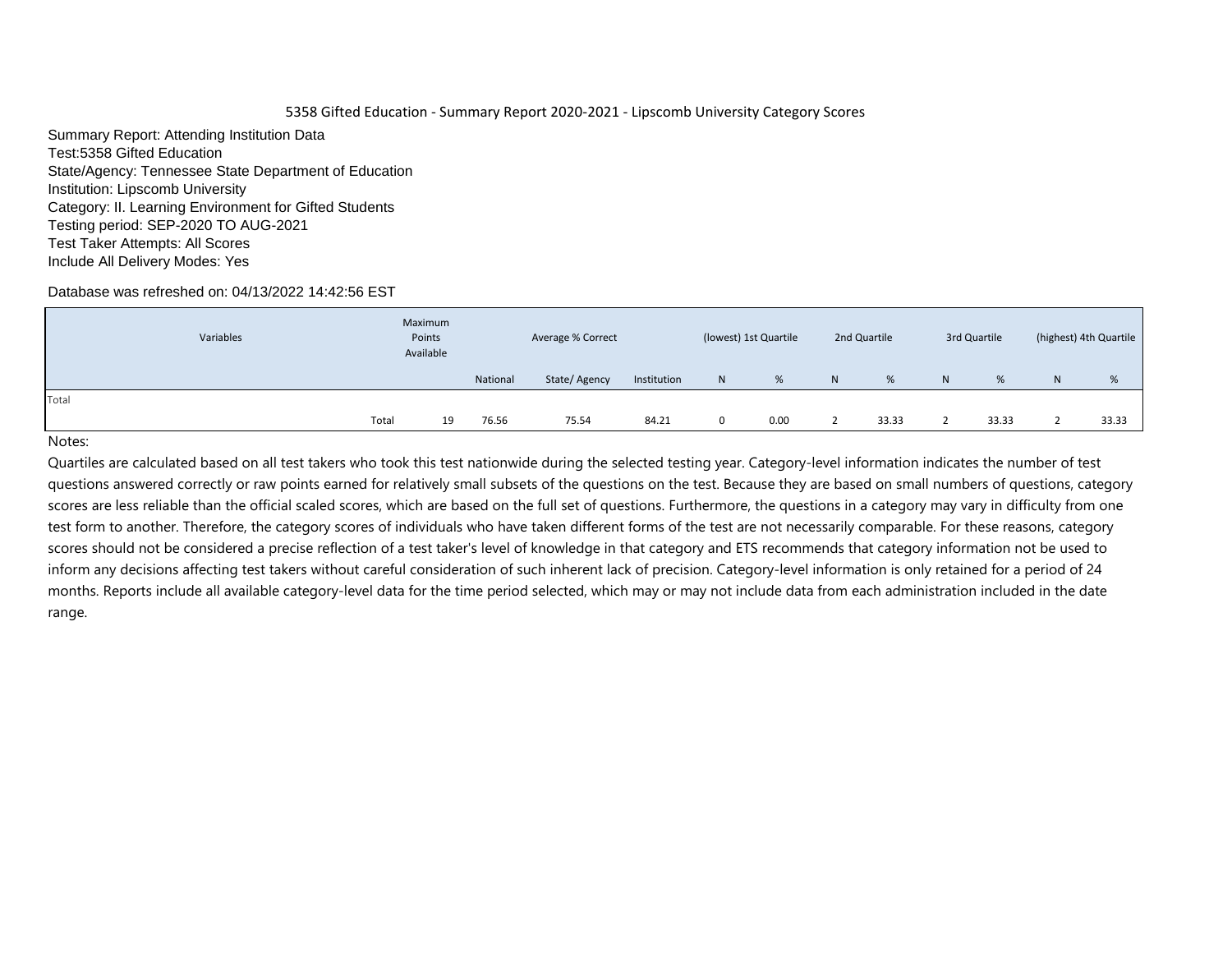Summary Report: Attending Institution Data Test:5358 Gifted Education State/Agency: Tennessee State Department of Education Institution: Lipscomb University Category: III. Instruction of Gifted Students Testing period: SEP-2020 TO AUG-2021 Test Taker Attempts: All Scores Include All Delivery Modes: Yes

## Database was refreshed on: 04/13/2022 14:42:56 EST

| Variables |       | Maximum<br>Points<br>Available |          | Average % Correct |             |              | (lowest) 1st Quartile |                | 2nd Quartile |   | 3rd Quartile |   | (highest) 4th Quartile |
|-----------|-------|--------------------------------|----------|-------------------|-------------|--------------|-----------------------|----------------|--------------|---|--------------|---|------------------------|
|           |       |                                | National | State/Agency      | Institution | $\mathsf{N}$ | %                     | N <sub>1</sub> | %            | N | %            | N | %                      |
| Total     |       |                                |          |                   |             |              |                       |                |              |   |              |   |                        |
|           | Total | 28                             | 75.93    | 75.32             | 85.12       | $\Omega$     | 0.00                  |                | 16.67        |   | 33.33        |   | 50.00                  |

#### Notes: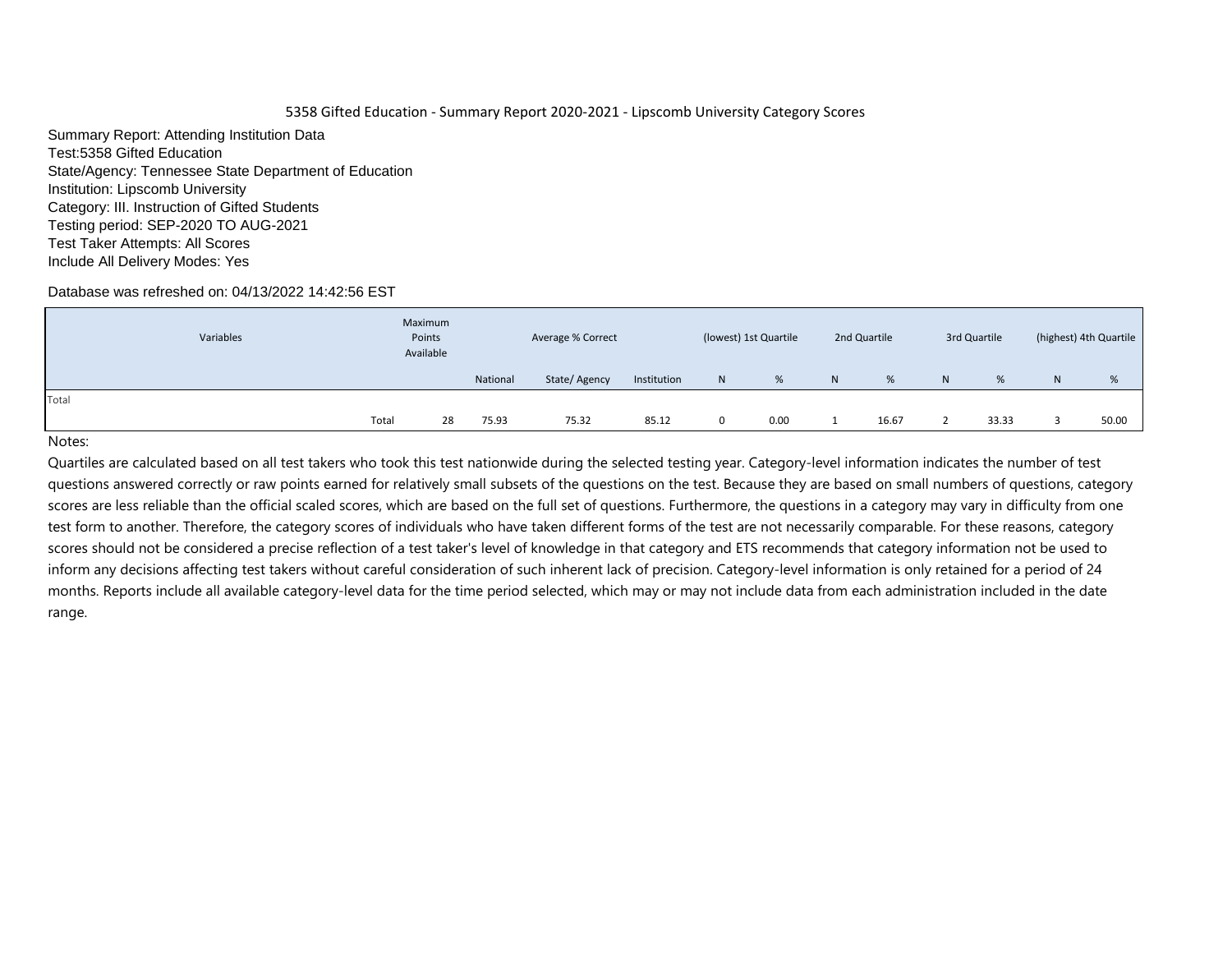Summary Report: Attending Institution Data Test:5358 Gifted Education State/Agency: Tennessee State Department of Education Institution: Lipscomb University Category: IV. Identification and Assessment of Gifted Students Testing period: SEP-2020 TO AUG-2021 Test Taker Attempts: All Scores Include All Delivery Modes: Yes

## Database was refreshed on: 04/13/2022 14:42:56 EST

|       | Variables | Maximum<br>Points<br>Available |          | Average % Correct |             |              | (lowest) 1st Quartile |    | 2nd Quartile |   | 3rd Quartile |   | (highest) 4th Quartile |
|-------|-----------|--------------------------------|----------|-------------------|-------------|--------------|-----------------------|----|--------------|---|--------------|---|------------------------|
|       |           |                                | National | State/Agency      | Institution | $\mathsf{N}$ | %                     | N. | %            | N | %            | N | %                      |
| Total |           |                                |          |                   |             |              |                       |    |              |   |              |   |                        |
|       | Total     | 18                             | 69.20    | 68.95             | 77.78       |              | 16.67                 | 0  | 0.00         |   | 50.00        |   | 33.33                  |

#### Notes: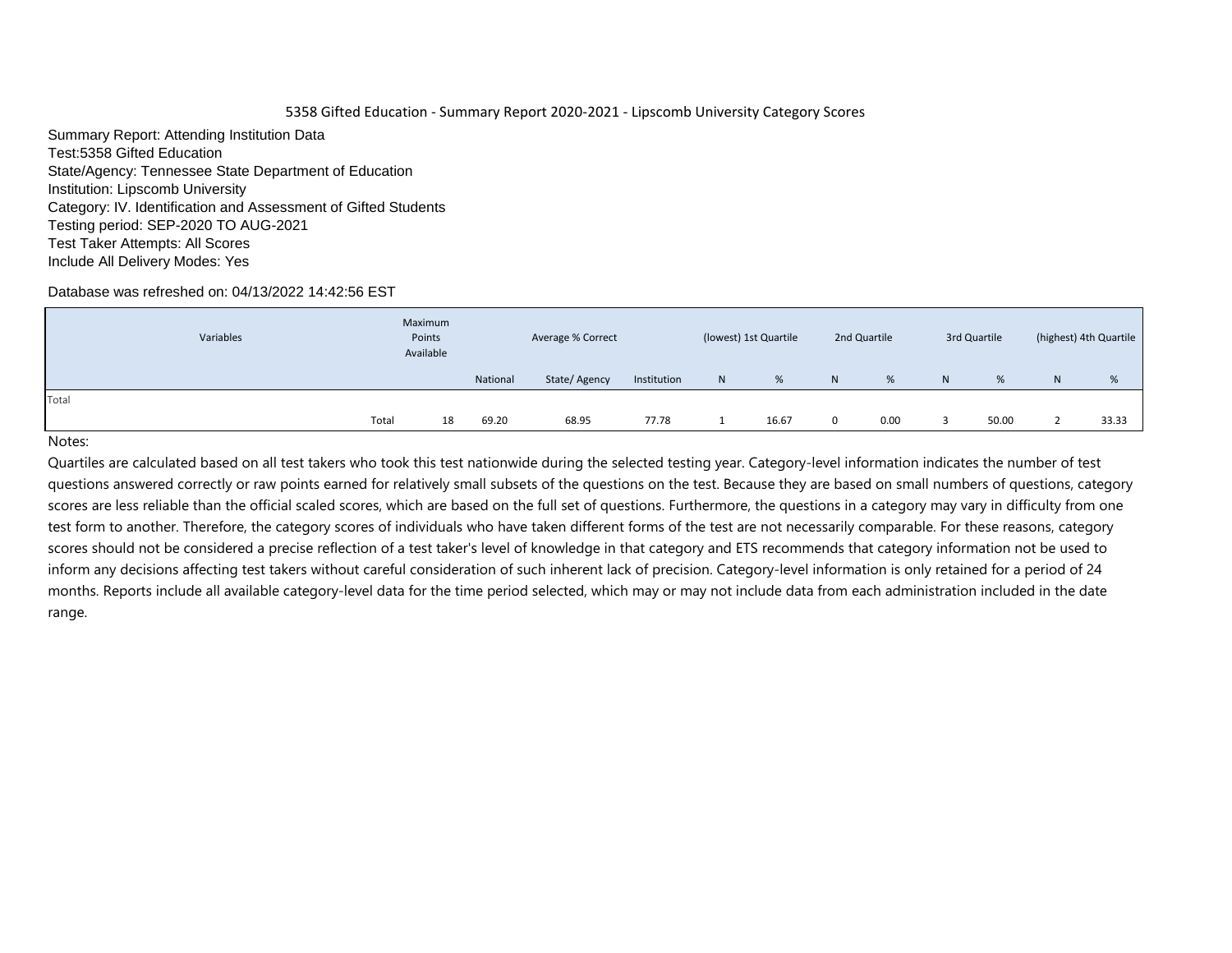Summary Report: Attending Institution Data Test:5358 Gifted Education State/Agency: Tennessee State Department of Education Institution: Lipscomb University Category: V. Professionalism Testing period: SEP-2020 TO AUG-2021 Test Taker Attempts: All Scores Include All Delivery Modes: Yes

## Database was refreshed on: 04/13/2022 14:42:56 EST

|       | Variables | Maximum<br>Points<br>Available |          | Average % Correct |             |              | (lowest) 1st Quartile |    | 2nd Quartile |              | 3rd Quartile |   | (highest) 4th Quartile |
|-------|-----------|--------------------------------|----------|-------------------|-------------|--------------|-----------------------|----|--------------|--------------|--------------|---|------------------------|
|       |           |                                | National | State/Agency      | Institution | $\mathsf{N}$ | %                     | N. | %            | $\mathsf{N}$ | %            | N | %                      |
| Total |           |                                |          |                   |             |              |                       |    |              |              |              |   |                        |
|       | Total     | 14                             | 70.88    | 70.17             | 82.14       | $\Omega$     | 0.00                  |    | 16.67        |              | 33.33        |   | 50.00                  |

#### Notes: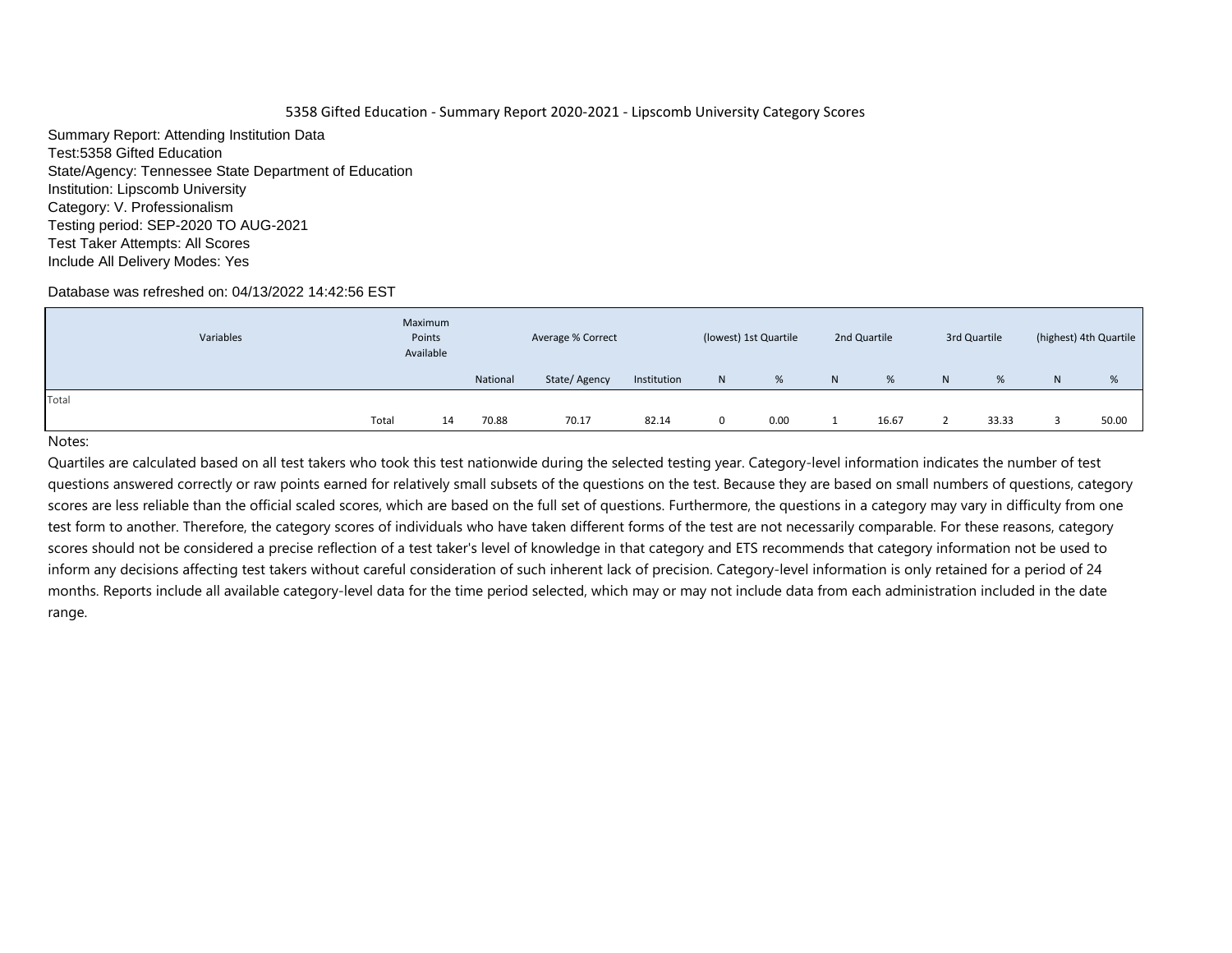# 5362 English to Speakers of Other Languages - 5 Year Performance - Tennessee

5-yr. Performance: Attending Institution Data State/Agency: Tennessee State Department of Education Test:5362 English to Speakers of Other Languages Test Year: SEP-2021 TO AUG-2022 Test Taker Attempts: All Scores Include All Delivery Modes: Yes

Database was refreshed on: 04/13/2022 14:42:56 EST

|              | Variables | Passing Score | <b>Testing Year</b> | # Exams<br><b>Taken</b> | # Individuals | Mean Score | # Passing | % Passing | Median Score |
|--------------|-----------|---------------|---------------------|-------------------------|---------------|------------|-----------|-----------|--------------|
| <b>Total</b> |           |               |                     |                         |               |            |           |           |              |
|              | Total     | 155           | 2016-2017           | 129                     | 127           | 176.12     | 121       | 93.80     | 178.00       |
|              | Total     | <b>1551</b>   | 2017-2018           | 320                     | 310           | 174.55     | 292       | 91.25     | 175.00       |
|              | Total     | 155           | 2018-2019           | 349                     | 329           | 173.26     | 321       | 91.98     | 175.00       |
|              | Total     | 155 <b> </b>  | 2019-2020           | 284                     | 274           | 174.94     | 264       | 92.96     | 175.50       |
|              | Total     | 155           | 2020-2021           | 436                     | 406           | 171.79     | 379       | 86.93     | 174.00       |
|              | Total     | <b>155</b>    | 2021-2022           | 279                     | 273           | 172.62     | 256       | 91.76     | 174.00       |

Notes: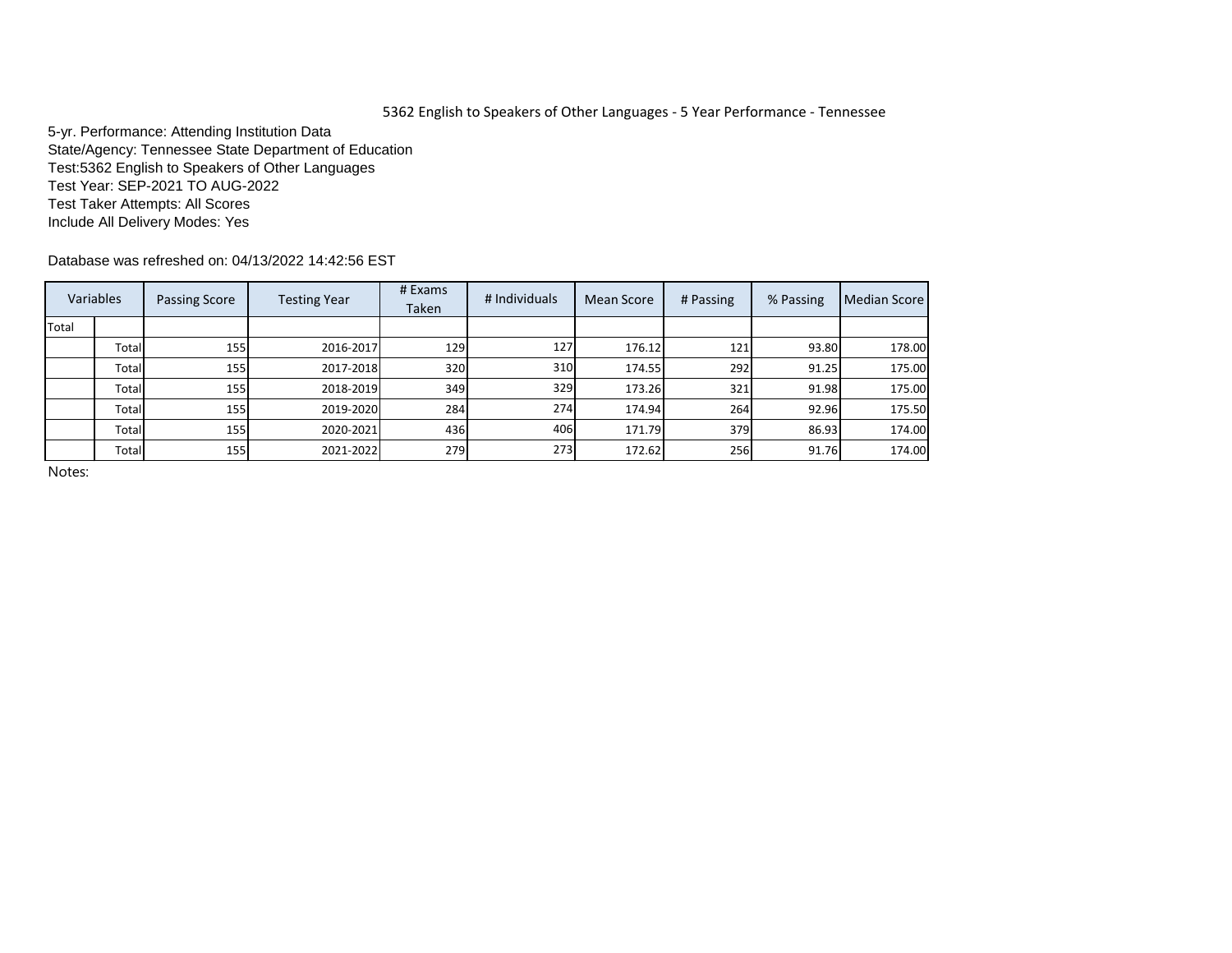5362 English to Speakers of Other Languages - 5 Year Performance - Lipscomb University 5-yr. Performance: Attending Institution Data State/Agency: Tennessee State Department of Education Institution: Lipscomb University Test:5362 English to Speakers of Other Languages Test Year: SEP-2021 TO AUG-2022 Test Taker Attempts: All Scores Include All Delivery Modes: Yes Database was refreshed on: 04/13/2022 14:42:56 EST

| Variables |       | <b>Passing Score</b> | <b>Testing Year</b> | # Exams<br>Taken | # Individuals | <b>Mean Score</b> | # Passing   | % Passing | Median Score |
|-----------|-------|----------------------|---------------------|------------------|---------------|-------------------|-------------|-----------|--------------|
| Total     |       |                      |                     |                  |               |                   |             |           |              |
|           | Total | <b>155</b>           | 2016-2017           | 28               | 27            | 168.71            | 24          | 85.71     | 171.00       |
|           | Total | <b>155</b>           | 2017-2018           | 80               | 77            | 173.23            | 75 <b>i</b> | 93.75     | 172.50       |
|           | Total | <b>155</b>           | 2018-2019           | 92               | 81            | 172.27            | 79          | 85.87     | 173.50       |
|           | Total | 155                  | 2019-2020           | 69               | 66            | 171.71            | 64          | 92.75     | 172.00       |
|           | Total | <b>155</b>           | 2020-2021           | 94               | 84            | 172.14            | 82          | 87.23     | 172.50       |
|           | Total | <b>155</b>           | 2021-2022           | 65               | 63            | 172.85            | 60          | 92.31     | 174.00       |

Notes: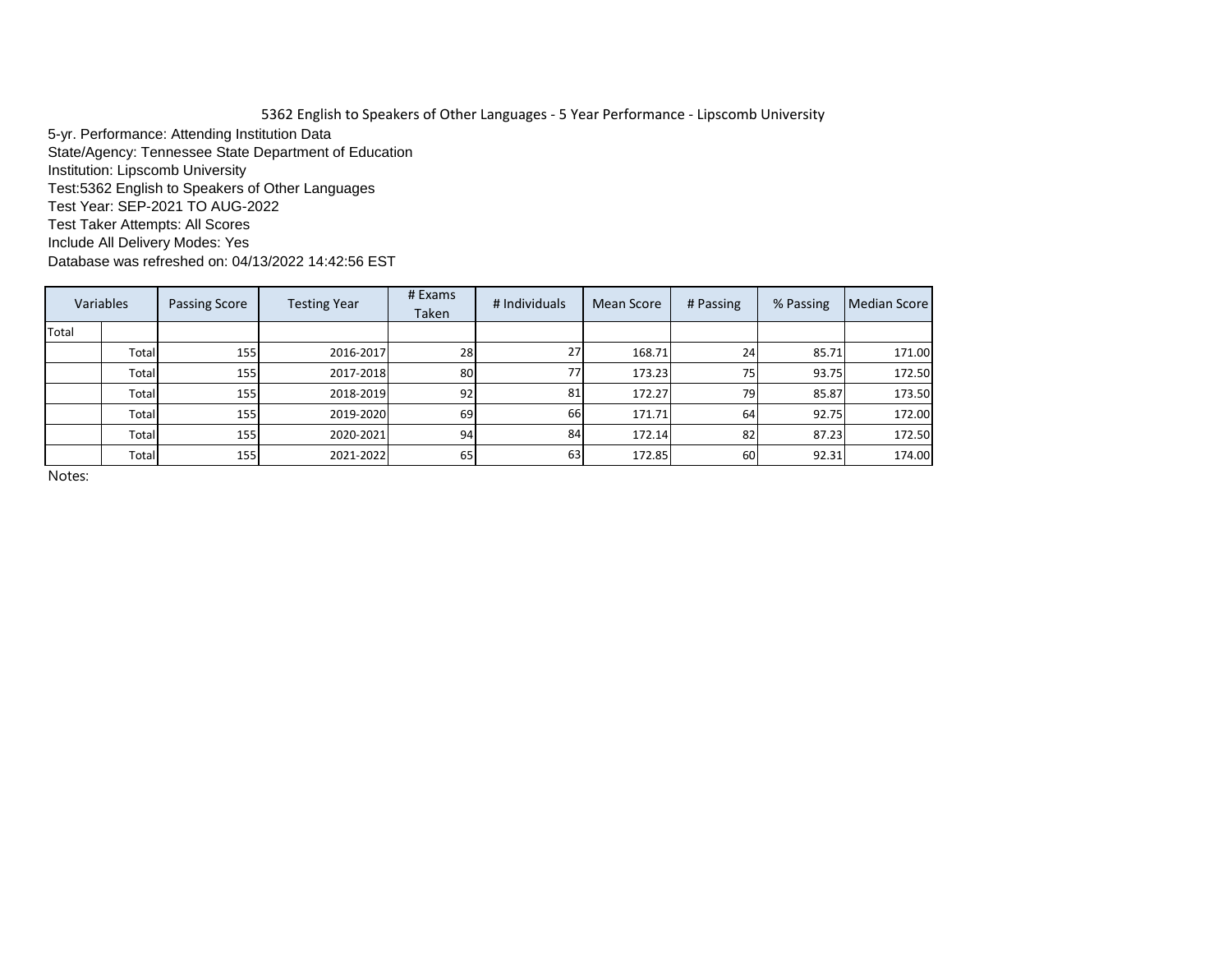# 5362 English to Speakers of Other Languages - Summary Report 2020-2021 - All Test Takers

Summary Report: Attending Institution Data Test:5362 English to Speakers of Other Languages Scale score range: 100-200 by 1 Testing period: SEP-2020 TO AUG-2021 Test Taker Attempts: All Scores Include All Delivery Modes: Yes

# Database was refreshed on: 04/13/2022 14:42:56 EST

|       | Variables |       | Number Of<br><b>Test Takers</b> |           | Percent Pass At |            | Median | Mean   | Standard<br>Deviation | Average<br>Performance<br>Range | Highest<br>Observed<br>Score | Lowest<br>Observed<br>Score |
|-------|-----------|-------|---------------------------------|-----------|-----------------|------------|--------|--------|-----------------------|---------------------------------|------------------------------|-----------------------------|
|       |           |       |                                 | left: 150 | mid: 155        | right: 160 |        |        |                       |                                 |                              |                             |
| Total |           | Total | 5260                            | 94.52     | 90.97           | 84.94      | 175.00 | 174.04 | 13.99                 | 166 - 184                       | 200                          | 115                         |

Notes: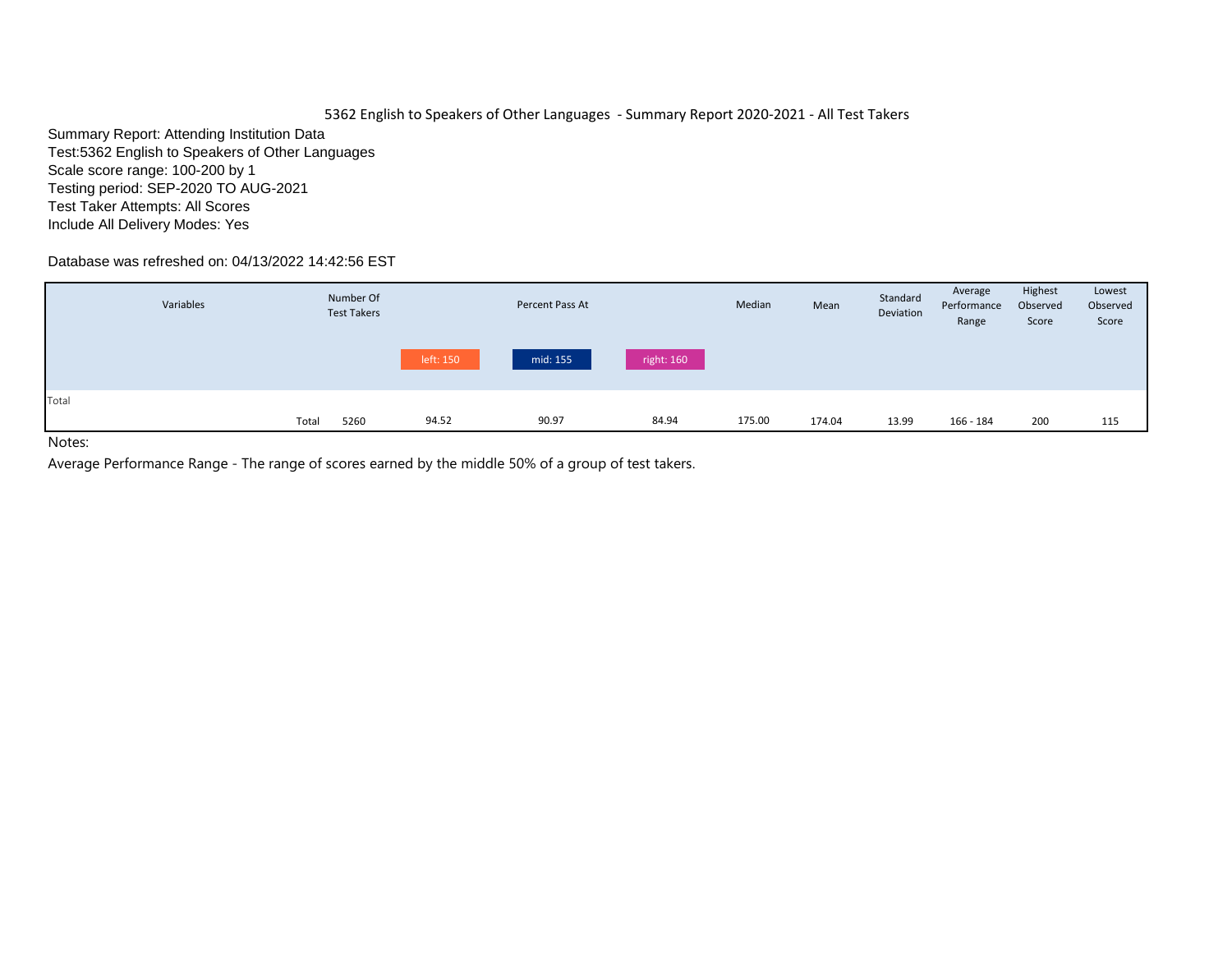5362 English to Speakers of Other Languages - Summary Report 2020-2021 - Tennessee

Summary Report: Attending Institution Data Test:5362 English to Speakers of Other Languages State/Agency: Tennessee State Department of Education Scale score range: 100-200 by 1 Testing period: SEP-2020 TO AUG-2021 Test Taker Attempts: All Scores Include All Delivery Modes: Yes

Database was refreshed on: 04/13/2022 14:42:56 EST

|       | Variables |       | Number Of<br><b>Test Takers</b> |           | Percent Pass At |            | Median | Mean   | Standard<br>Deviation | Average<br>Performance<br>Range | Highest<br>Observed<br>Score | Lowest<br>Observed<br>Score |
|-------|-----------|-------|---------------------------------|-----------|-----------------|------------|--------|--------|-----------------------|---------------------------------|------------------------------|-----------------------------|
|       |           |       |                                 | left: 150 | mid: 155        | right: 160 |        |        |                       |                                 |                              |                             |
| Total |           | Total | 436                             | 91.74     | 86.93           | 79.13      | 174.00 | 171.79 | 15.18                 | 163 - 183                       | 200                          | 119                         |

Notes: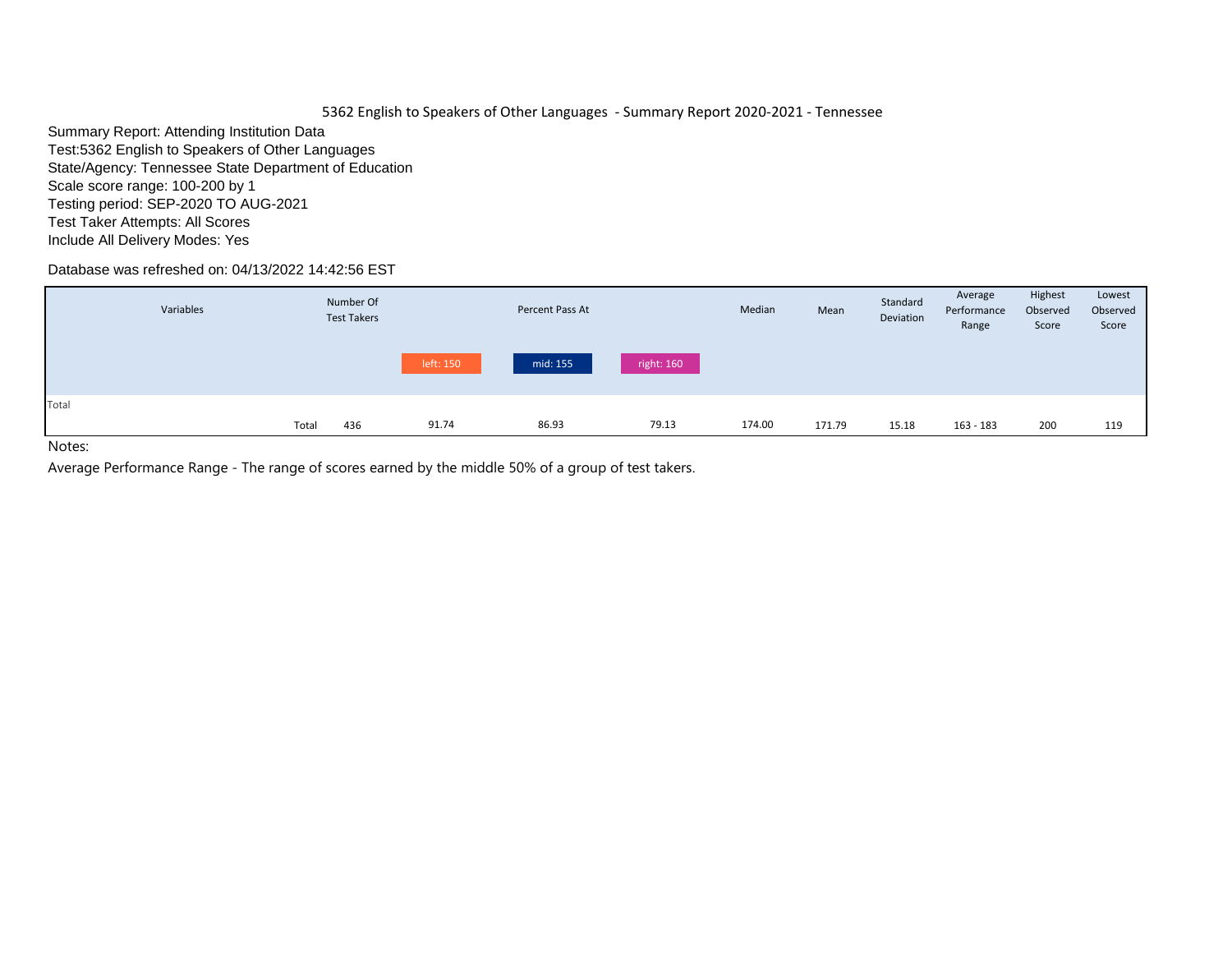Summary Report: Attending Institution Data Test:5362 English to Speakers of Other Languages State/Agency: Tennessee State Department of Education Institution: Lipscomb University Scale score range: 100-200 by 1 Testing period: SEP-2020 TO AUG-2021 Test Taker Attempts: All Scores Include All Delivery Modes: Yes

## Database was refreshed on: 04/13/2022 14:42:56 EST

| mid: 155<br>right: 160<br>left: 150                                                       | Lowest<br>Observed<br>Score |
|-------------------------------------------------------------------------------------------|-----------------------------|
|                                                                                           |                             |
| Total                                                                                     |                             |
| 87.23<br>93.62<br>78.72<br>172.50<br>Total<br>13.76<br>$161 - 182$<br>200<br>94<br>172.14 | 144                         |

Notes: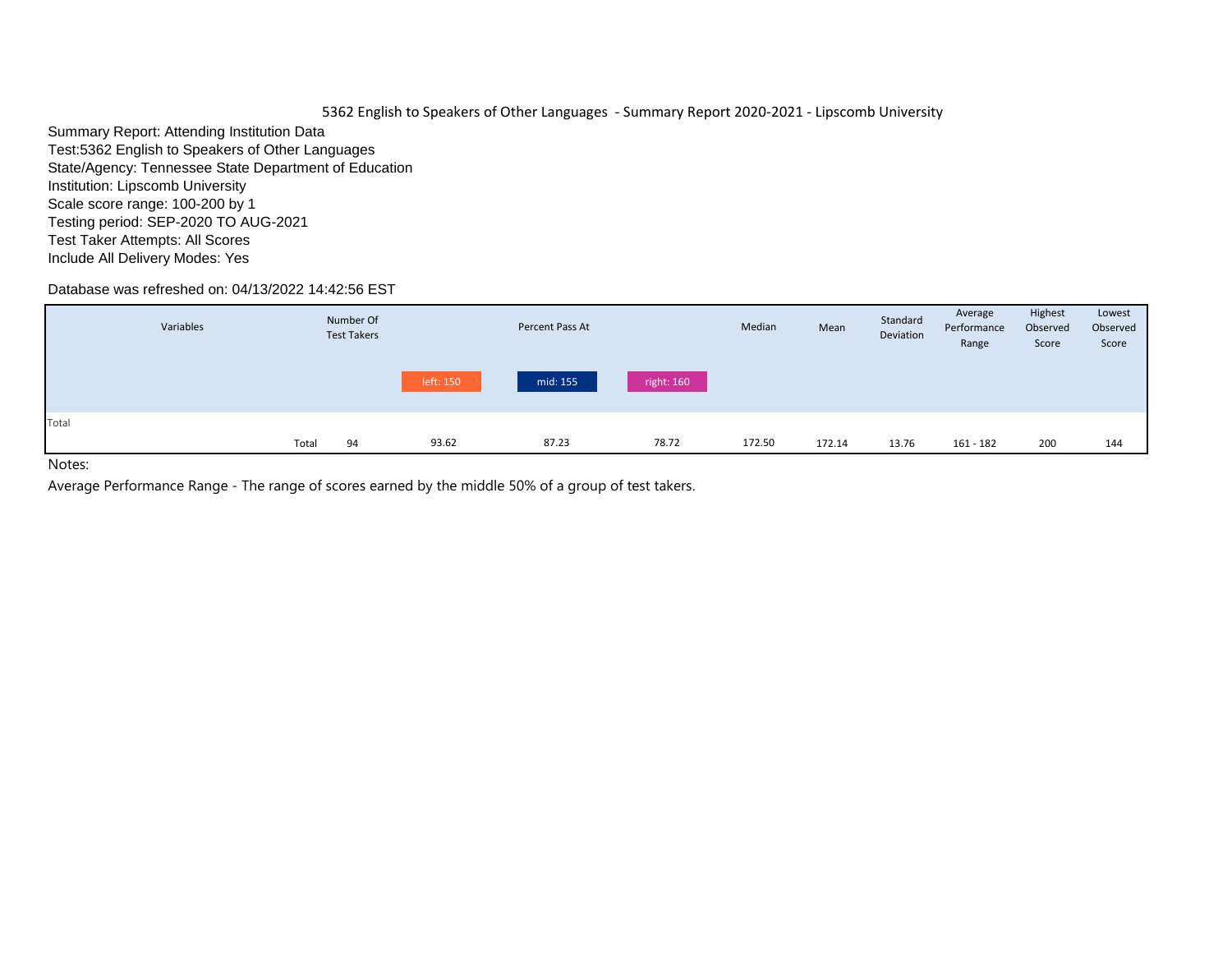5362 English to Speakers of Other Languages - Summary Report 2020-2021 - Lipscomb University Category Scores Summary Report: Attending Institution Data Test:5362 English to Speakers of Other Languages State/Agency: Tennessee State Department of Education Institution: Lipscomb University Category: I. Foundations of Linguistics Testing period: SEP-2020 TO AUG-2021 Test Taker Attempts: All Scores Include All Delivery Modes: Yes

#### Database was refreshed on: 04/13/2022 14:42:56 EST

|       | Variables | Maximum<br>Points<br>Available |    |          | Average % Correct |             |    | (lowest) 1st Quartile |    | 2nd Quartile |    | 3rd Quartile |              | (highest) 4th Quartile |
|-------|-----------|--------------------------------|----|----------|-------------------|-------------|----|-----------------------|----|--------------|----|--------------|--------------|------------------------|
|       |           |                                |    | National | State/Agency      | Institution | N  | %                     | N  | %            | N  | %            | <sup>N</sup> | %                      |
| Total |           |                                |    |          |                   |             |    |                       |    |              |    |              |              |                        |
|       |           | Total                          | 18 | 63.09    | 62.41             | 60.40       | 34 | 36.17                 | 22 | 23.40        | 21 | 22.34        | 17           | 18.09                  |

#### Notes: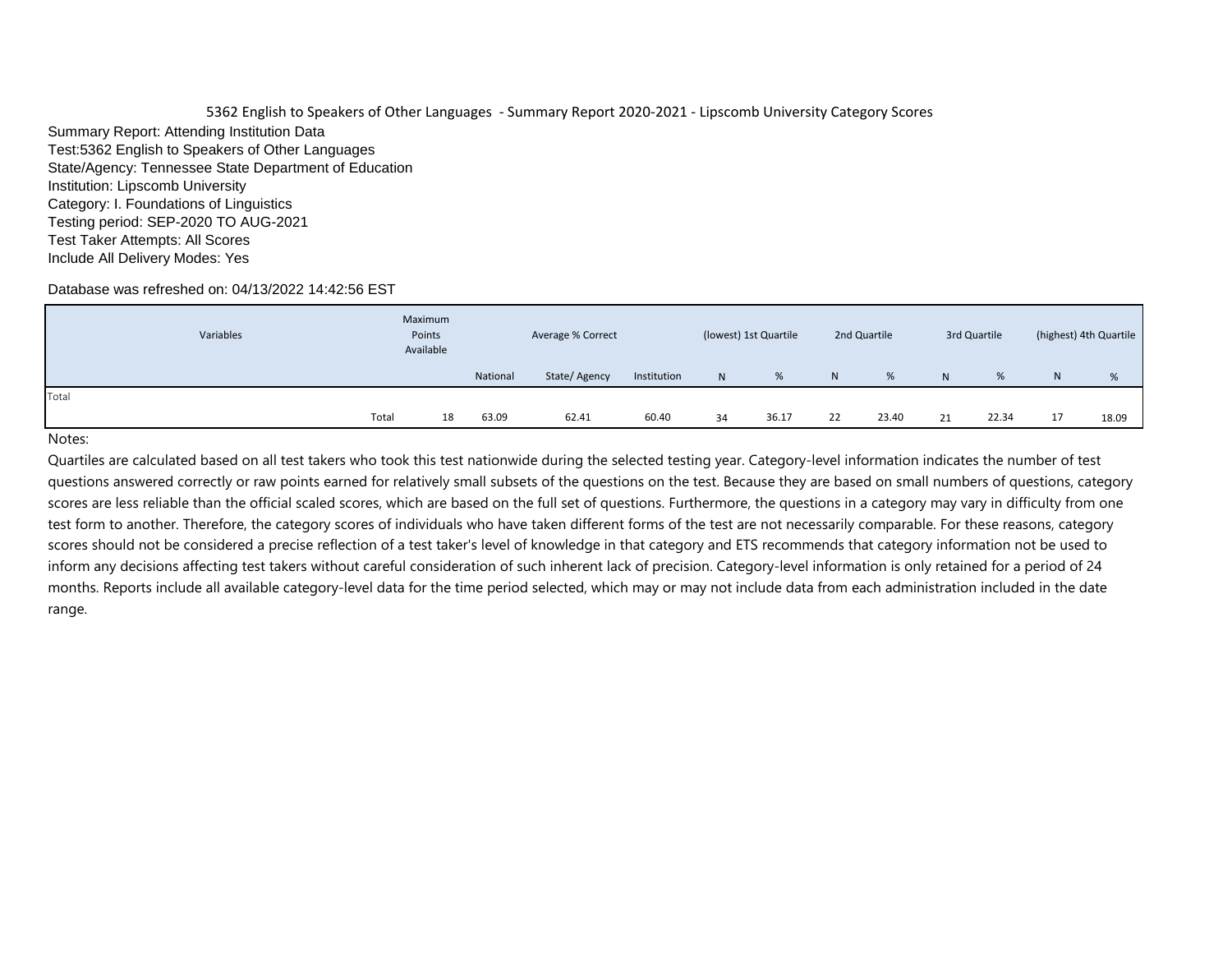Summary Report: Attending Institution Data Test:5362 English to Speakers of Other Languages State/Agency: Tennessee State Department of Education Institution: Lipscomb University Category: II. Foundations of Language Learning Testing period: SEP-2020 TO AUG-2021 Test Taker Attempts: All Scores Include All Delivery Modes: Yes

## Database was refreshed on: 04/13/2022 14:42:56 EST

| Variables | Maximum<br>Points<br>Available |          | Average % Correct |             |    | (lowest) 1st Quartile |    | 2nd Quartile |    | 3rd Quartile |    | (highest) 4th Quartile |
|-----------|--------------------------------|----------|-------------------|-------------|----|-----------------------|----|--------------|----|--------------|----|------------------------|
|           |                                | National | State/Agency      | Institution | N  | %                     | N  | %            | N. | %            | N  | %                      |
| Total     |                                |          |                   |             |    |                       |    |              |    |              |    |                        |
|           | Total<br>22                    | 71.38    | 69.27             | 68.76       | 39 | 41.49                 | 18 | 19.15        | 22 | 23.40        | 15 | 15.96                  |

## Notes: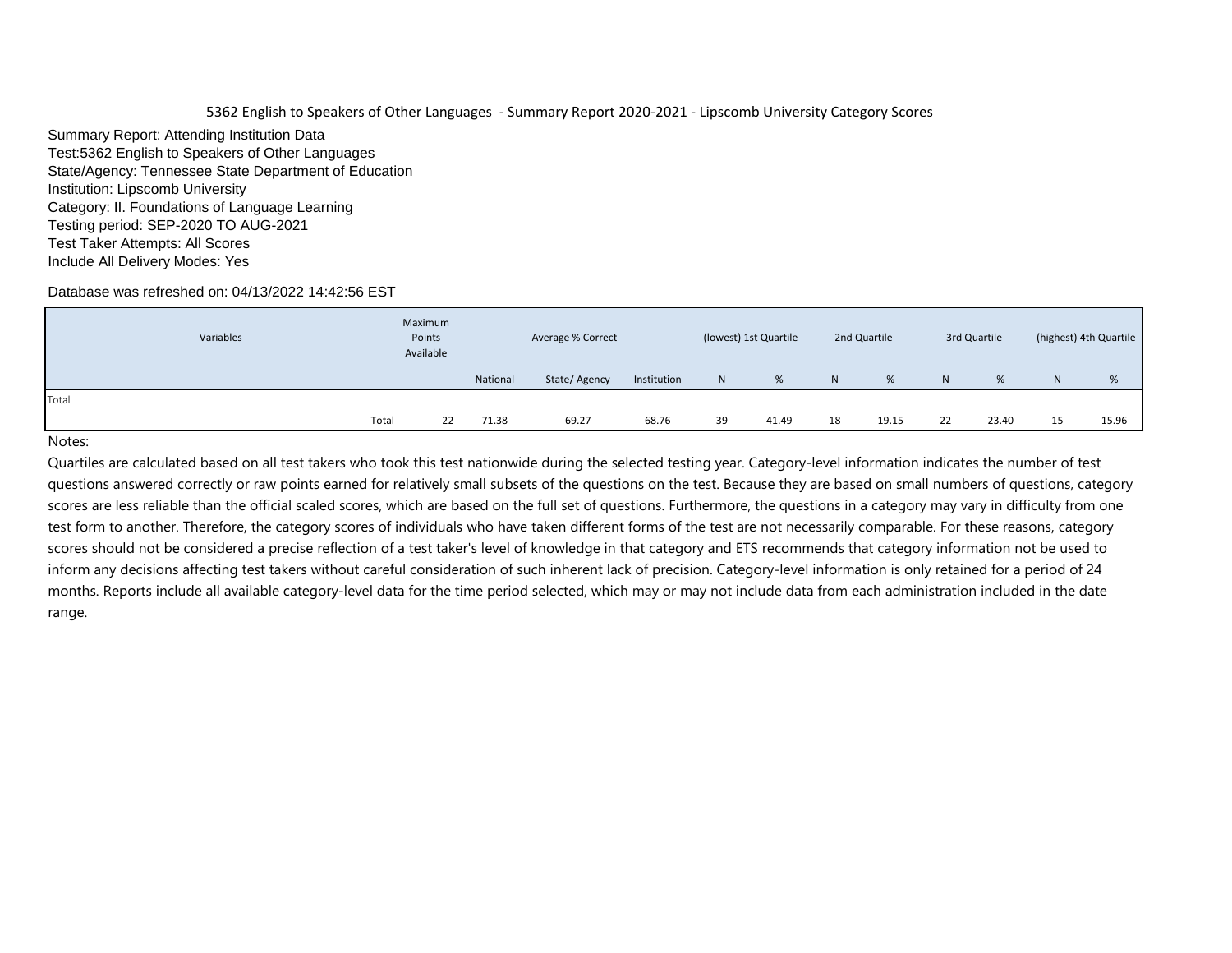Summary Report: Attending Institution Data Test:5362 English to Speakers of Other Languages State/Agency: Tennessee State Department of Education Institution: Lipscomb University Category: III. Planning and Implementing Instruction Testing period: SEP-2020 TO AUG-2021 Test Taker Attempts: All Scores Include All Delivery Modes: Yes

## Database was refreshed on: 04/13/2022 14:42:56 EST

|       | Variables | Maximum<br>Points<br>Available |          | Average % Correct |             |              | (lowest) 1st Quartile |    | 2nd Quartile |    | 3rd Quartile |   | (highest) 4th Quartile |
|-------|-----------|--------------------------------|----------|-------------------|-------------|--------------|-----------------------|----|--------------|----|--------------|---|------------------------|
|       |           |                                | National | State/Agency      | Institution | $\mathsf{N}$ | %                     | N  | %            | N  | %            | N | %                      |
| Total |           |                                |          |                   |             |              |                       |    |              |    |              |   |                        |
|       | Total     | 23                             | 76.15    | 74.78             | 76.18       | 28           | 29.79                 | 32 | 34.04        | 22 | 23.40        |   | 12.77                  |

#### Notes: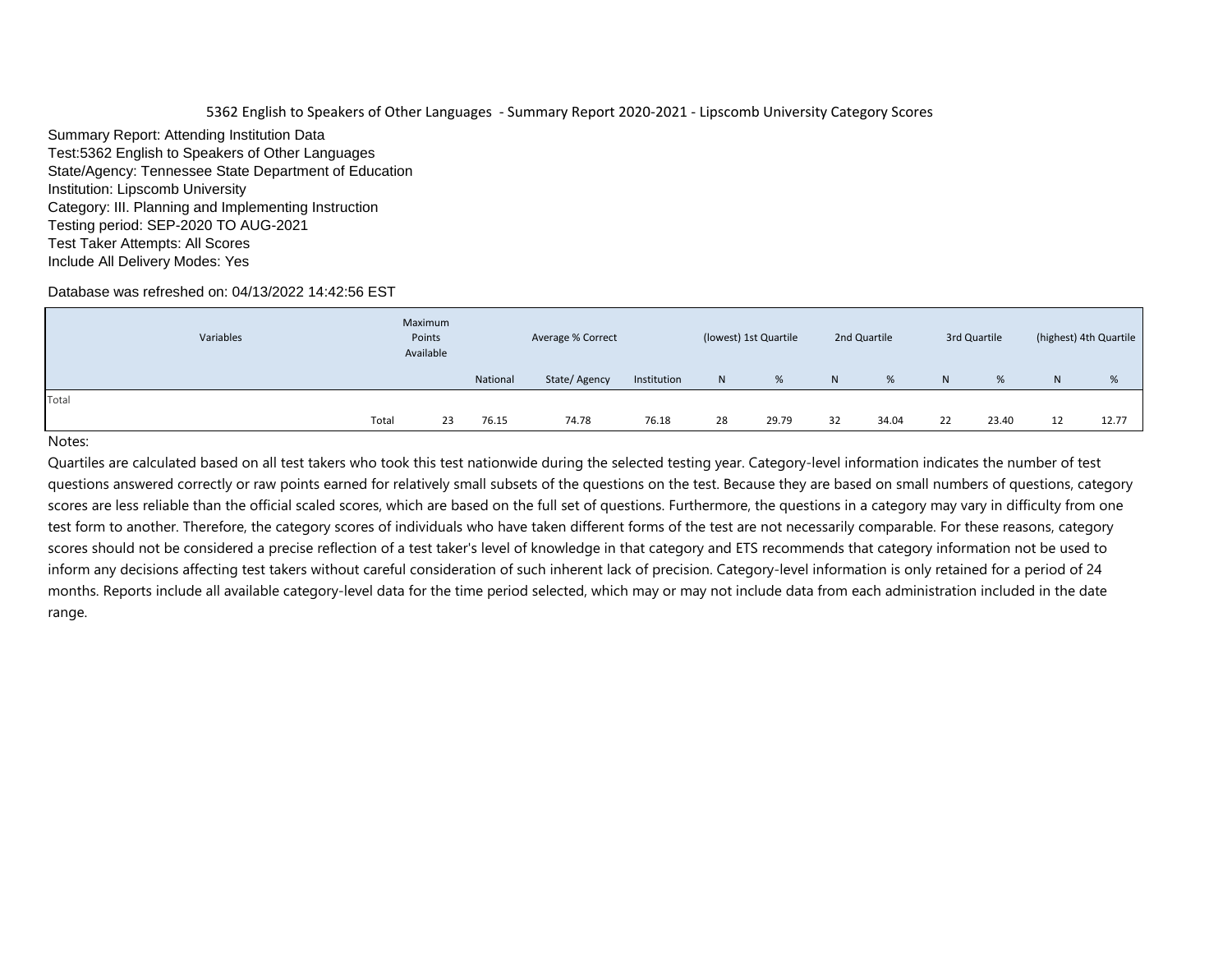Summary Report: Attending Institution Data Test:5362 English to Speakers of Other Languages State/Agency: Tennessee State Department of Education Institution: Lipscomb University Category: IV. Assessment and Evaluation Testing period: SEP-2020 TO AUG-2021 Test Taker Attempts: All Scores Include All Delivery Modes: Yes

## Database was refreshed on: 04/13/2022 14:42:56 EST

|       | Variables | Maximum<br>Points<br>Available |          | Average % Correct |             |              | (lowest) 1st Quartile |    | 2nd Quartile |                | 3rd Quartile |    | (highest) 4th Quartile |
|-------|-----------|--------------------------------|----------|-------------------|-------------|--------------|-----------------------|----|--------------|----------------|--------------|----|------------------------|
|       |           |                                | National | State/Agency      | Institution | $\mathsf{N}$ | %                     | N. | %            | N <sub>1</sub> | %            | N  | %                      |
| Total |           |                                |          |                   |             |              |                       |    |              |                |              |    |                        |
|       | Total     | 15                             | 77.52    | 75.75             | 76.45       | 27           | 28.72                 | 36 | 38.30        | 17             | 18.09        | 14 | 14.89                  |

#### Notes: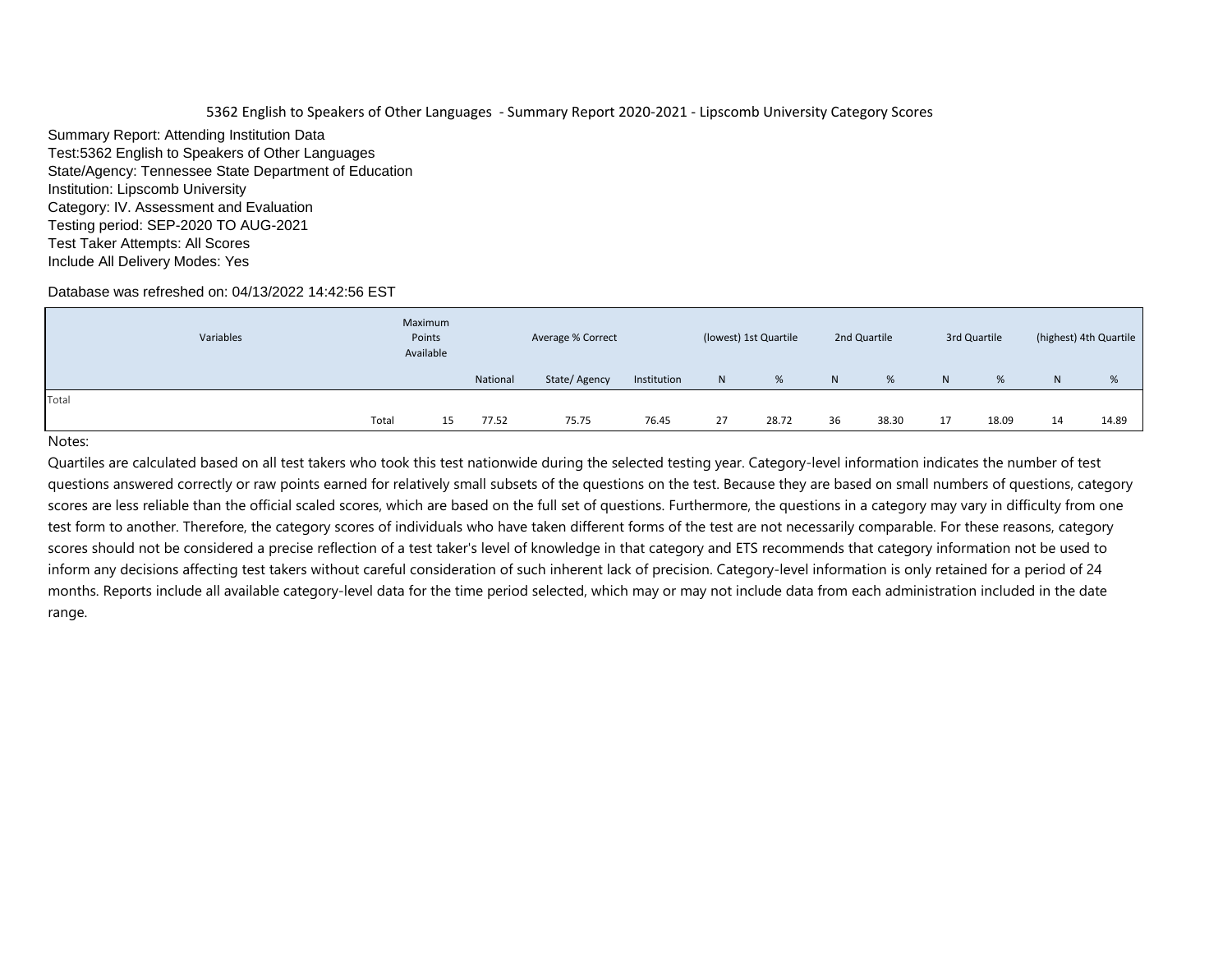Summary Report: Attending Institution Data Test:5362 English to Speakers of Other Languages State/Agency: Tennessee State Department of Education Institution: Lipscomb University Category: V. Culture Testing period: SEP-2020 TO AUG-2021 Test Taker Attempts: All Scores Include All Delivery Modes: Yes

## Database was refreshed on: 04/13/2022 14:42:56 EST

|       | Variables | Maximum<br>Points<br>Available |          | Average % Correct |             |              | (lowest) 1st Quartile |    | 2nd Quartile |    | 3rd Quartile |    | (highest) 4th Quartile |
|-------|-----------|--------------------------------|----------|-------------------|-------------|--------------|-----------------------|----|--------------|----|--------------|----|------------------------|
|       |           |                                | National | State/Agency      | Institution | $\mathsf{N}$ | %                     | N. | %            | N  | %            | N  | %                      |
| Total |           |                                |          |                   |             |              |                       |    |              |    |              |    |                        |
|       | Total     | 11                             | 80.78    | 78.69             | 80.46       | 40           | 42.55                 | 16 | 17.02        | 19 | 20.21        | 19 | 20.21                  |

#### Notes: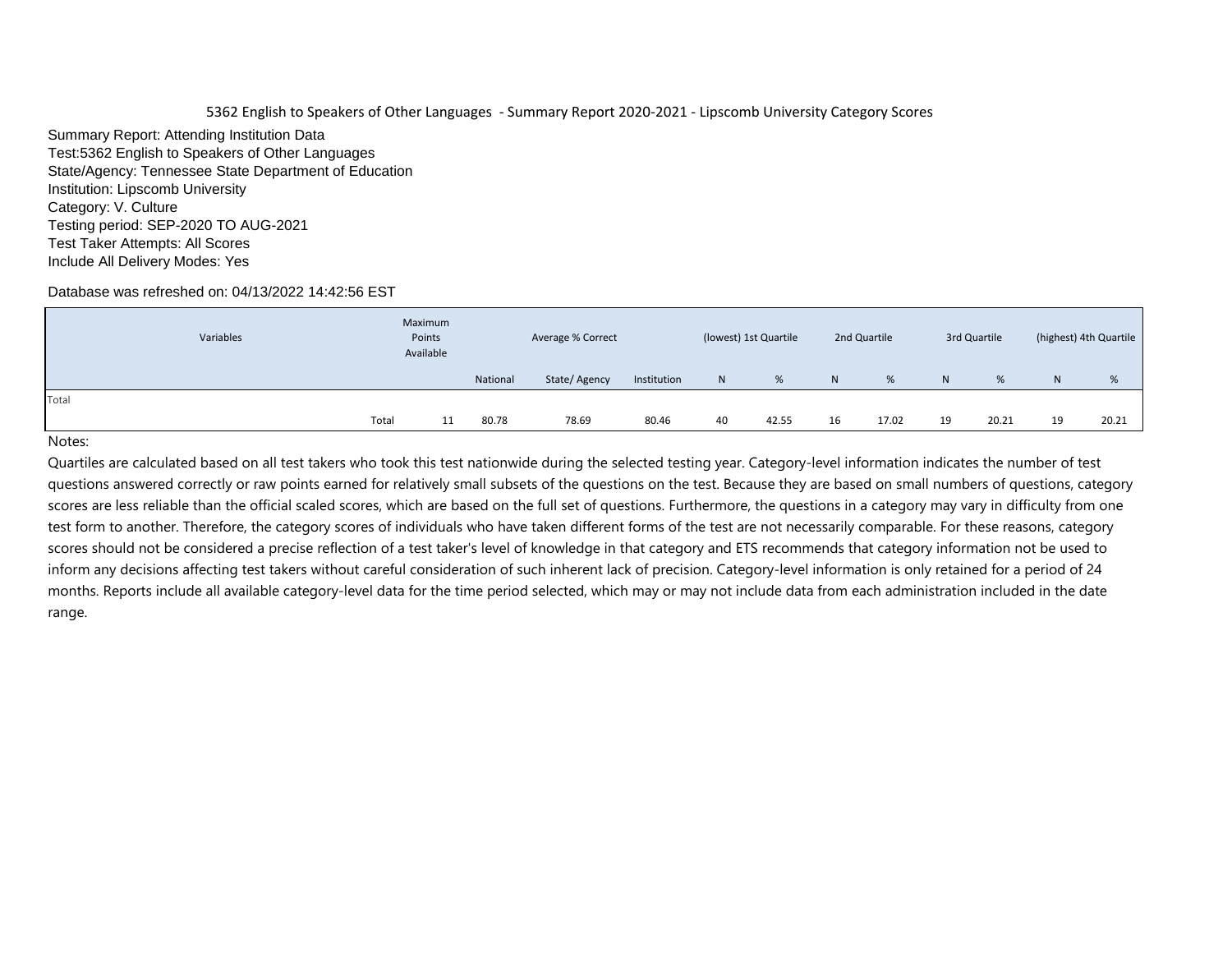Summary Report: Attending Institution Data Test:5362 English to Speakers of Other Languages State/Agency: Tennessee State Department of Education Institution: Lipscomb University Category: VI. Professionalism and Advocacy Testing period: SEP-2020 TO AUG-2021 Test Taker Attempts: All Scores Include All Delivery Modes: Yes

## Database was refreshed on: 04/13/2022 14:42:56 EST

| Variables | Maximum<br>Points<br>Available |    |          | Average % Correct |             |              | (lowest) 1st Quartile |                | 2nd Quartile |    | 3rd Quartile |   | (highest) 4th Quartile |
|-----------|--------------------------------|----|----------|-------------------|-------------|--------------|-----------------------|----------------|--------------|----|--------------|---|------------------------|
|           |                                |    | National | State/Agency      | Institution | $\mathsf{N}$ | %                     | N <sub>1</sub> | %            | N  | %            | N | %                      |
| Total     |                                |    |          |                   |             |              |                       |                |              |    |              |   |                        |
|           | Total                          | 11 | 78.05    | 75.23             | 76.60       | 49           | 52.13                 | 26             | 27.66        | 11 | 11.70        |   | 8.51                   |

#### Notes: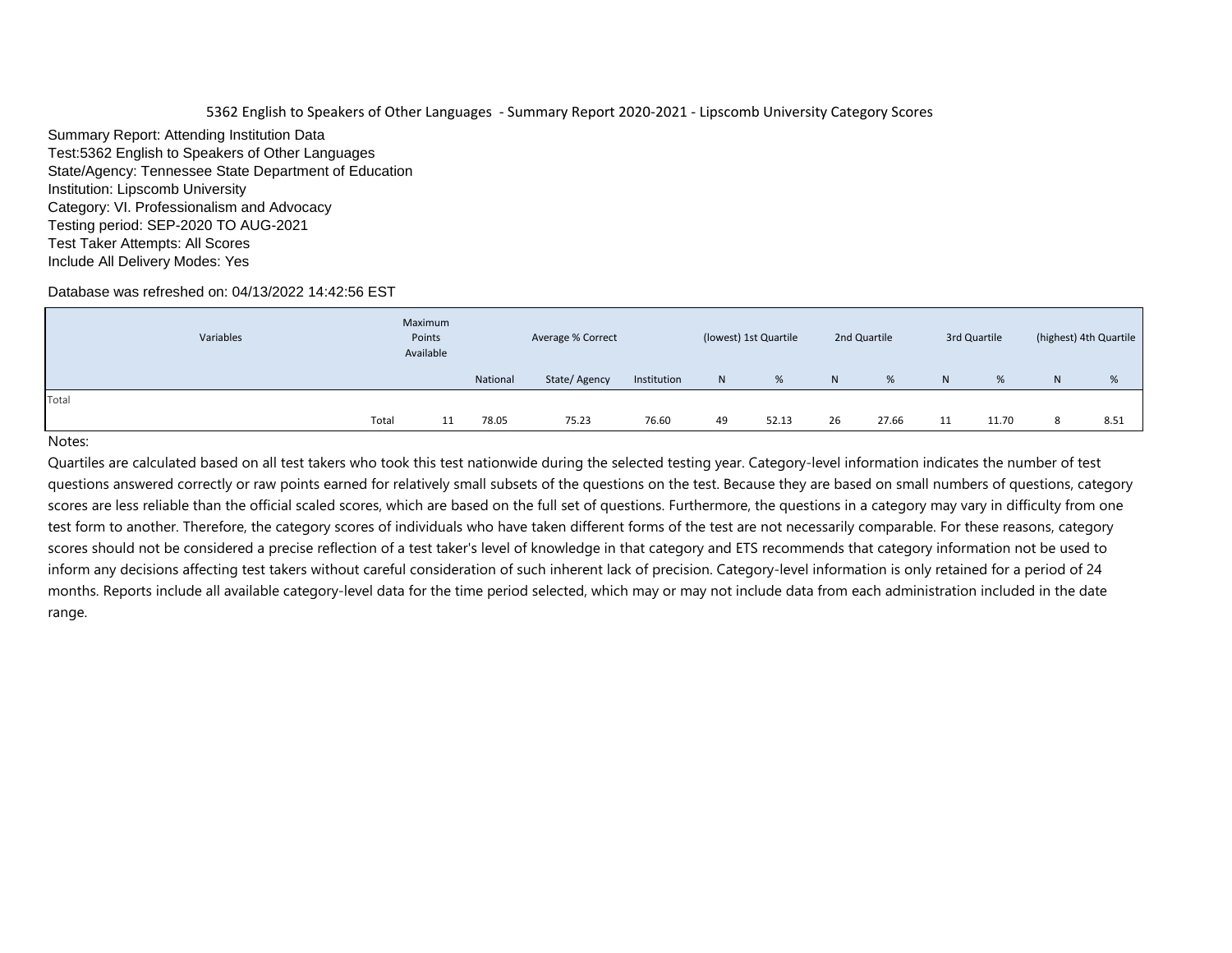# 6990 School Leaders Licensure Assessment - 5 Year Performance - Tennessee

5-yr. Performance: Attending Institution Data State/Agency: Tennessee State Department of Education Test:6990 School Leaders Licensure Assessment Test Year: SEP-2021 TO AUG-2022 Test Taker Attempts: All Scores Include All Delivery Modes: Yes

Database was refreshed on: 04/13/2022 14:42:56 EST

|       | Variables | Passing Score | <b>Testing Year</b> | # Exams<br>Taken | # Individuals | Mean Score | # Passing | % Passing | <b>Median Score</b> |
|-------|-----------|---------------|---------------------|------------------|---------------|------------|-----------|-----------|---------------------|
| Total |           |               |                     |                  |               |            |           |           |                     |
|       | Total     | 151           | 2018-2019           | 70I              | 69            | 170.07     | 64        | 91.43     | 171.50              |
|       | Total     | 151           | 2019-2020           | 474              | 461           | 167.42     | 426       | 89.87     | 169.00              |
|       | Total     | 151           | 2020-2021           | <b>728</b>       | 694           | 167.55     | 657       | 90.25     | 169.00              |
|       | Total     | 151           | 2021-2022           | <b>250</b>       | 239           | 167.56     | 222       | 88.80     | 168.00              |

Notes: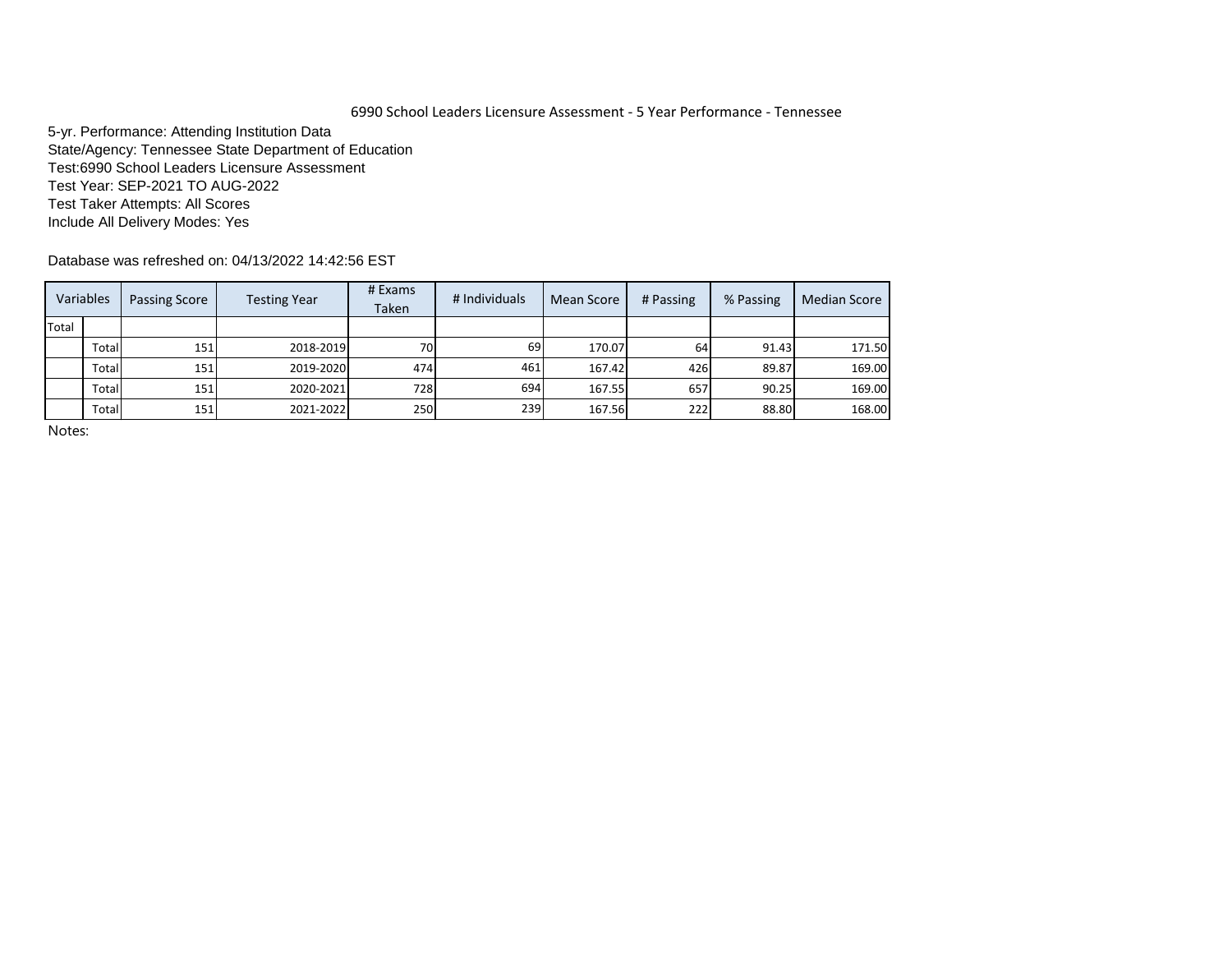## 6990 School Leaders Licensure Assessment - 5 Year Performance - Lipscomb University

5-yr. Performance: Attending Institution Data State/Agency: Tennessee State Department of Education Institution: Lipscomb University Test:6990 School Leaders Licensure Assessment Test Year: SEP-2021 TO AUG-2022 Test Taker Attempts: All Scores Include All Delivery Modes: Yes Database was refreshed on: 04/13/2022 14:42:56 EST

| Variables |       | <b>Passing Score</b> | <b>Testing Year</b> | # Exams<br>Taken | # Individuals   | Mean Score | # Passing | % Passing | <b>Median Score</b> |
|-----------|-------|----------------------|---------------------|------------------|-----------------|------------|-----------|-----------|---------------------|
| Total     |       |                      |                     |                  |                 |            |           |           |                     |
|           | Total | 151                  | 2018-2019           |                  |                 | 171.29     |           | 100.00    | 168.00              |
|           | Total | 151                  | 2019-2020           | 31               | 30 <sup>1</sup> | 170.39     | 28        | 90.32     | 171.00              |
|           | Total | 151                  | 2020-2021           | 83               | 79I             | 169.87     | 78)       | 93.98     | 170.00              |
|           | Total | 151                  | 2021-2022           | 43               | 42              | 169.53     | 40        | 93.02     | 171.00              |

Notes: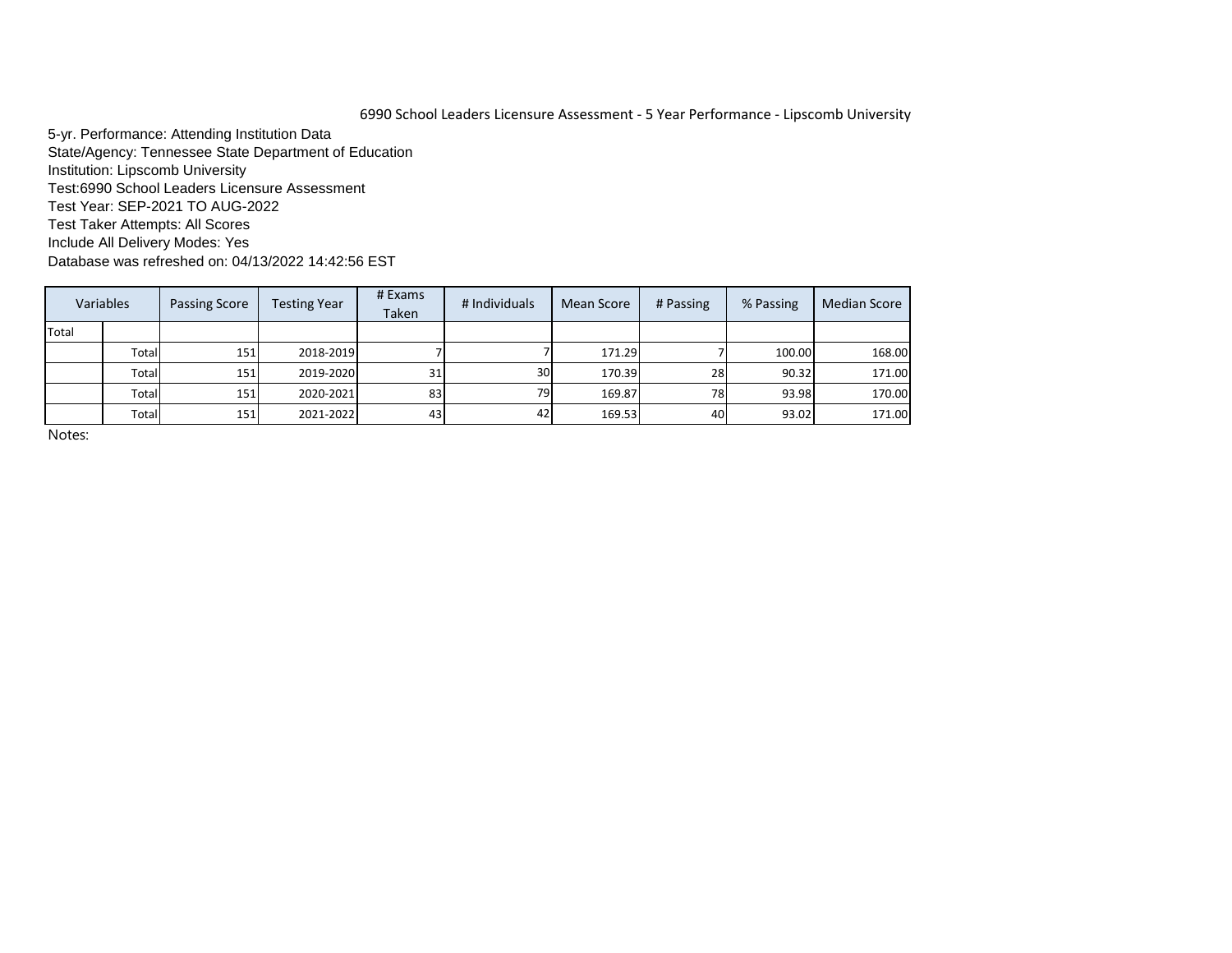## 6990 School Leaders Licensure Assessment - Summary Report 2020-2021 - All Test Takers

Summary Report: Attending Institution Data Test:6990 School Leaders Licensure Assessment Scale score range: 100-200 by 1 Testing period: SEP-2020 TO AUG-2021 Test Taker Attempts: All Scores Include All Delivery Modes: Yes

## Database was refreshed on: 04/13/2022 14:42:56 EST

|       | Variables |       | Number Of<br><b>Test Takers</b> |           | Percent Pass At |            | Median | Mean   | Standard<br>Deviation | Average<br>Performance<br>Range | Highest<br>Observed<br>Score | Lowest<br>Observed<br>Score |
|-------|-----------|-------|---------------------------------|-----------|-----------------|------------|--------|--------|-----------------------|---------------------------------|------------------------------|-----------------------------|
|       |           |       |                                 | left: 146 | mid: 151        | right: 156 |        |        |                       |                                 |                              |                             |
| Total |           | Total | 6960                            | 95.88     | 92.39           | 86.29      | 170.00 | 168.91 | 12.19                 | 162 - 178                       | 199                          | 101                         |

Notes: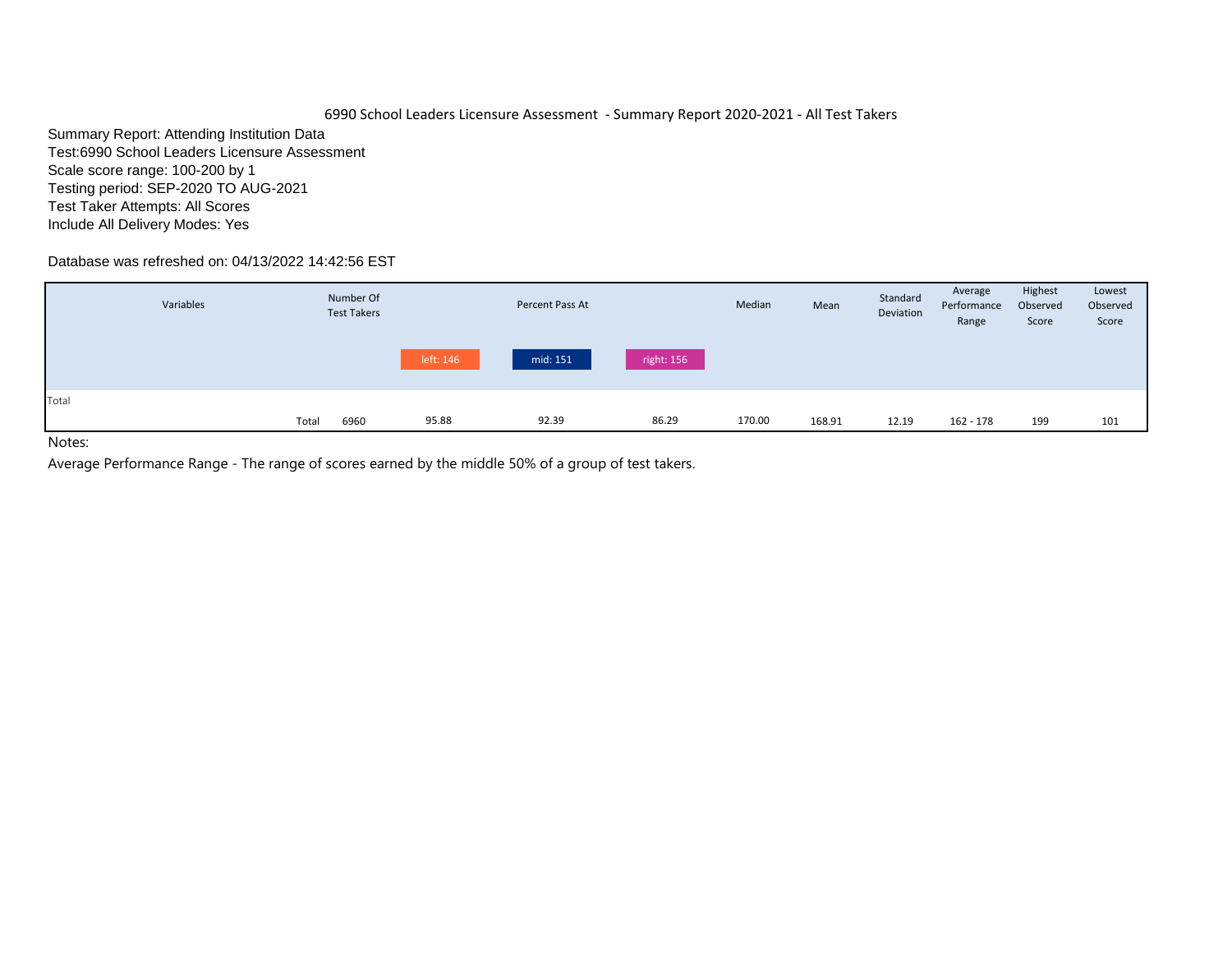6990 School Leaders Licensure Assessment - Summary Report 2020-2021 - Tennessee

Summary Report: Attending Institution Data Test:6990 School Leaders Licensure Assessment State/Agency: Tennessee State Department of Education Scale score range: 100-200 by 1 Testing period: SEP-2020 TO AUG-2021 Test Taker Attempts: All Scores Include All Delivery Modes: Yes

Database was refreshed on: 04/13/2022 14:42:56 EST

| Variables |       | Number Of<br><b>Test Takers</b> |           | Percent Pass At |            | Median | Mean   | Standard<br>Deviation | Average<br>Performance<br>Range | Highest<br>Observed<br>Score | Lowest<br>Observed<br>Score |
|-----------|-------|---------------------------------|-----------|-----------------|------------|--------|--------|-----------------------|---------------------------------|------------------------------|-----------------------------|
|           |       |                                 | left: 146 | mid: 151        | right: 156 |        |        |                       |                                 |                              |                             |
| Total     | Total | 728                             | 94.37     | 90.25           | 83.52      | 169.00 | 167.55 | 12.21                 | 160 - 176                       | 195                          | 120                         |

Notes: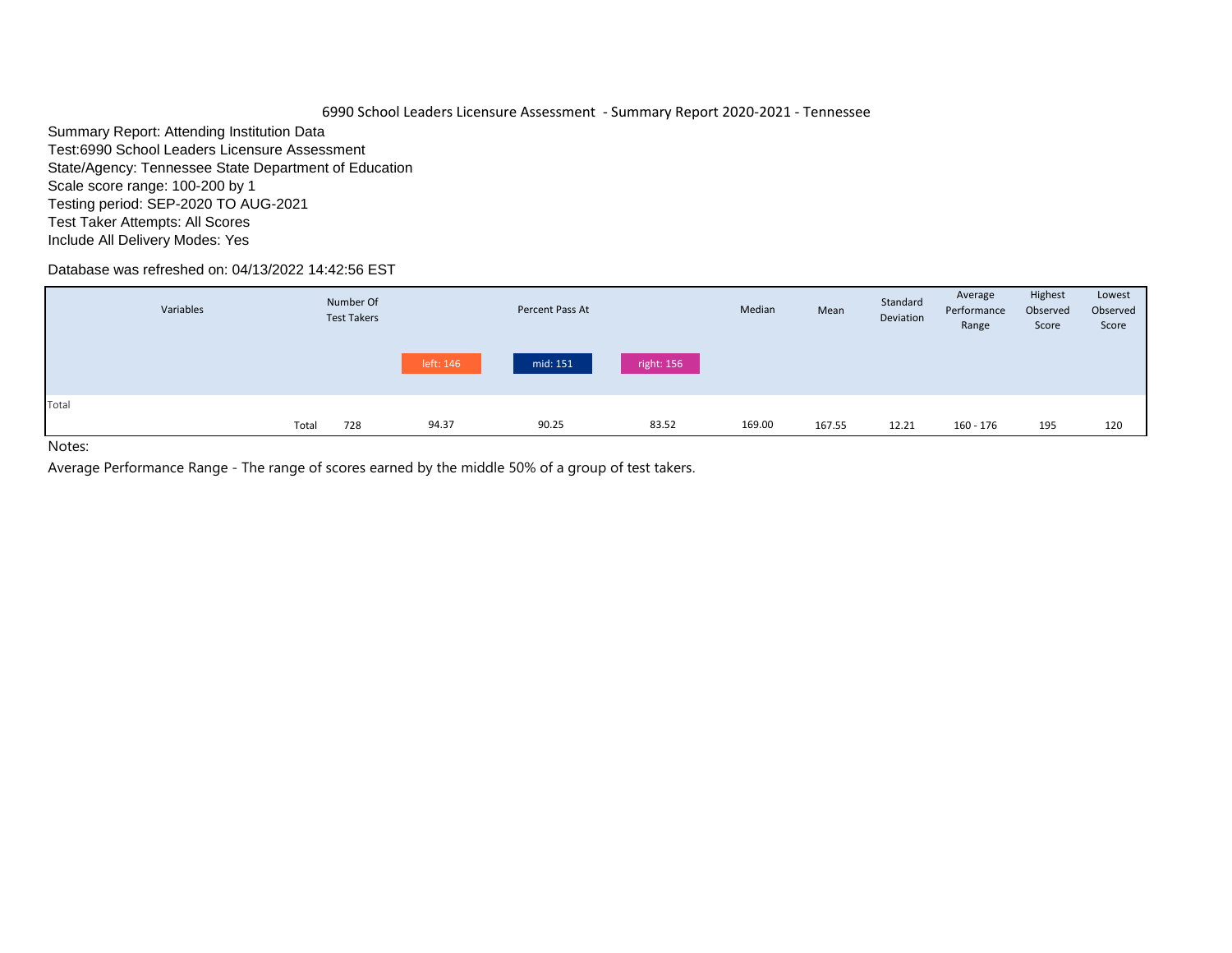Summary Report: Attending Institution Data Test:6990 School Leaders Licensure Assessment State/Agency: Tennessee State Department of Education Institution: Lipscomb University Scale score range: 100-200 by 1 Testing period: SEP-2020 TO AUG-2021 Test Taker Attempts: All Scores Include All Delivery Modes: Yes

# Database was refreshed on: 04/13/2022 14:42:56 EST

|       | Variables |       | Number Of<br><b>Test Takers</b> |           | Percent Pass At |            | Median | Mean   | Standard<br>Deviation | Average<br>Performance<br>Range | Highest<br>Observed<br>Score | Lowest<br>Observed<br>Score |
|-------|-----------|-------|---------------------------------|-----------|-----------------|------------|--------|--------|-----------------------|---------------------------------|------------------------------|-----------------------------|
|       |           |       |                                 | left: 146 | mid: 151        | right: 156 |        |        |                       |                                 |                              |                             |
| Total |           |       |                                 |           |                 |            |        |        |                       |                                 |                              |                             |
|       |           | Total | 83                              | 96.39     | 93.98           | 90.36      | 170.00 | 169.87 | 11.82                 | 161 - 179                       | 192                          | 141                         |
| .     |           |       |                                 |           |                 |            |        |        |                       |                                 |                              |                             |

Notes: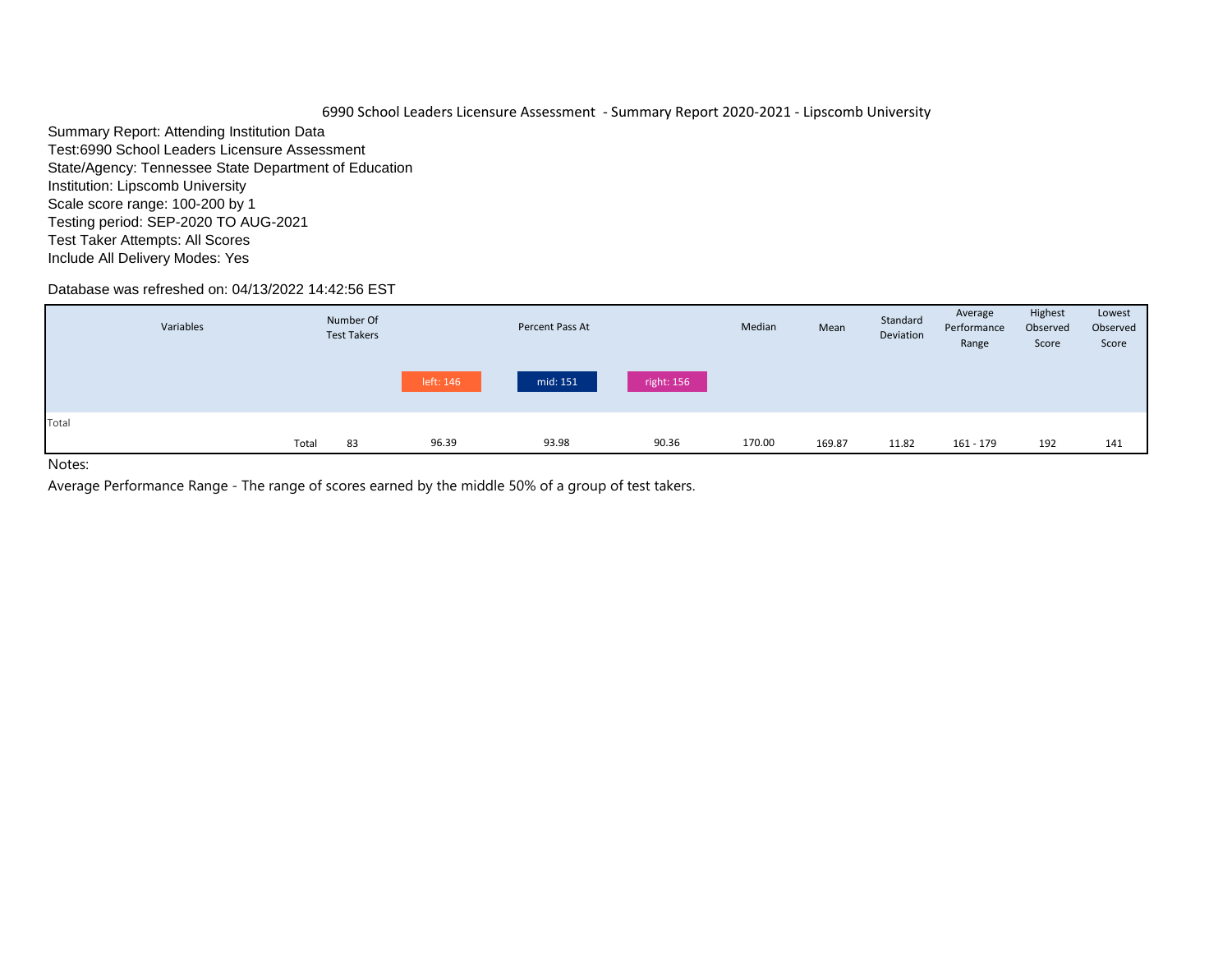Summary Report: Attending Institution Data Test:6990 School Leaders Licensure Assessment State/Agency: Tennessee State Department of Education Institution: Lipscomb University Category: I. Strategic Leadership Testing period: SEP-2020 TO AUG-2021 Test Taker Attempts: All Scores Include All Delivery Modes: Yes

## Database was refreshed on: 04/13/2022 14:42:56 EST

|       | Variables | Maximum<br>Points<br>Available |          | Average % Correct |             |    | (lowest) 1st Quartile |    | 2nd Quartile |                | 3rd Quartile |   | (highest) 4th Quartile |
|-------|-----------|--------------------------------|----------|-------------------|-------------|----|-----------------------|----|--------------|----------------|--------------|---|------------------------|
|       |           |                                | National | State/Agency      | Institution | N  | %                     | N  | %            | N <sub>1</sub> | %            | N | %                      |
| Total |           |                                |          |                   |             |    |                       |    |              |                |              |   |                        |
|       | Total     | $16 - 17$                      | 76.68    | 75.09             | 71.84       | 32 | 38.55                 | 33 | 39.76        | 12             | 14.46        |   | 7.23                   |

#### Notes: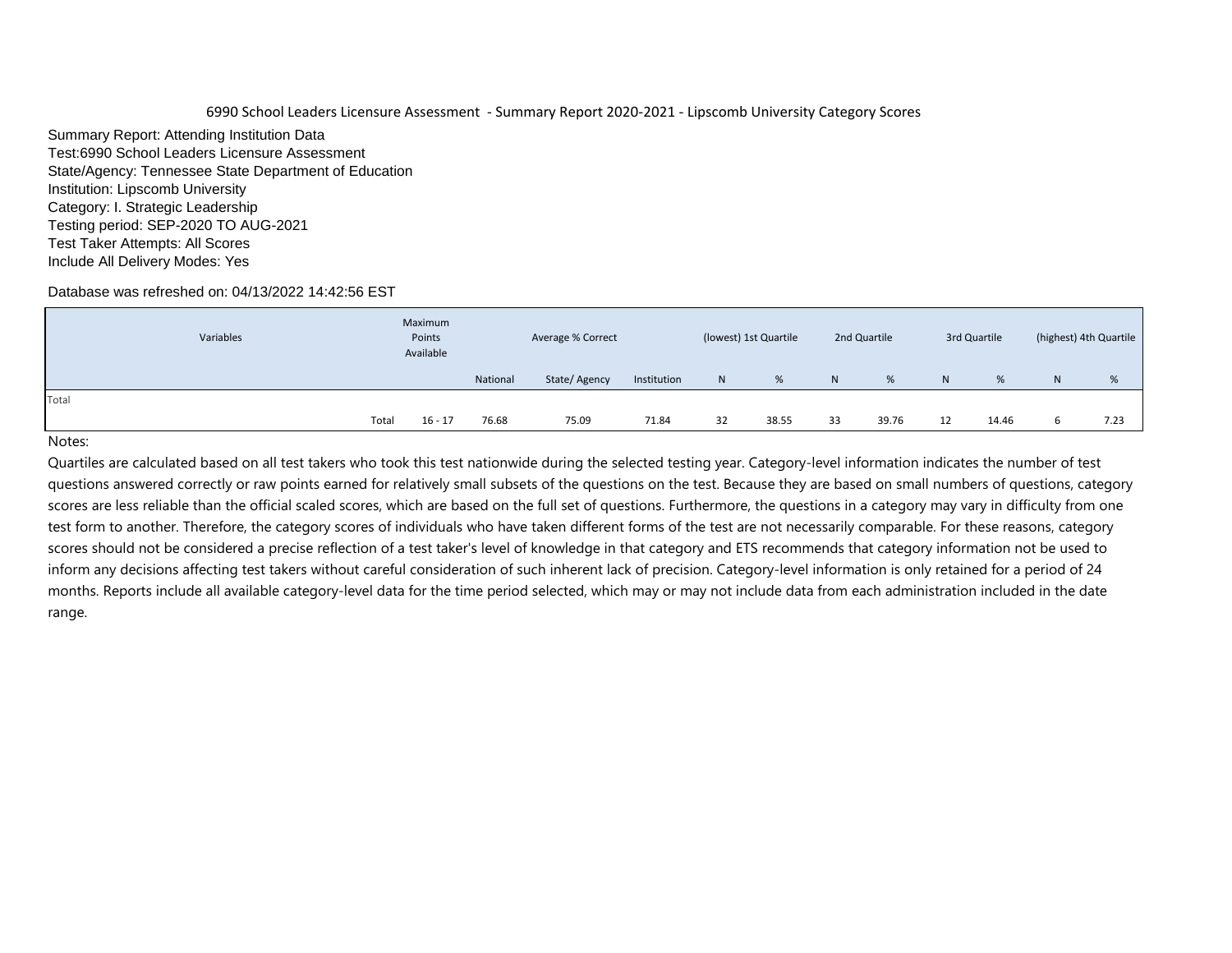Summary Report: Attending Institution Data Test:6990 School Leaders Licensure Assessment State/Agency: Tennessee State Department of Education Institution: Lipscomb University Category: II. Instructional Leadership Testing period: SEP-2020 TO AUG-2021 Test Taker Attempts: All Scores Include All Delivery Modes: Yes

## Database was refreshed on: 04/13/2022 14:42:56 EST

|       | Variables |       | Maximum<br>Points<br>Available |          | Average % Correct |             |    | (lowest) 1st Quartile |                | 2nd Quartile |    | 3rd Quartile |    | (highest) 4th Quartile |
|-------|-----------|-------|--------------------------------|----------|-------------------|-------------|----|-----------------------|----------------|--------------|----|--------------|----|------------------------|
|       |           |       |                                | National | State/Agency      | Institution | N  | %                     | N <sub>1</sub> | %            | N  | %            | N. | %                      |
| Total |           |       |                                |          |                   |             |    |                       |                |              |    |              |    |                        |
|       |           | Total | 23                             | 73.51    | 72.88             | 74.23       | 21 | 25.30                 | 23             | 27.71        | 26 | 31.33        | 13 | 15.66                  |

#### Notes: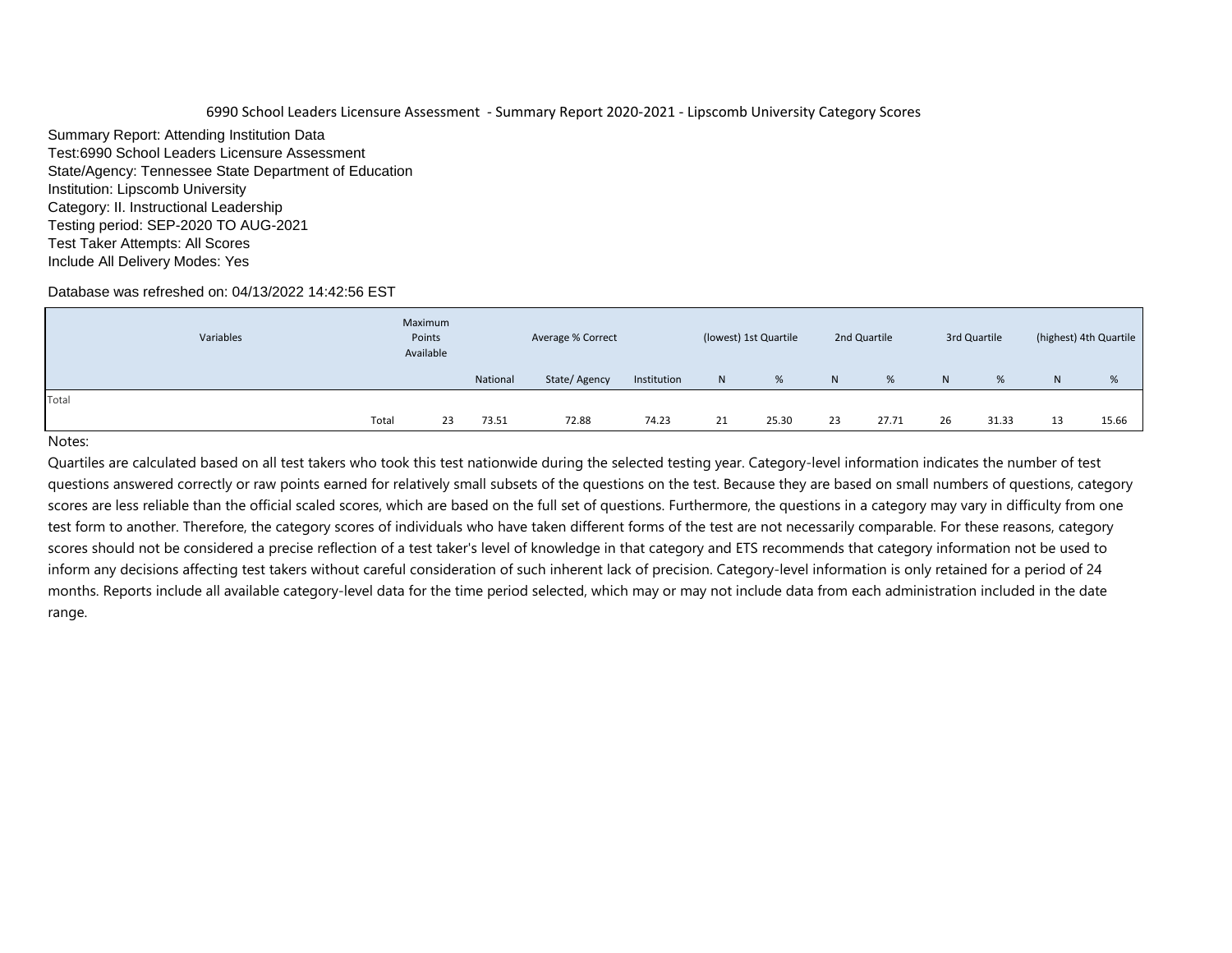Summary Report: Attending Institution Data Test:6990 School Leaders Licensure Assessment State/Agency: Tennessee State Department of Education Institution: Lipscomb University Category: III. Climate and Cultural Leadership Testing period: SEP-2020 TO AUG-2021 Test Taker Attempts: All Scores Include All Delivery Modes: Yes

## Database was refreshed on: 04/13/2022 14:42:56 EST

|       | Variables | Maximum<br>Points<br>Available |          | Average % Correct |             |              | (lowest) 1st Quartile |    | 2nd Quartile |    | 3rd Quartile |   | (highest) 4th Quartile |
|-------|-----------|--------------------------------|----------|-------------------|-------------|--------------|-----------------------|----|--------------|----|--------------|---|------------------------|
|       |           |                                | National | State/Agency      | Institution | $\mathsf{N}$ | %                     | N. | %            | N  | %            | N | %                      |
| Total |           |                                |          |                   |             |              |                       |    |              |    |              |   |                        |
|       | Total     | $17 - 18$                      | 71.81    | 70.46             | 70.70       | 28           | 33.73                 | 31 | 37.35        | 12 | 14.46        |   | 14.46                  |

#### Notes: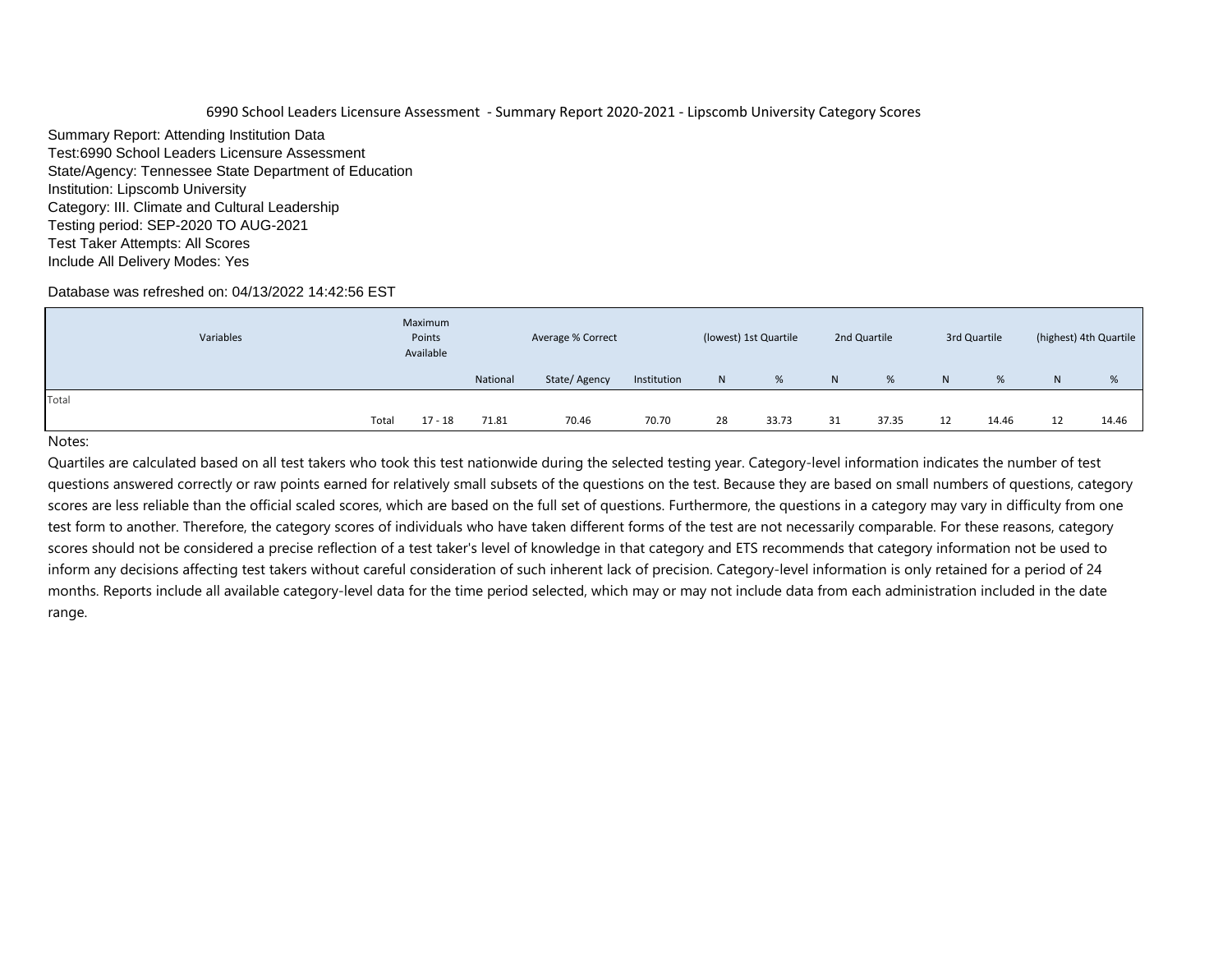Summary Report: Attending Institution Data Test:6990 School Leaders Licensure Assessment State/Agency: Tennessee State Department of Education Institution: Lipscomb University Category: IV. Ethical Leadership Testing period: SEP-2020 TO AUG-2021 Test Taker Attempts: All Scores Include All Delivery Modes: Yes

## Database was refreshed on: 04/13/2022 14:42:56 EST

|       | Variables | Maximum<br>Points<br>Available |          | Average % Correct |             |    | (lowest) 1st Quartile |    | 2nd Quartile |                | 3rd Quartile |    | (highest) 4th Quartile |
|-------|-----------|--------------------------------|----------|-------------------|-------------|----|-----------------------|----|--------------|----------------|--------------|----|------------------------|
|       |           |                                | National | State/Agency      | Institution | N  | %                     | N  | %            | N <sub>1</sub> | %            | N. | %                      |
| Total |           |                                |          |                   |             |    |                       |    |              |                |              |    |                        |
|       | Total     | 14 - 16                        | 70.93    | 70.54             | 71.68       | 17 | 20.48                 | 28 | 33.73        | 27             | 32.53        | 11 | 13.25                  |

#### Notes: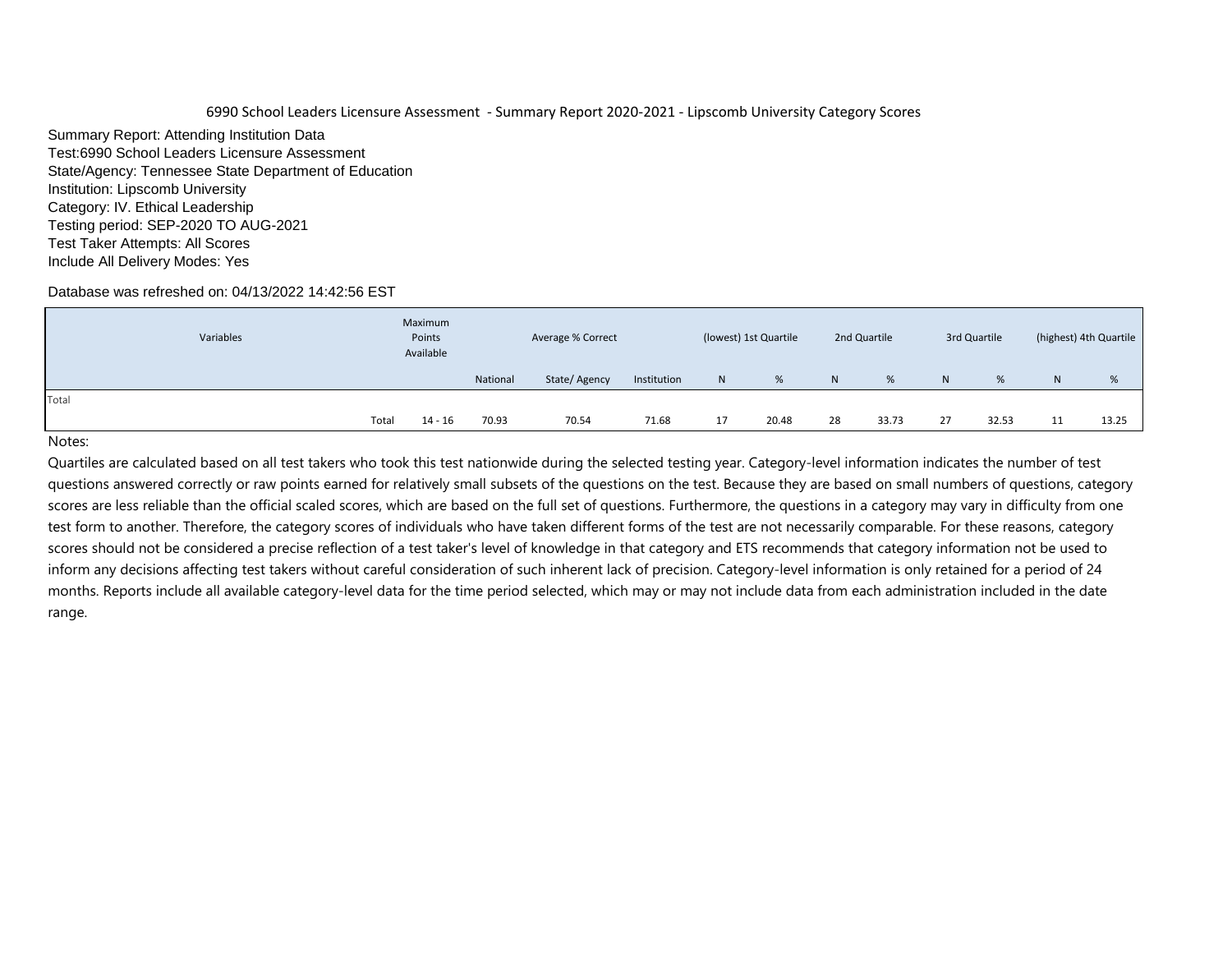Summary Report: Attending Institution Data Test:6990 School Leaders Licensure Assessment State/Agency: Tennessee State Department of Education Institution: Lipscomb University Category: V. Organizational Leadership Testing period: SEP-2020 TO AUG-2021 Test Taker Attempts: All Scores Include All Delivery Modes: Yes

## Database was refreshed on: 04/13/2022 14:42:56 EST

| Variables | Maximum<br>Points<br>Available |          | Average % Correct |             |    | (lowest) 1st Quartile |    | 2nd Quartile |    | 3rd Quartile |   | (highest) 4th Quartile |
|-----------|--------------------------------|----------|-------------------|-------------|----|-----------------------|----|--------------|----|--------------|---|------------------------|
|           |                                | National | State/Agency      | Institution | N  | %                     | N  | %            | N  | %            | N | %                      |
| Total     |                                |          |                   |             |    |                       |    |              |    |              |   |                        |
|           | Total<br>$12 - 14$             | 71.01    | 70.01             | 68.98       | 33 | 39.76                 | 21 | 25.30        | 26 | 31.33        |   | 3.61                   |

#### Notes: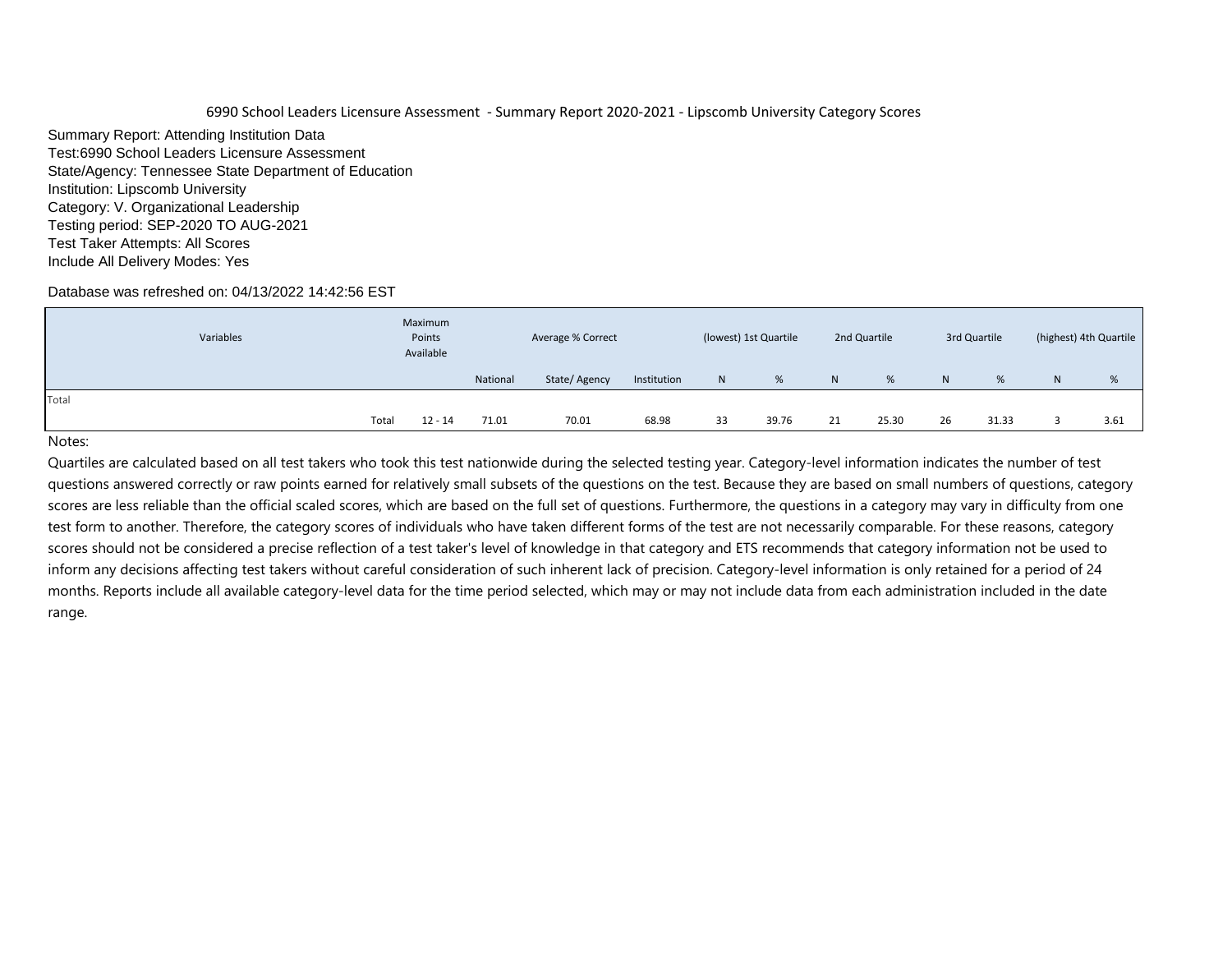Summary Report: Attending Institution Data Test:6990 School Leaders Licensure Assessment State/Agency: Tennessee State Department of Education Institution: Lipscomb University Category: VI. Community Engagement Leadership Testing period: SEP-2020 TO AUG-2021 Test Taker Attempts: All Scores Include All Delivery Modes: Yes

## Database was refreshed on: 04/13/2022 14:42:56 EST

| Variables | Maximum<br>Points<br>Available |                    | Average % Correct |             |    | (lowest) 1st Quartile |    | 2nd Quartile |    | 3rd Quartile |    | (highest) 4th Quartile |
|-----------|--------------------------------|--------------------|-------------------|-------------|----|-----------------------|----|--------------|----|--------------|----|------------------------|
|           |                                | National           | State/Agency      | Institution | N  | %                     | N  | %            | N  | %            | N  | %                      |
| Total     |                                |                    |                   |             |    |                       |    |              |    |              |    |                        |
|           | Total                          | 69.18<br>$12 - 13$ | 68.90             | 68.02       | 26 | 31.33                 | 33 | 39.76        | 12 | 14.46        | 12 | 14.46                  |

## Notes: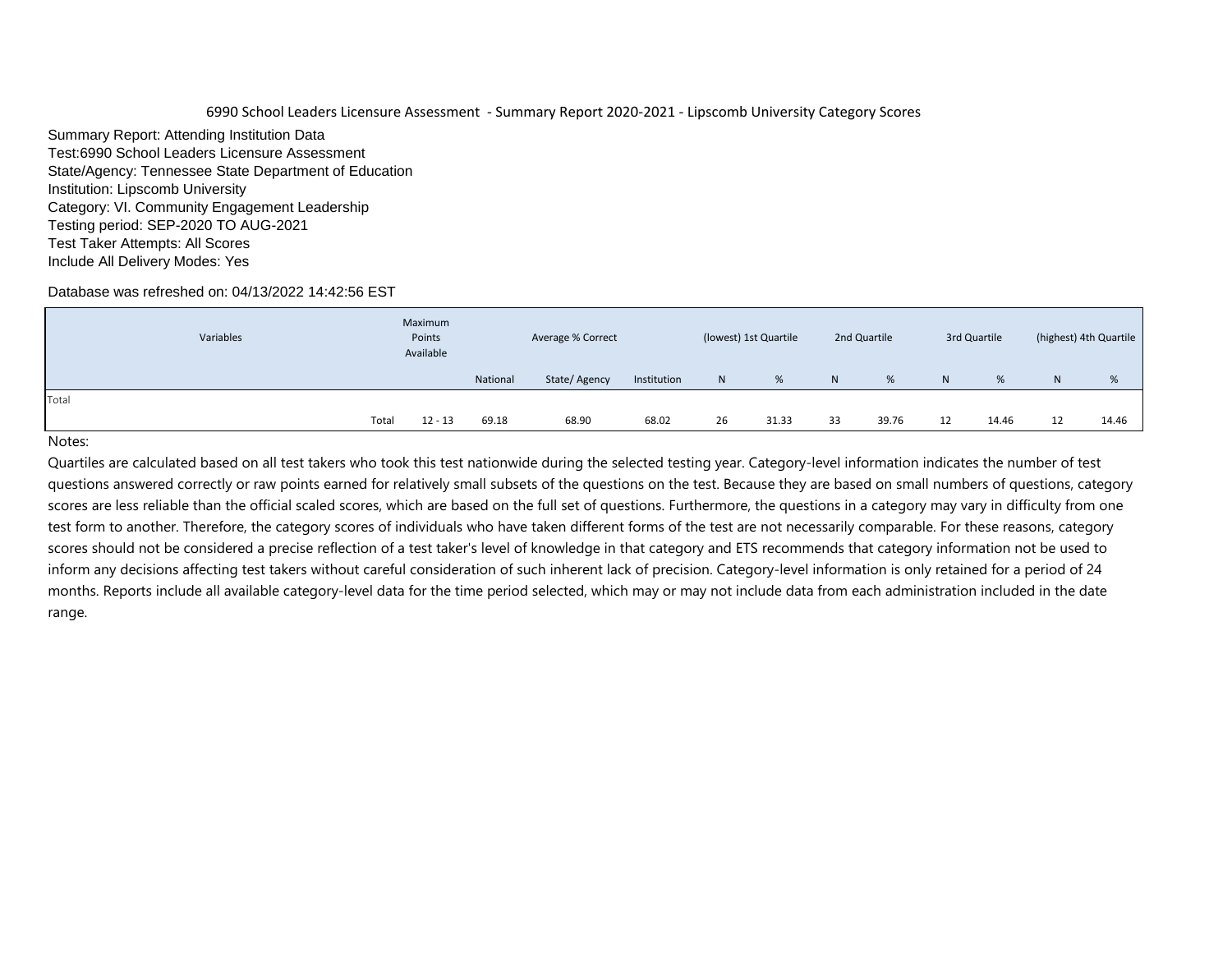Summary Report: Attending Institution Data Test:6990 School Leaders Licensure Assessment State/Agency: Tennessee State Department of Education Institution: Lipscomb University Category: VII. Analysis Constructed Response Testing period: SEP-2020 TO AUG-2021 Test Taker Attempts: All Scores Include All Delivery Modes: Yes

## Database was refreshed on: 04/13/2022 14:42:56 EST

|       | Variables | Maximum<br>Points<br>Available |          | Average % Correct |             |              | (lowest) 1st Quartile |    | 2nd Quartile |    | 3rd Quartile |    | (highest) 4th Quartile |
|-------|-----------|--------------------------------|----------|-------------------|-------------|--------------|-----------------------|----|--------------|----|--------------|----|------------------------|
|       |           |                                | National | State/Agency      | Institution | $\mathsf{N}$ | %                     | N  | %            | N  | %            | N  | %                      |
| Total |           |                                |          |                   |             |              |                       |    |              |    |              |    |                        |
|       | Total     | 24                             | 69.95    | 68.50             | 71.79       | 18           | 21.69                 | 23 | 27.71        | 22 | 26.51        | 20 | 24.10                  |

#### Notes: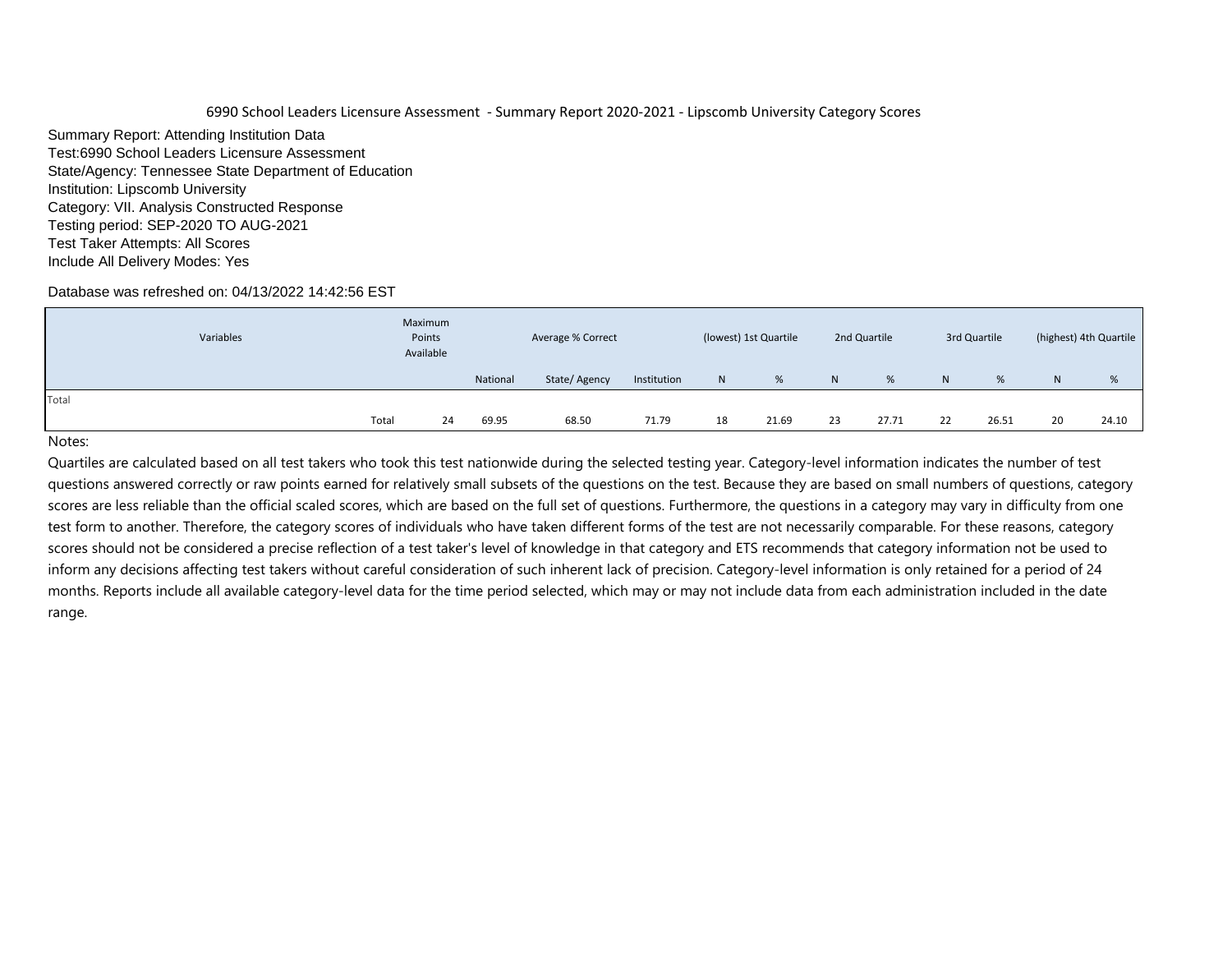5-yr. Performance: Attending Institution Data State/Agency: Tennessee State Department of Education Test:5543 Special Ed: Core Know Mild to Moderate App Test Year: SEP-2021 TO AUG-2022 Test Taker Attempts: All Scores Include All Delivery Modes: Yes

Database was refreshed on: 04/13/2022 14:42:56 EST

|       | Variables | <b>Passing Score</b> | <b>Testing Year</b> | # Exams<br>Taken | # Individuals | Mean Score | # Passing | % Passing | <b>Median Score</b> |
|-------|-----------|----------------------|---------------------|------------------|---------------|------------|-----------|-----------|---------------------|
| Total |           |                      |                     |                  |               |            |           |           |                     |
|       | Total     | 158                  | 2016-2017           | 455              | 421           | 165.95     | 365       | 80.22     | 167.00              |
|       | Total     | 158                  | 2017-2018           | 433              | 393           | 167.61     | 337       | 77.83     | 168.00              |
|       | Total     | 158                  | 2018-2019           | 401              | 366           | 166.86     | 309       | 77.06     | 168.00              |
|       | Total     | 158                  | 2019-2020           | 414              | 371           | 165.24     | 296       | 71.50     | 166.00              |
|       | Total     | 158 <b> </b>         | 2020-2021           | 570              | 520           | 167.76     | 457       | 80.18     | 169.00              |
|       | Total     | 158                  | 2021-2022           | 224              | 210           | 166.24     | 178       | 79.46     | 167.00              |

Notes: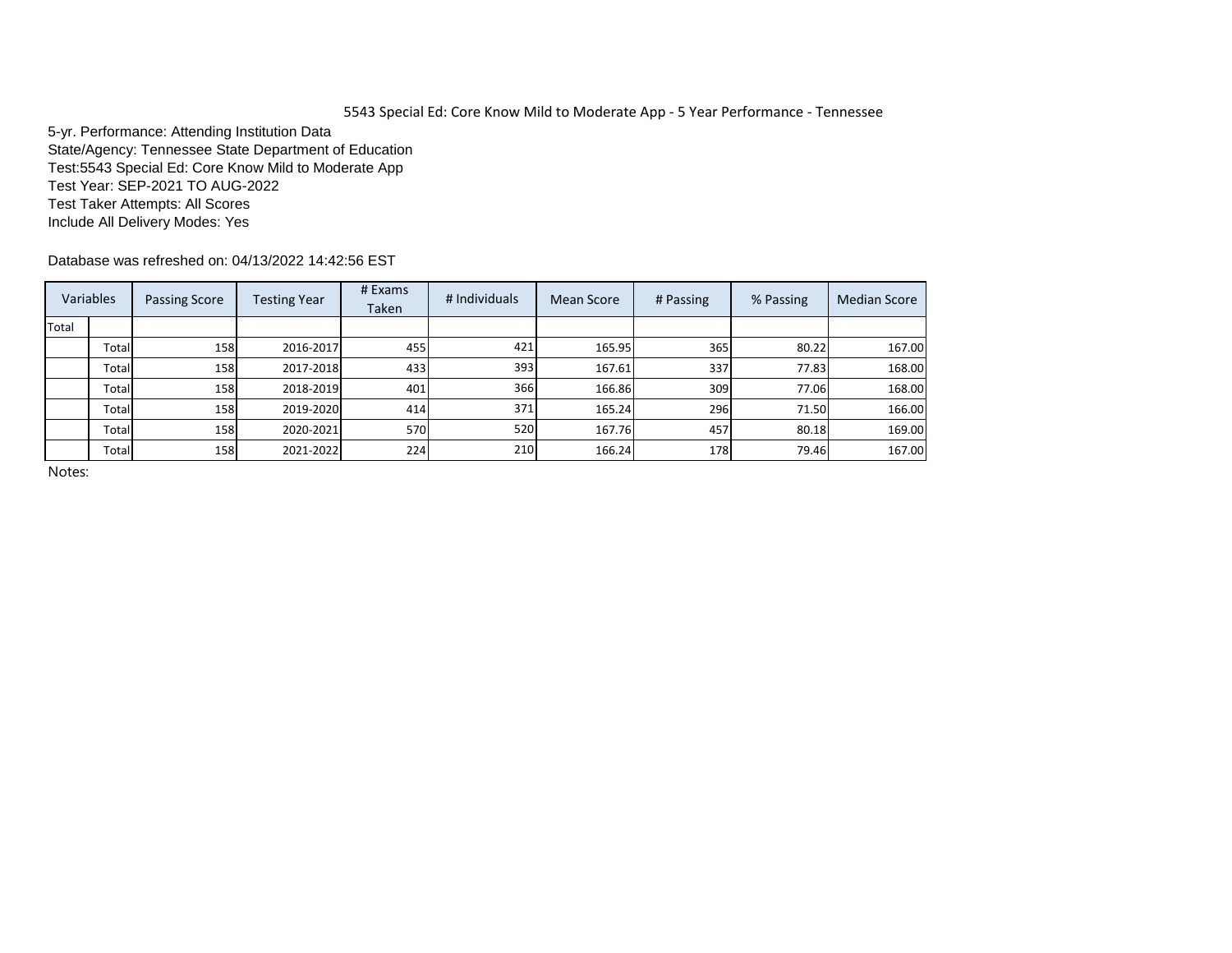5543 Special Ed: Core Know Mild to Moderate App - 5 Year Performance - Lipscomb University 5-yr. Performance: Attending Institution Data State/Agency: Tennessee State Department of Education Institution: Lipscomb University Test:5543 Special Ed: Core Know Mild to Moderate App Test Year: SEP-2021 TO AUG-2022 Test Taker Attempts: All Scores Include All Delivery Modes: Yes

Database was refreshed on: 04/13/2022 14:42:56 EST

|       | Variables | <b>Passing Score</b> | <b>Testing Year</b> | # Exams<br>Taken | # Individuals | Mean Score | # Passing       | % Passing | <b>Median Score</b> |
|-------|-----------|----------------------|---------------------|------------------|---------------|------------|-----------------|-----------|---------------------|
| Total |           |                      |                     |                  |               |            |                 |           |                     |
|       | Total     | 158                  | 2016-2017           | 41               | 37            | 167.07     | 33              | 80.49     | 168.00              |
|       | Total     | 158                  | 2017-2018           | 49               | 44            | 167.59     | 37 <sup>l</sup> | 75.51     | 170.00              |
|       | Total     | 158                  | 2018-2019           | 55               | 47            | 165.45     | 40              | 72.73     | 167.00              |
|       | Total     | 158                  | 2019-2020           | <b>73</b>        | 59            | 163.88     | 49              | 67.12     | 164.00              |
|       | Total     | 158                  | 2020-2021           | 55               | 49            | 166.98     | 41              | 74.55     | 169.00              |
|       | Total     | 158                  | 2021-2022           |                  |               | 173.67     |                 | 100.00    | 174.00              |

Notes: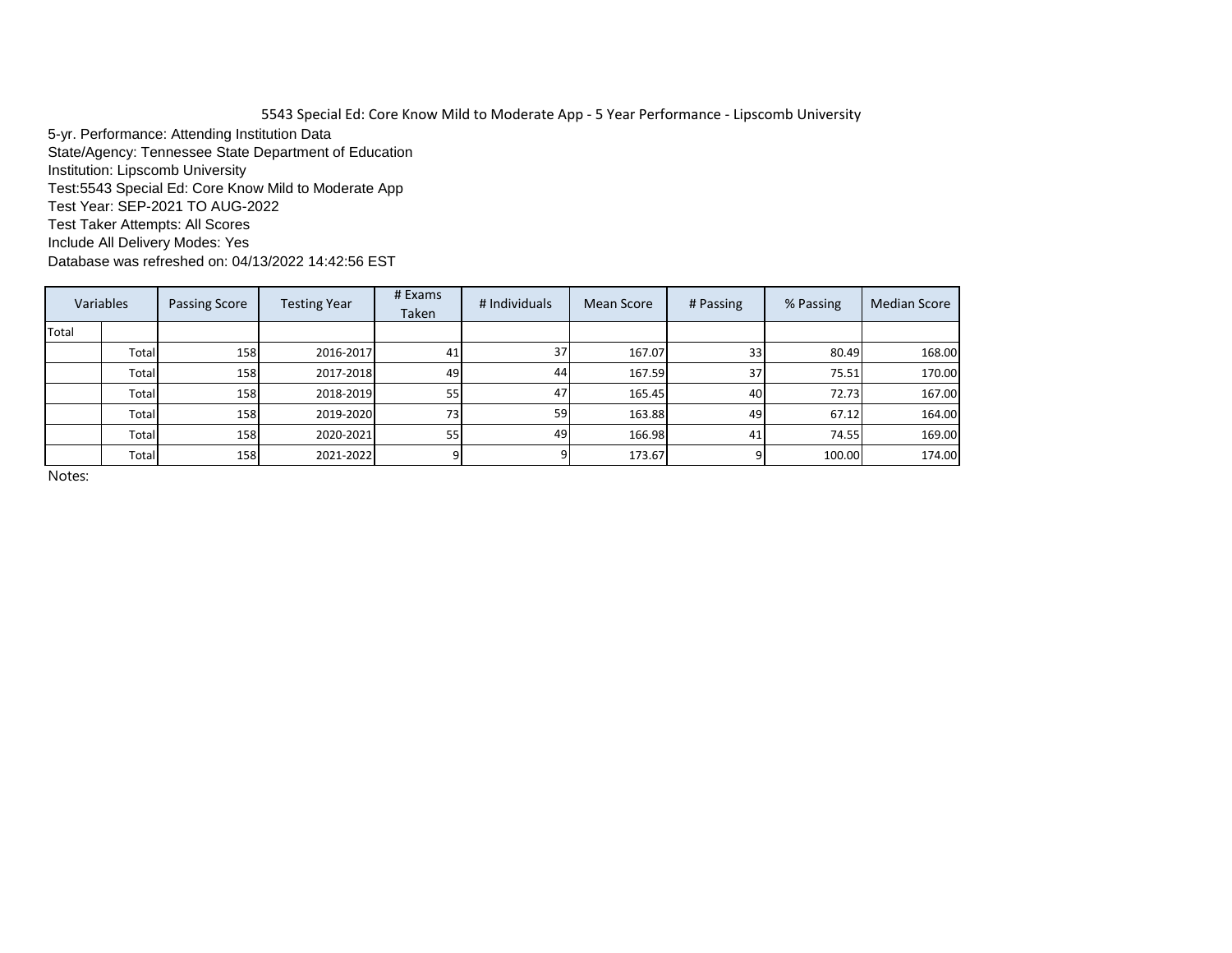Summary Report: Attending Institution Data Test:5543 Special Ed: Core Know Mild to Moderate App Scale score range: 100-200 by 1 Testing period: SEP-2020 TO AUG-2021 Test Taker Attempts: All Scores Include All Delivery Modes: Yes

# Database was refreshed on: 04/13/2022 14:42:56 EST

|       | Variables |       | Number Of<br><b>Test Takers</b> |           | Percent Pass At |            | Median | Mean   | Standard<br>Deviation | Average<br>Performance<br>Range | Highest<br>Observed<br>Score | Lowest<br>Observed<br>Score |
|-------|-----------|-------|---------------------------------|-----------|-----------------|------------|--------|--------|-----------------------|---------------------------------|------------------------------|-----------------------------|
|       |           |       |                                 | left: 153 | mid: 158        | right: 163 |        |        |                       |                                 |                              |                             |
| Total |           | Total | 6655                            | 91.42     | 84.45           | 74.15      | 170.00 | 169.29 | 11.83                 | 162 - 177                       | 200                          | 100                         |

Notes: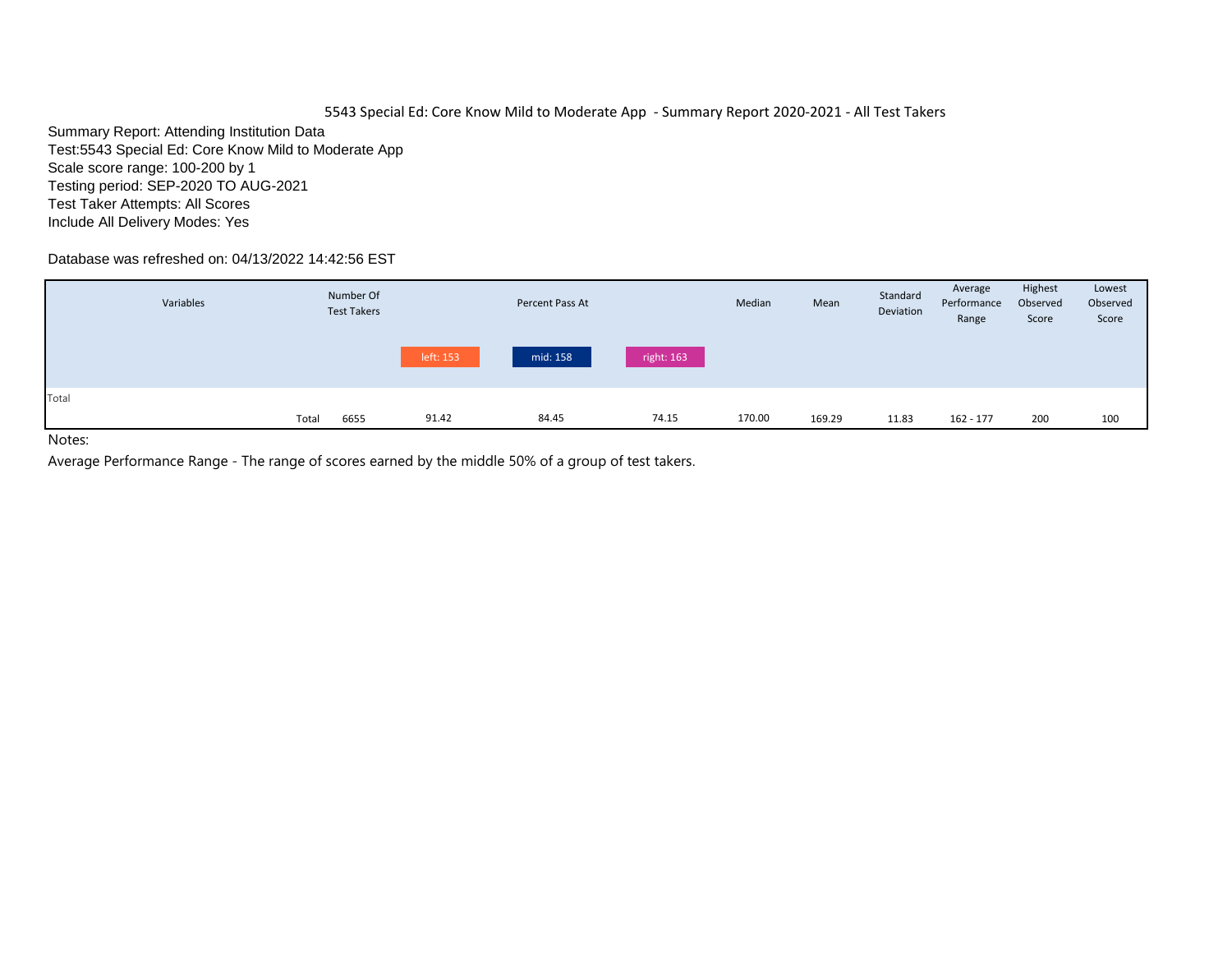Summary Report: Attending Institution Data Test:5543 Special Ed: Core Know Mild to Moderate App State/Agency: Tennessee State Department of Education Scale score range: 100-200 by 1 Testing period: SEP-2020 TO AUG-2021 Test Taker Attempts: All Scores Include All Delivery Modes: Yes

# Database was refreshed on: 04/13/2022 14:42:56 EST

|       | Variables |       | Number Of<br><b>Test Takers</b> |           | Percent Pass At |            | Median | Mean   | Standard<br>Deviation | Average<br>Performance<br>Range | Highest<br>Observed<br>Score | Lowest<br>Observed<br>Score |
|-------|-----------|-------|---------------------------------|-----------|-----------------|------------|--------|--------|-----------------------|---------------------------------|------------------------------|-----------------------------|
|       |           |       |                                 | left: 153 | mid: 158        | right: 163 |        |        |                       |                                 |                              |                             |
| Total |           | Total | 570                             | 88.77     | 80.18           | 69.82      | 169.00 | 167.76 | 12.54                 | 160 - 176                       | 195                          | 127                         |
| .     |           |       |                                 |           |                 |            |        |        |                       |                                 |                              |                             |

Notes: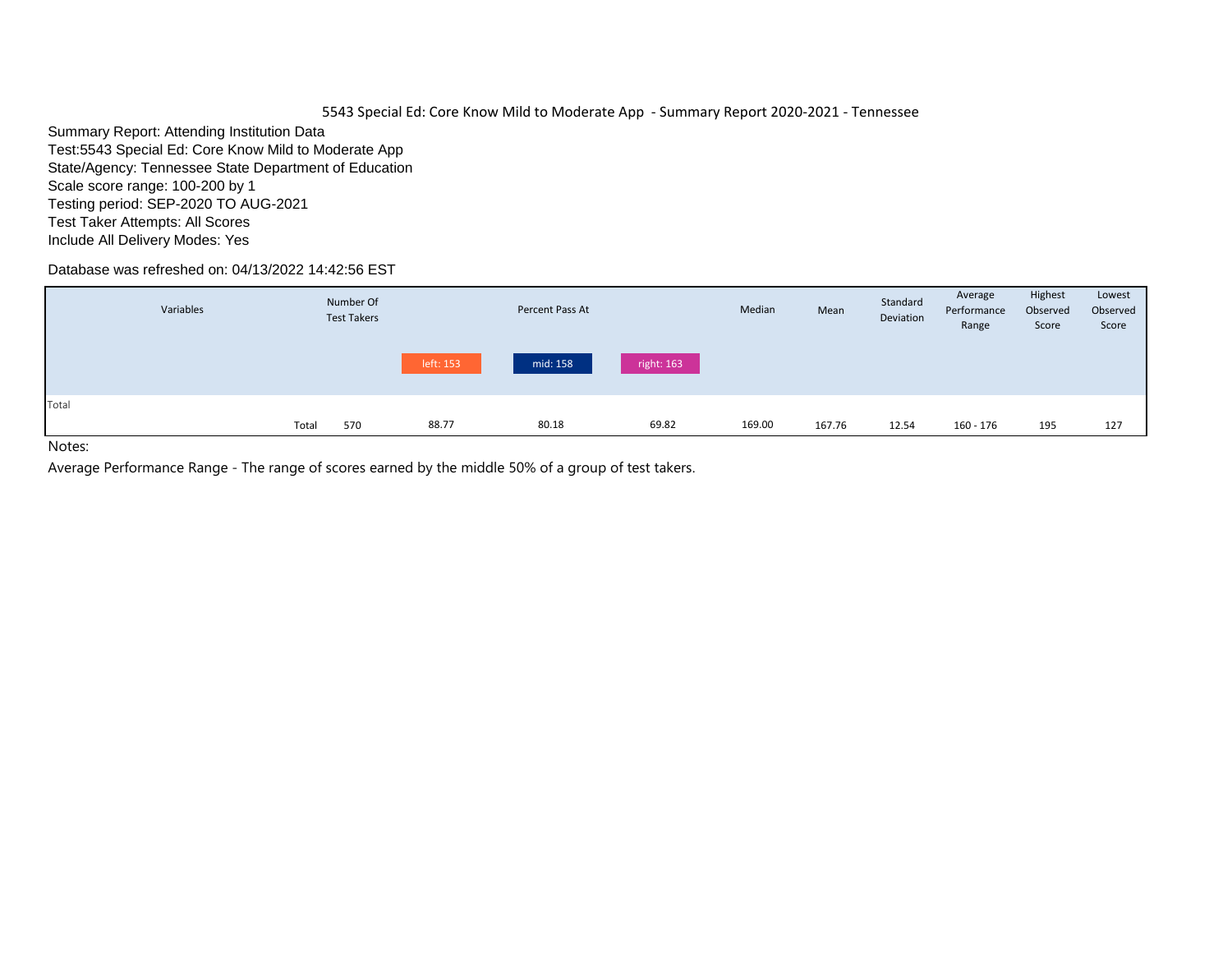Summary Report: Attending Institution Data Test:5543 Special Ed: Core Know Mild to Moderate App State/Agency: Tennessee State Department of Education Institution: Lipscomb University Scale score range: 100-200 by 1 Testing period: SEP-2020 TO AUG-2021 Test Taker Attempts: All Scores Include All Delivery Modes: Yes

# Database was refreshed on: 04/13/2022 14:42:56 EST

| mid: 158<br>right: 163<br>left: 153<br>83.64<br>169.00<br>74.55<br>65.45<br>166.98<br>Total<br>55<br>13.31<br>157 - 176<br>193<br>127 | Variables | Number Of<br><b>Test Takers</b> | Percent Pass At | Median | Mean | Standard<br>Deviation | Average<br>Performance<br>Range | Highest<br>Observed<br>Score | Lowest<br>Observed<br>Score |
|---------------------------------------------------------------------------------------------------------------------------------------|-----------|---------------------------------|-----------------|--------|------|-----------------------|---------------------------------|------------------------------|-----------------------------|
| Total                                                                                                                                 |           |                                 |                 |        |      |                       |                                 |                              |                             |
|                                                                                                                                       |           |                                 |                 |        |      |                       |                                 |                              |                             |
|                                                                                                                                       |           |                                 |                 |        |      |                       |                                 |                              |                             |

Notes: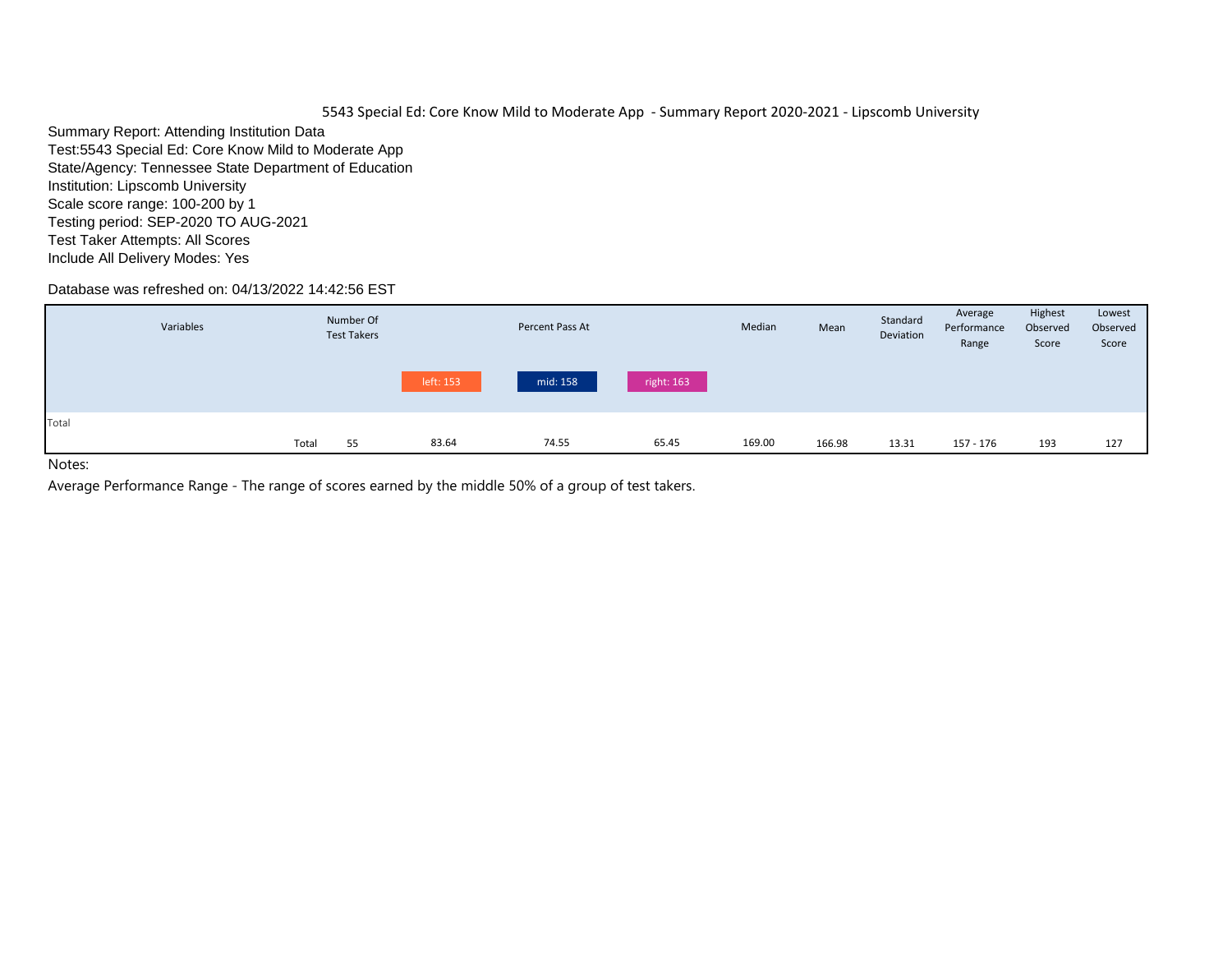Summary Report: Attending Institution Data Test:5543 Special Ed: Core Know Mild to Moderate App State/Agency: Tennessee State Department of Education Institution: Lipscomb University Category: I. Development and Characteristics of Learners Testing period: SEP-2020 TO AUG-2021 Test Taker Attempts: All Scores Include All Delivery Modes: Yes

## Database was refreshed on: 04/13/2022 14:42:56 EST

| Variables | Maximum<br>Points<br>Available |          | Average % Correct |             | (lowest) 1st Quartile |       | 2nd Quartile   | 3rd Quartile |   | (highest) 4th Quartile |   |      |
|-----------|--------------------------------|----------|-------------------|-------------|-----------------------|-------|----------------|--------------|---|------------------------|---|------|
|           |                                | National | State/Agency      | Institution | $\mathsf{N}$          | %     | N <sub>1</sub> | %            | N | %                      | N | %    |
| Total     |                                |          |                   |             |                       |       |                |              |   |                        |   |      |
|           | Total<br>15                    | 75.68    | 73.75             | 70.30       | 27                    | 49.09 | 18             | 32.73        |   | 9.09                   |   | 9.09 |

#### Notes: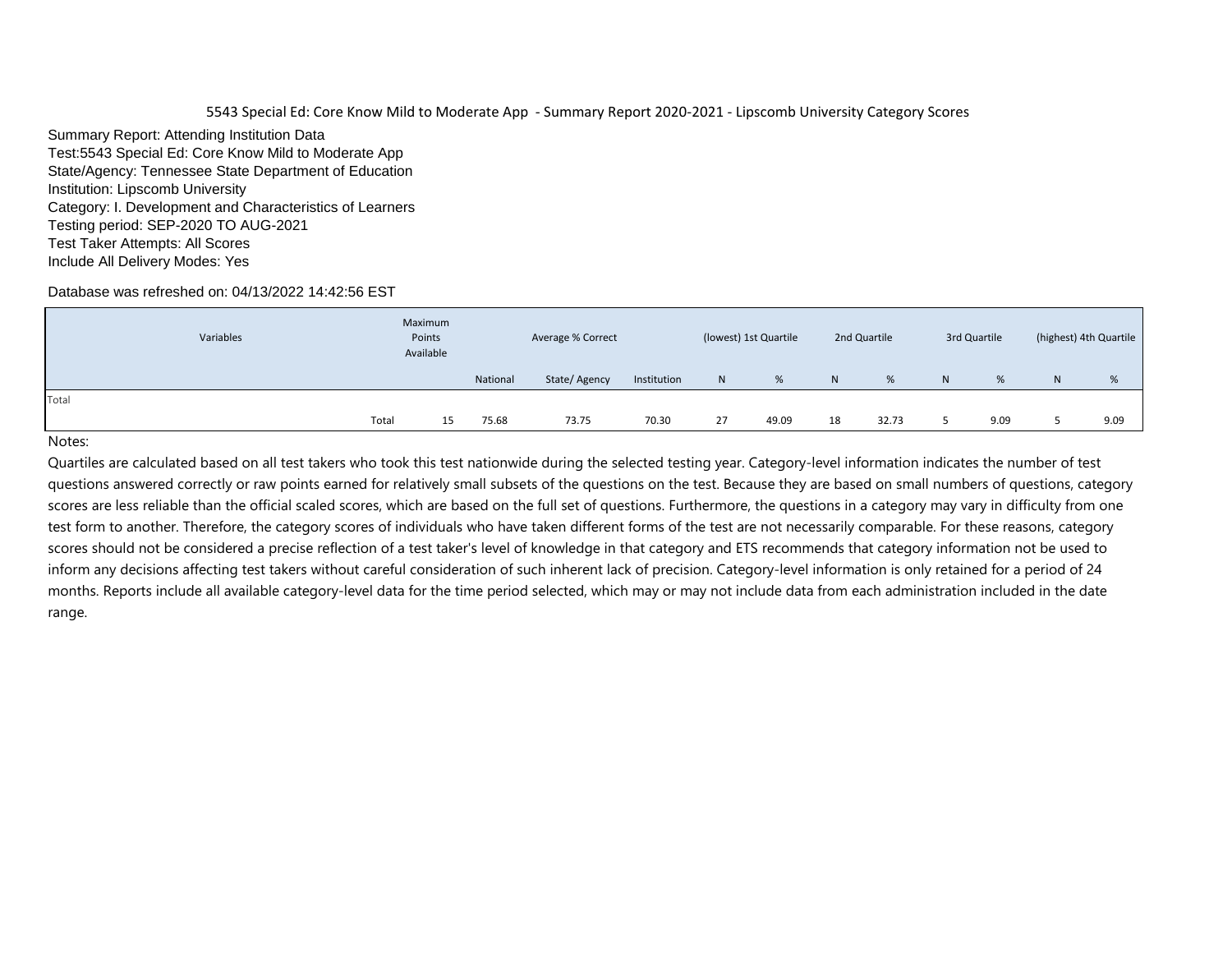Summary Report: Attending Institution Data Test:5543 Special Ed: Core Know Mild to Moderate App State/Agency: Tennessee State Department of Education Institution: Lipscomb University Category: II. Planning and the Learning Environment Testing period: SEP-2020 TO AUG-2021 Test Taker Attempts: All Scores Include All Delivery Modes: Yes

## Database was refreshed on: 04/13/2022 14:42:56 EST

| Variables | Maximum<br>Points<br>Available |                    | Average % Correct |             |    | (lowest) 1st Quartile |   | 2nd Quartile |    | 3rd Quartile | (highest) 4th Quartile |       |  |
|-----------|--------------------------------|--------------------|-------------------|-------------|----|-----------------------|---|--------------|----|--------------|------------------------|-------|--|
|           |                                | National           | State/Agency      | Institution | N  | %                     | N | %            | N  | %            | N                      | %     |  |
| Total     |                                |                    |                   |             |    |                       |   |              |    |              |                        |       |  |
|           | Total                          | 74.63<br>$16 - 19$ | 73.40             | 72.90       | 26 | 47.27                 | ∍ | 5.45         | 13 | 23.64        | 13                     | 23.64 |  |

#### Notes: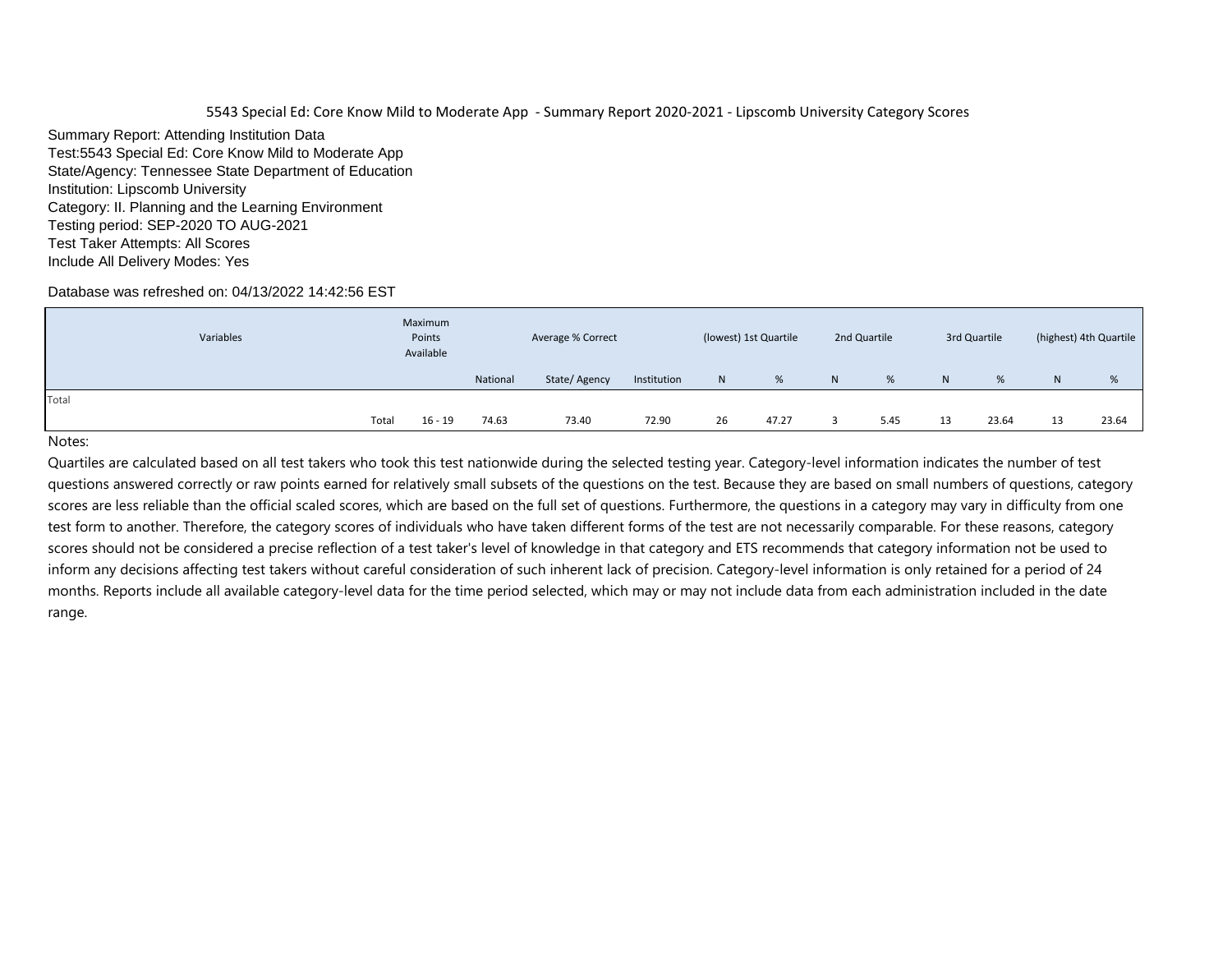Summary Report: Attending Institution Data Test:5543 Special Ed: Core Know Mild to Moderate App State/Agency: Tennessee State Department of Education Institution: Lipscomb University Category: III. Instruction Testing period: SEP-2020 TO AUG-2021 Test Taker Attempts: All Scores Include All Delivery Modes: Yes

# Database was refreshed on: 04/13/2022 14:42:56 EST

| Variables | Maximum<br>Points<br>Available |          | Average % Correct |             |    | (lowest) 1st Quartile |    | 2nd Quartile | 3rd Quartile |       | (highest) 4th Quartile |       |
|-----------|--------------------------------|----------|-------------------|-------------|----|-----------------------|----|--------------|--------------|-------|------------------------|-------|
|           |                                | National | State/Agency      | Institution | N  | %                     | N  | %            | $\mathsf{N}$ | %     | N                      | %     |
| Total     |                                |          |                   |             |    |                       |    |              |              |       |                        |       |
|           | Total<br>$16 - 18$             | 75.63    | 73.70             | 72.53       | 24 | 43.64                 | 16 | 29.09        |              | 12.73 |                        | 14.55 |

## Notes: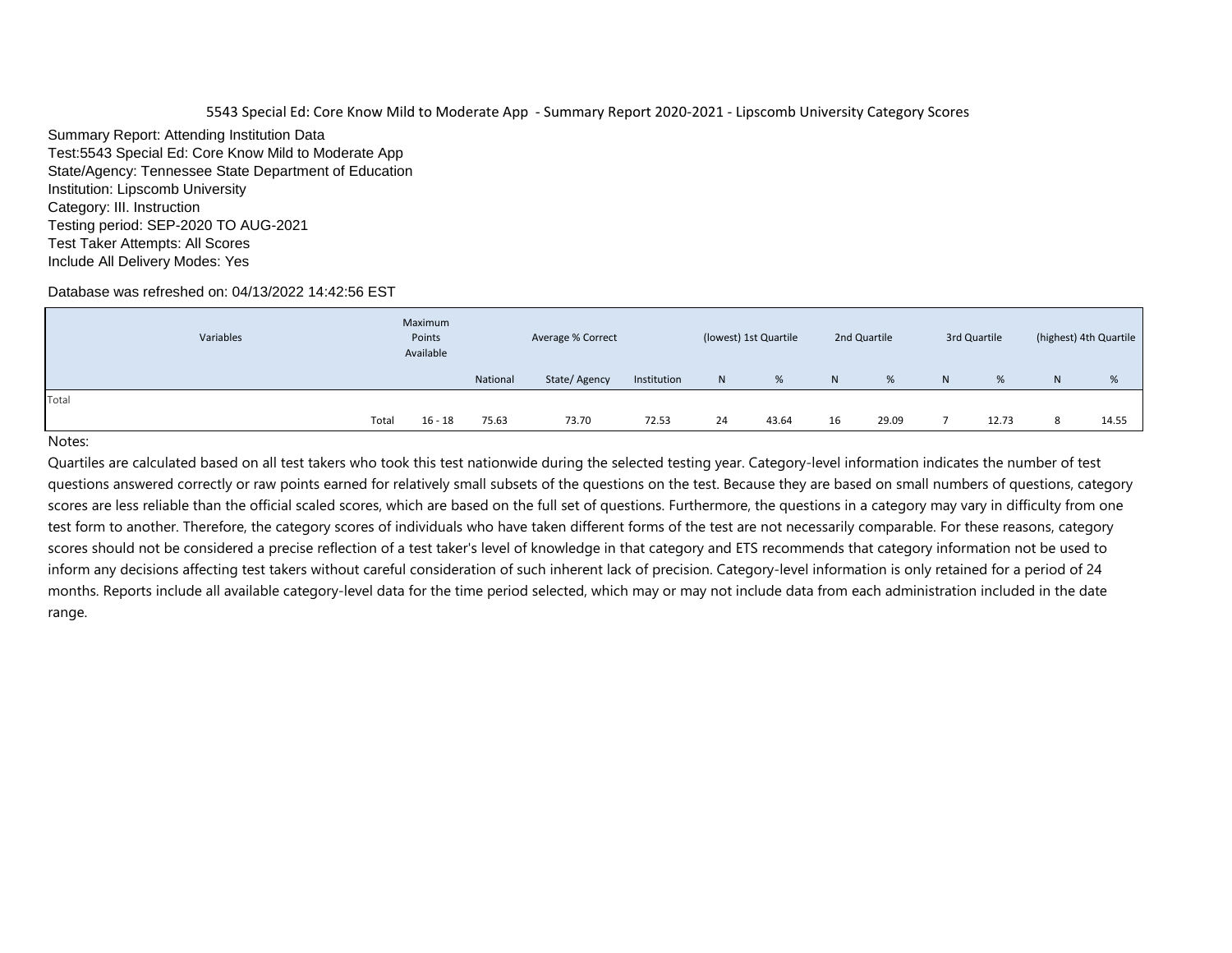Summary Report: Attending Institution Data Test:5543 Special Ed: Core Know Mild to Moderate App State/Agency: Tennessee State Department of Education Institution: Lipscomb University Category: IV. Assessment Testing period: SEP-2020 TO AUG-2021 Test Taker Attempts: All Scores Include All Delivery Modes: Yes

## Database was refreshed on: 04/13/2022 14:42:56 EST

| Variables | Maximum<br>Points<br>Available |          | Average % Correct |             |    | (lowest) 1st Quartile |   | 2nd Quartile | 3rd Quartile |       | (highest) 4th Quartile |       |
|-----------|--------------------------------|----------|-------------------|-------------|----|-----------------------|---|--------------|--------------|-------|------------------------|-------|
|           |                                | National | State/Agency      | Institution | N  | %                     | N | %            | N            | %     | N                      | %     |
| Total     |                                |          |                   |             |    |                       |   |              |              |       |                        |       |
|           | Total<br>$14 - 15$             | 71.52    | 70.33             | 73.71       | 17 | 30.91                 | 9 | 16.36        | 19           | 34.55 | 10                     | 18.18 |

## Notes: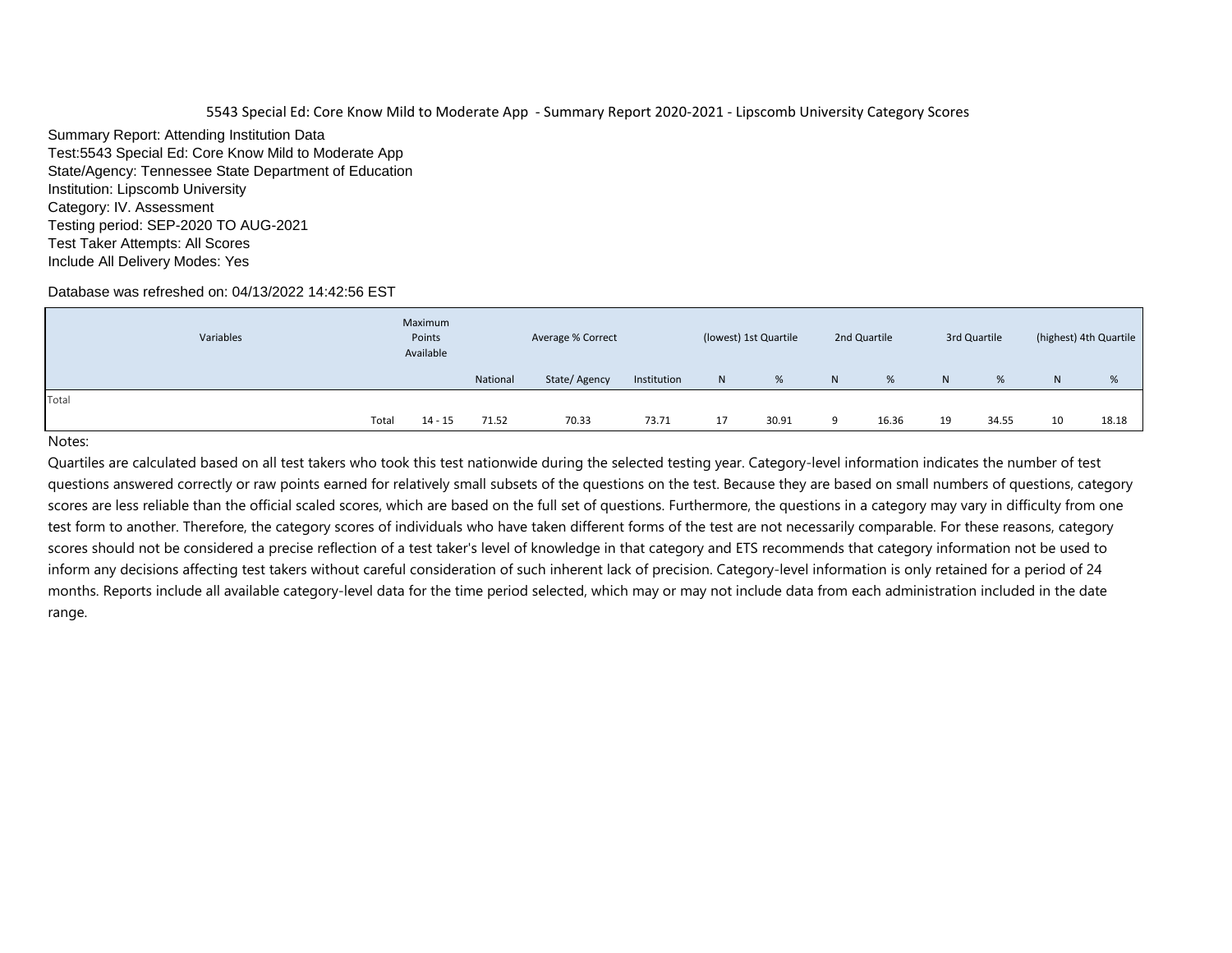Summary Report: Attending Institution Data Test:5543 Special Ed: Core Know Mild to Moderate App State/Agency: Tennessee State Department of Education Institution: Lipscomb University Category: V. Foundations and Professional Responsibilities Testing period: SEP-2020 TO AUG-2021 Test Taker Attempts: All Scores Include All Delivery Modes: Yes

## Database was refreshed on: 04/13/2022 14:42:56 EST

| Variables | Maximum<br>Points<br>Available |          | Average % Correct |             | (lowest) 1st Quartile |       | 2nd Quartile | 3rd Quartile |    | (highest) 4th Quartile |   |       |
|-----------|--------------------------------|----------|-------------------|-------------|-----------------------|-------|--------------|--------------|----|------------------------|---|-------|
|           |                                | National | State/Agency      | Institution | N                     | %     | N            | %            | N. | %                      | N | %     |
| Total     |                                |          |                   |             |                       |       |              |              |    |                        |   |       |
|           | Total<br>$14 - 16$             | 73.32    | 71.64             | 68.50       | 27                    | 49.09 | 13           | 23.64        | a  | 16.36                  |   | 10.91 |

#### Notes: